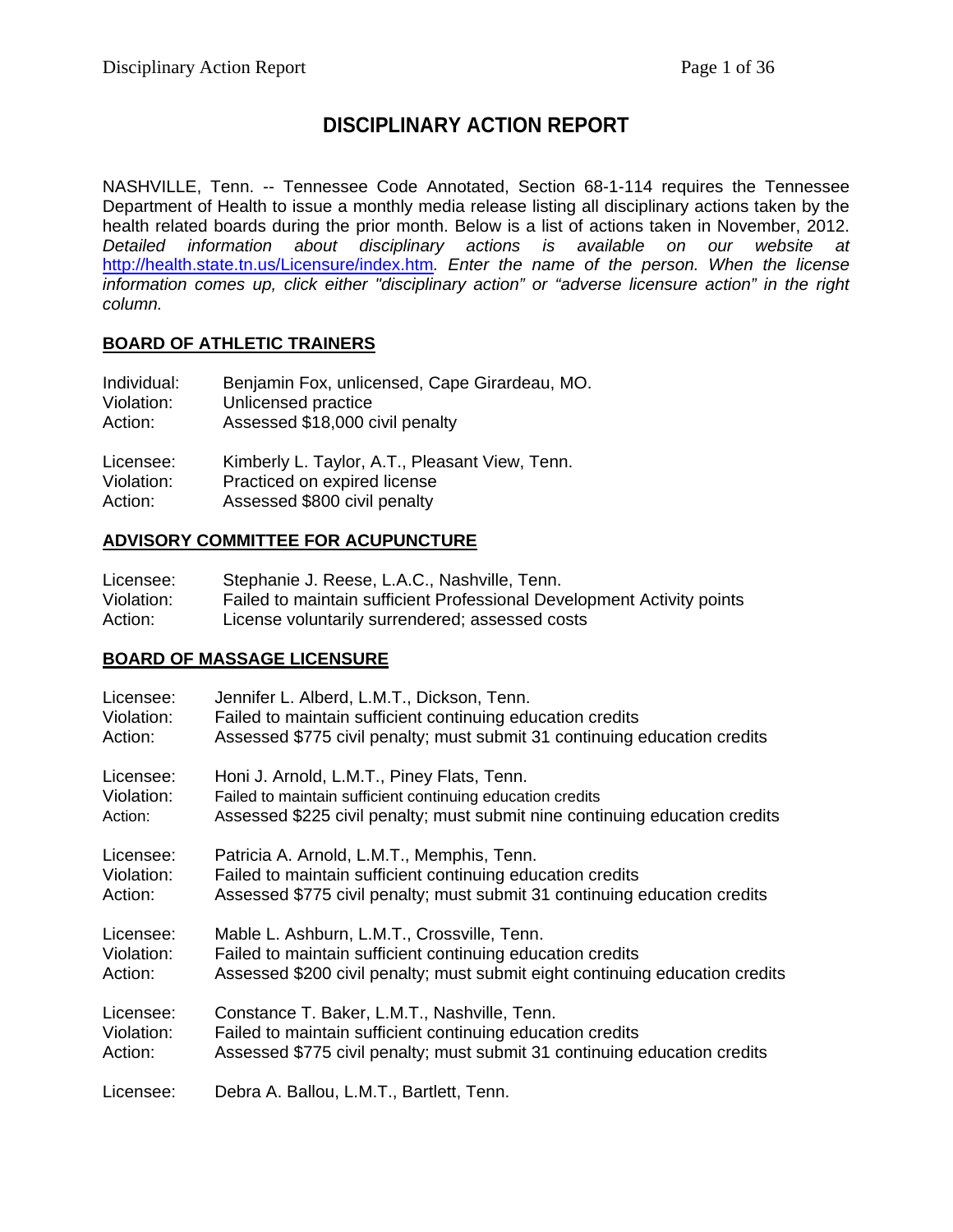| Violation: | Failed to maintain sufficient continuing education credits                   |
|------------|------------------------------------------------------------------------------|
| Action:    | Assessed \$325 civil penalty; must submit 13 continuing education credits    |
| Licensee:  | Trezette J. Barnes, L.M.T., Bay St. Louis, Ms.                               |
| Violation: | Failed to maintain sufficient continuing education credits                   |
| Action:    | Assessed \$775 civil penalty; must submit 31 continuing education credits    |
| Licensee:  | Jerri L. Basler, L.M.T., Mt. Juliet, Tenn.                                   |
| Violation: | Failed to maintain sufficient continuing education credits                   |
| Action:    | Assessed \$775 civil penalty; must submit 31 continuing education credits    |
| Licensee:  | Kathie A. Bauer, L.M.T., Deer Lodge, Tenn.                                   |
| Violation: | Failed to maintain sufficient continuing education credits                   |
| Action:    | Assessed \$175 civil penalty; must submit seven continuing education credits |
| Licensee:  | Martresha M. Berkley, L.M.T., Memphis, Tenn.                                 |
| Violation: | Failed to maintain sufficient continuing education credits                   |
| Action:    | Assessed \$250 civil penalty; must submit 10 continuing education credits    |
| Licensee:  | Anna F. Blake, L.M.T., Germantown, Tenn.                                     |
| Violation: | Failed to maintain sufficient continuing education credits                   |
| Action:    | Assessed \$200 civil penalty; must submit eight continuing education credits |
| Licensee:  | Nicole D. Bold, L.M.T., Knoxville, Tenn.                                     |
| Violation: | Failed to maintain sufficient continuing education credits                   |
| Action:    | Assessed \$725 civil penalty; must submit 29 continuing education credits    |
| Licensee:  | Shannon R. Bone, L.M.T., Dickson, Tenn.                                      |
| Violation: | Failed to maintain sufficient continuing education credits                   |
| Action:    | Assessed \$775 civil penalty; must submit 31 continuing education credits    |
| Licensee:  | Tracy K. Booher, L.M.T., Cane Ridge, Tenn.                                   |
| Violation: | Failed to maintain sufficient continuing education credits                   |
| Action:    | Assessed \$775 civil penalty; must submit 31 continuing education credits    |
| Licensee:  | Lynn M. Bourassa, L.M.T., Chattanooga, Tenn.                                 |
| Violation: | Failed to maintain sufficient continuing education credits                   |
| Action:    | Assessed \$250 civil penalty; must submit 10 continuing education credits    |
| Licensee:  | Diane Boyd, L.M.T., Memphis, Tenn.                                           |
| Violation: | Failed to maintain sufficient continuing education credits                   |
| Action:    | Assessed \$675 civil penalty; must submit 27 continuing education credits    |
| Licensee:  | William C. Brackman, L.M.T., Kingston Springs, Tenn.                         |
| Violation: | Failed to maintain sufficient continuing education credits                   |
| Action:    | Assessed \$675 civil penalty; must submit 27 continuing education credits    |
| Licensee:  | Jansamute S. Brockman, L.M.T., Jackson, Tenn.                                |
| Violation: | Failed to maintain sufficient continuing education credits                   |
| Action:    | Assessed \$575 civil penalty; must submit 23 continuing education credits    |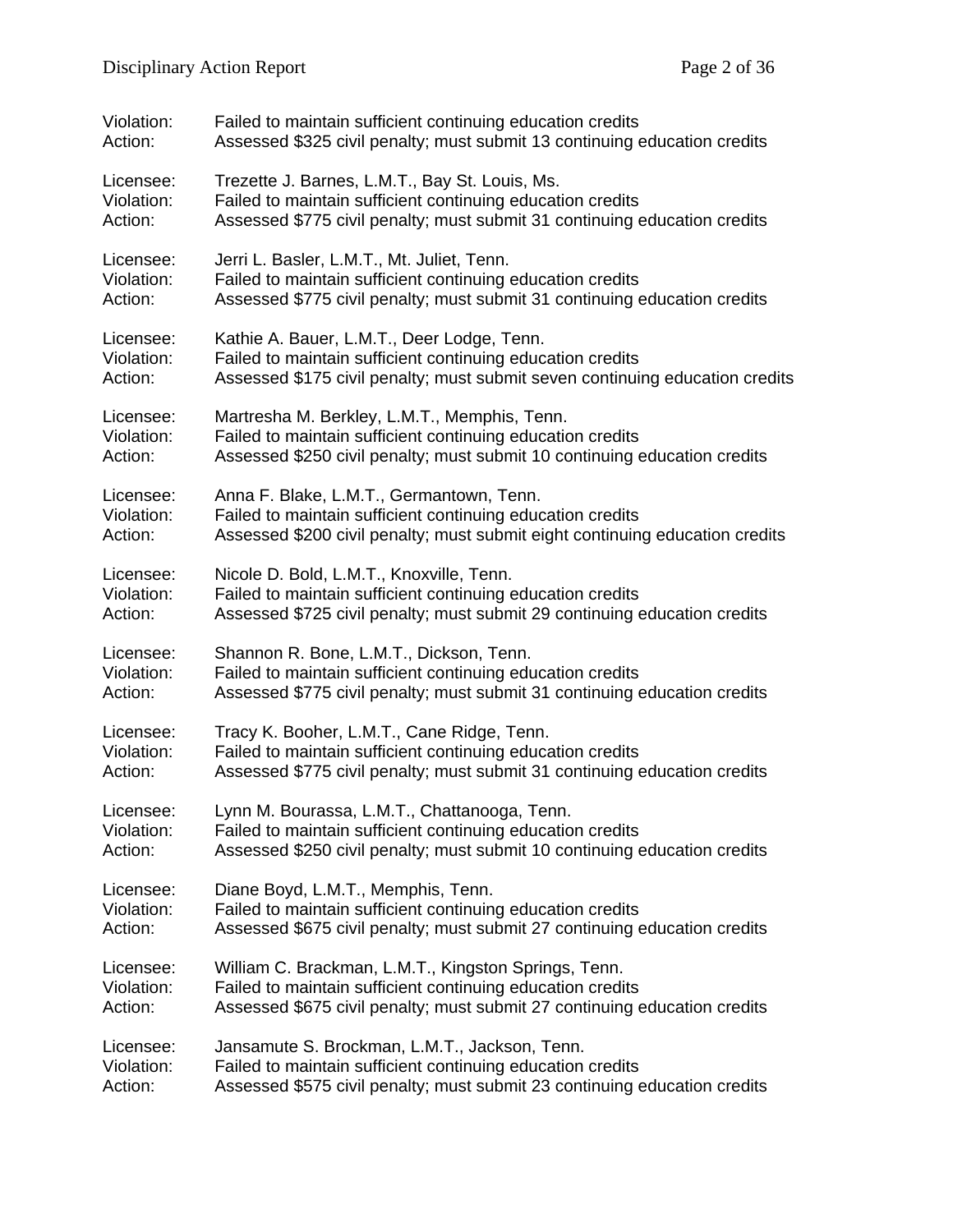| Licensee:  | Deborah A. Brown, L.M.T., Cleveland, Tenn.                                   |
|------------|------------------------------------------------------------------------------|
| Violation: | Failed to maintain sufficient continuing education credits                   |
| Action:    | Assessed \$250 civil penalty; must submit 10 continuing education credits    |
| Licensee:  | Jacqueline N. Brown, L.M.T., Chattanooga, Tenn.                              |
| Violation: | Failed to maintain sufficient continuing education credits                   |
| Action:    | Assessed \$775 civil penalty; must submit 31 continuing education credits    |
| Licensee:  | Kristy L. Brown, L.M.T., Unionville, Tenn.                                   |
| Violation: | Failed to maintain sufficient continuing education credits                   |
| Action:    | Assessed \$200 civil penalty; must submit eight continuing education credits |
| Licensee:  | Kristy S. Brown, L.M.T., Chattanooga, Tenn.                                  |
| Violation: | Failed to maintain sufficient continuing education credits                   |
| Action:    | Assessed \$775 civil penalty; must submit 31 continuing education credits    |
| Licensee:  | Latoya D. Brown, L.M.T., Memphis, Tenn.                                      |
| Violation: | Failed to maintain sufficient continuing education credits                   |
| Action:    | Assessed \$325 civil penalty; must submit 13 continuing education credits    |
| Licensee:  | Teresa Geoghegan Brown, L.M.T., Memphis, Tenn.                               |
| Violation: | Failed to maintain sufficient continuing education credits                   |
| Action:    | Assessed \$200 civil penalty; must submit eight continuing education credits |
| Licensee:  | Allison M. Buckley, L.M.T., Horn Lake, MS.                                   |
| Violation: | Failed to maintain sufficient continuing education credits                   |
| Action:    | Assessed \$675 civil penalty; must submit 27 continuing education credits    |
| Licensee:  | John M. Burrell, L.M.T., Nashville, Tenn.                                    |
| Violation: | Failed to maintain sufficient continuing education credits                   |
| Action:    | Assessed \$200 civil penalty; must submit eight continuing education credits |
| Licensee:  | Tiffany D. Cardin, L.M.T., Athens, Tenn.                                     |
| Violation: | Failed to maintain sufficient continuing education credits                   |
| Action:    | Assessed \$250 civil penalty; must submit 10 continuing education credits    |
| Licensee:  | Salli A. Carey, L.M.T., Mt. Juliet, Tenn.                                    |
| Violation: | Failed to maintain sufficient continuing education credits                   |
| Action:    | Assessed \$625 civil penalty; must submit 25 continuing education credits    |
| Licensee:  | Marlene F. Carpenter, L.M.T., Millington, Tenn.                              |
| Violation: | Failed to maintain sufficient continuing education credits                   |
| Action:    | Assessed \$450 civil penalty; must submit 18 continuing education credits    |
| Licensee:  | William B. Carter, L.M.T., Knoxville, Tenn.                                  |
| Violation: | Failed to maintain sufficient continuing education credits                   |
| Action:    | Assessed \$250 civil penalty; must submit 10 continuing education credits    |
| Licensee:  | Kristen M. Christopher, L.M.T., Hendersonville, Tenn.                        |
| Violation: | Failed to maintain sufficient continuing education credits                   |
| Action:    | Assessed \$775 civil penalty; must submit 31 continuing education credits    |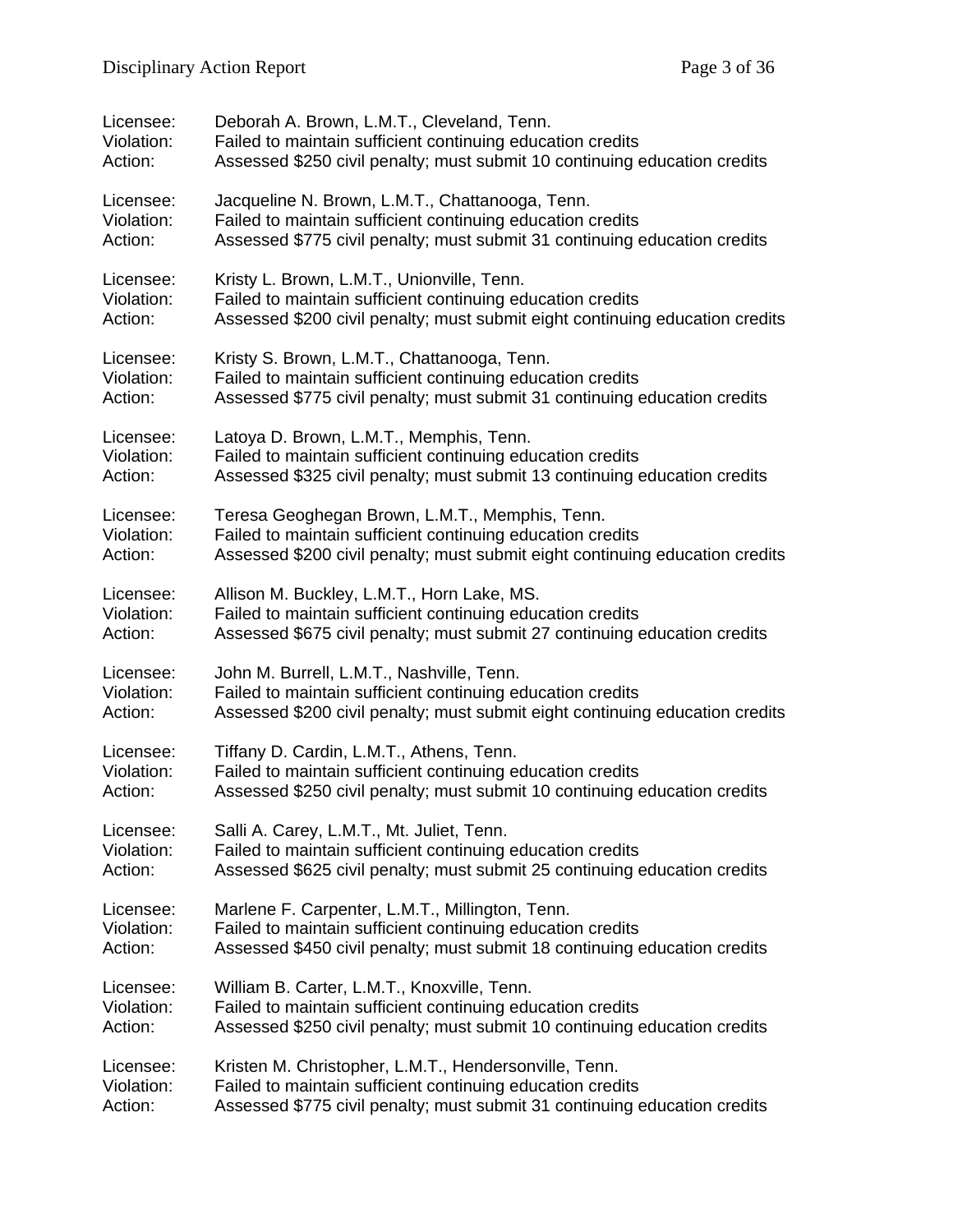| Licensee:                          | Shallon A. Church, L.M.T., Bristol, Tenn.                                                                                                                                                                                                 |
|------------------------------------|-------------------------------------------------------------------------------------------------------------------------------------------------------------------------------------------------------------------------------------------|
| Violation:                         | Failed to maintain sufficient continuing education credits                                                                                                                                                                                |
| Action:                            | Assessed \$775 civil penalty; must submit 31 continuing education credits                                                                                                                                                                 |
| Licensee:                          | Sandra G. Clevenger, L.M.T., Flintville, Tenn.                                                                                                                                                                                            |
| Violation:                         | Failed to maintain sufficient continuing education credits                                                                                                                                                                                |
| Action:                            | Assessed \$200 civil penalty; must submit eight continuing education credits                                                                                                                                                              |
| Licensee:                          | Stefanie L. Cofer, L.M.T., Rockwood, Tenn.                                                                                                                                                                                                |
| Violation:                         | Failed to maintain sufficient continuing education credits                                                                                                                                                                                |
| Action:                            | Assessed \$775 civil penalty; must submit 31 continuing education credits                                                                                                                                                                 |
| Licensee:                          | Lucia O. Colbert, L.M.T., Cordova, Tenn.                                                                                                                                                                                                  |
| Violation:                         | Failed to maintain sufficient continuing education credits                                                                                                                                                                                |
| Action:                            | Assessed \$275 civil penalty; must submit 11 continuing education credits                                                                                                                                                                 |
| Licensee:                          | George T. Cole, L.M.T., Memphis, Tenn.                                                                                                                                                                                                    |
| Violation:                         | Failed to maintain sufficient continuing education credits                                                                                                                                                                                |
| Action:                            | Assessed \$775 civil penalty; must submit 31 continuing education credits                                                                                                                                                                 |
| Licensee:<br>Violation:<br>Action: | Ajalon Coleman, L.M.T., Hermitage, Tenn.<br>Practicing massage therapy in an unlicensed massage establishment<br>License reprimanded; cease and desist practicing in an unlicensed massage<br>establishment; assessed \$100 civil penalty |
| Licensee:                          | Linda D. Coleman, L.M.T., Kingsport, Tenn.                                                                                                                                                                                                |
| Violation:                         | Failed to maintain sufficient continuing education credits                                                                                                                                                                                |
| Action:                            | Assessed \$775 civil penalty; must submit 31 continuing education credits                                                                                                                                                                 |
| Licensee:                          | Melissa R. Collins, L.M.T., Murfreesboro, Tenn.                                                                                                                                                                                           |
| Violation:                         | Failed to maintain sufficient continuing education credits                                                                                                                                                                                |
| Action:                            | Assessed \$425 civil penalty; must submit 17 continuing education credits                                                                                                                                                                 |
| Licensee:                          | Whitney E. Collins, L.M.T., Southaven, MS                                                                                                                                                                                                 |
| Violation:                         | Failed to maintain sufficient continuing education credits                                                                                                                                                                                |
| Action:                            | Assessed \$775 civil penalty; must submit 31 continuing education credits                                                                                                                                                                 |
| Licensee:                          | Lisa A. Crabtree, L.M.T., Gallatin, Tenn.                                                                                                                                                                                                 |
| Violation:                         | Failed to maintain sufficient continuing education credits                                                                                                                                                                                |
| Action:                            | Assessed \$525 civil penalty; must submit 21 continuing education credits                                                                                                                                                                 |
| Licensee:                          | Karen A. Crisp, L.M.T., Knoxville, Tenn.                                                                                                                                                                                                  |
| Violation:                         | Failed to maintain sufficient continuing education credits                                                                                                                                                                                |
| Action:                            | Assessed \$775 civil penalty; must submit 31 continuing education credits                                                                                                                                                                 |
| Licensee:                          | Brenda L. Croxton, L.M.T., Knoxville, Tenn.                                                                                                                                                                                               |
| Violation:                         | Failed to maintain sufficient continuing education credits                                                                                                                                                                                |
| Action:                            | Assessed \$625 civil penalty; must submit 25 continuing education credits                                                                                                                                                                 |
| Licensee:                          | Sherlyn G. Cutshall, L.M.T., Chattanooga, Tenn.                                                                                                                                                                                           |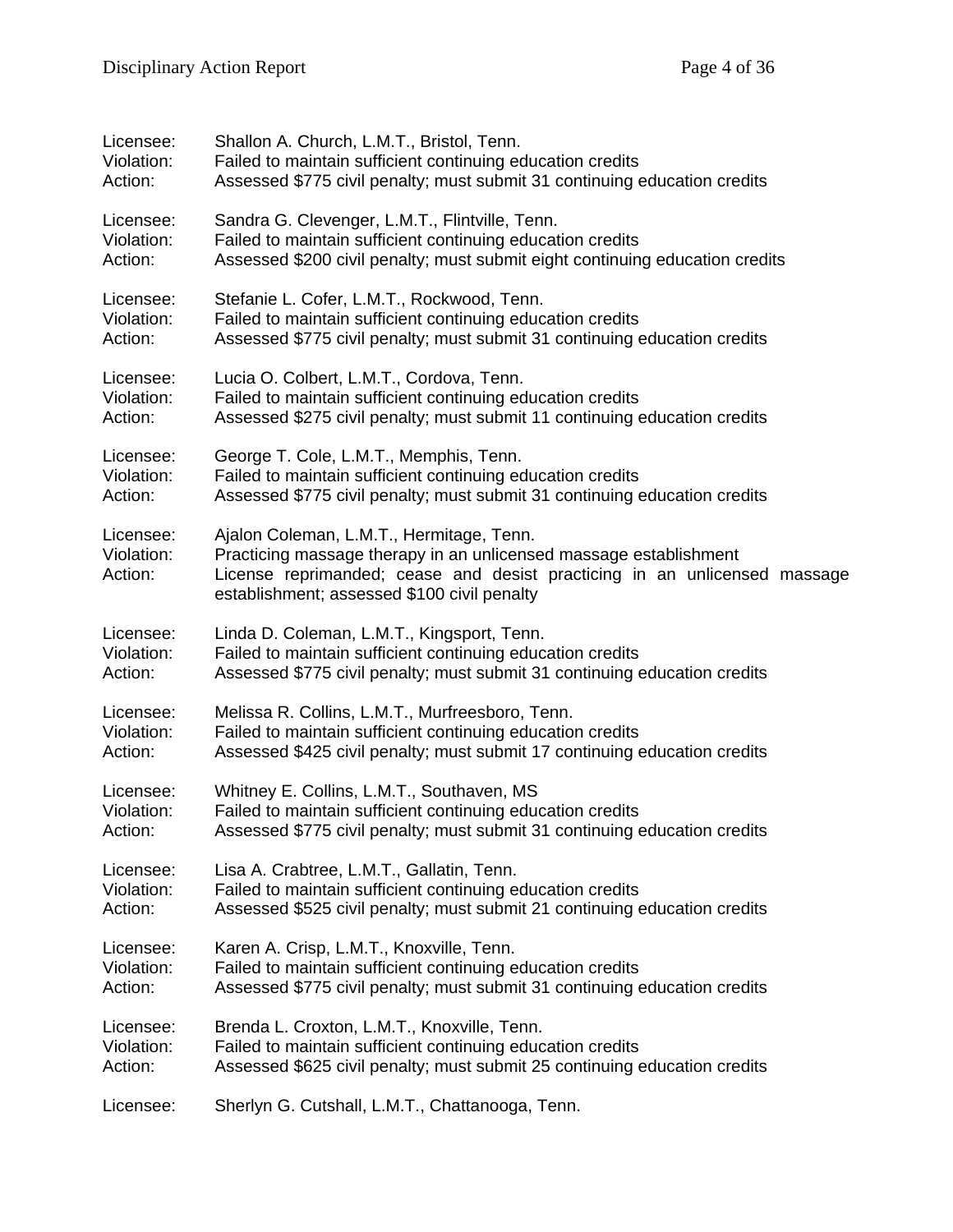| Violation: | Failed to maintain sufficient continuing education credits                   |
|------------|------------------------------------------------------------------------------|
| Action:    | Assessed \$200 civil penalty; must submit eight continuing education credits |
| Licensee:  | Cameron H. Davi, L.M.T., Gallatin, Tenn.                                     |
| Violation: | Failed to maintain sufficient continuing education credits                   |
| Action:    | Assessed \$775 civil penalty; must submit 31 continuing education credits    |
| Licensee:  | Desiree Davis, L.M.T., Byhalia, MS                                           |
| Violation: | Failed to maintain sufficient continuing education credits                   |
| Action:    | Assessed \$775 civil penalty; must submit 31 continuing education credits    |
| Licensee:  | Susan C. Davis, L.M.T., Centerville, Tenn.                                   |
| Violation: | Failed to maintain sufficient continuing education credits                   |
| Action:    | Assessed \$775 civil penalty; must submit 31 continuing education credits    |
| Licensee:  | Pamela J. Day-Murphy, L.M.T., Tazewell, Tenn.                                |
| Violation: | Failed to maintain sufficient continuing education credits                   |
| Action:    | Assessed \$250 civil penalty; must submit 10 continuing education credits    |
| Licensee:  | Cicero De Castro, L.M.T., Cordova, Tenn.                                     |
| Violation: | Failed to maintain sufficient continuing education credits                   |
| Action:    | Assessed \$675 civil penalty; must submit 27 continuing education credits    |
| Licensee:  | Della M. Deventuri, L.M.T., Pulaski, Tenn.                                   |
| Violation: | Failed to maintain sufficient continuing education credits                   |
| Action:    | Assessed \$200 civil penalty; must submit eight continuing education credits |
| Licensee:  | Heather R. Dolen, L.M.T., Winfield, Tenn.                                    |
| Violation: | Failed to maintain sufficient continuing education credits                   |
| Action:    | Assessed \$775 civil penalty; must submit 31 continuing education credits    |
| Licensee:  | Mary Walworth Dupuy, L.M.T., Lebanon, Tenn.                                  |
| Violation: | Failed to maintain sufficient continuing education credits                   |
| Action:    | Assessed \$300 civil penalty; must submit 12 continuing education credits    |
| Licensee:  | Angela R. Dyke, L.M.T., White Pine, Tenn.                                    |
| Violation: | Failed to maintain sufficient continuing education credits                   |
| Action:    | Assessed \$250 civil penalty; must submit 10 continuing education credits    |
| Licensee:  | Lois P. Edgar, L.M.T., Myrtle Beach, SC                                      |
| Violation: | Failed to maintain sufficient continuing education credits                   |
| Action:    | Assessed \$200 civil penalty; must submit eight continuing education credits |
| Licensee:  | Lechya A. Edmonds, L.M.T., Cookeville, Tenn.                                 |
| Violation: | Failed to maintain sufficient continuing education credits                   |
| Action:    | Assessed \$200 civil penalty; must submit eight continuing education credits |
| Licensee:  | Jessica L. Ehret, L.M.T., Cordova, Tenn.                                     |
| Violation: | Failed to maintain sufficient continuing education credits                   |
| Action:    | Assessed \$175 civil penalty; must submit seven continuing education credits |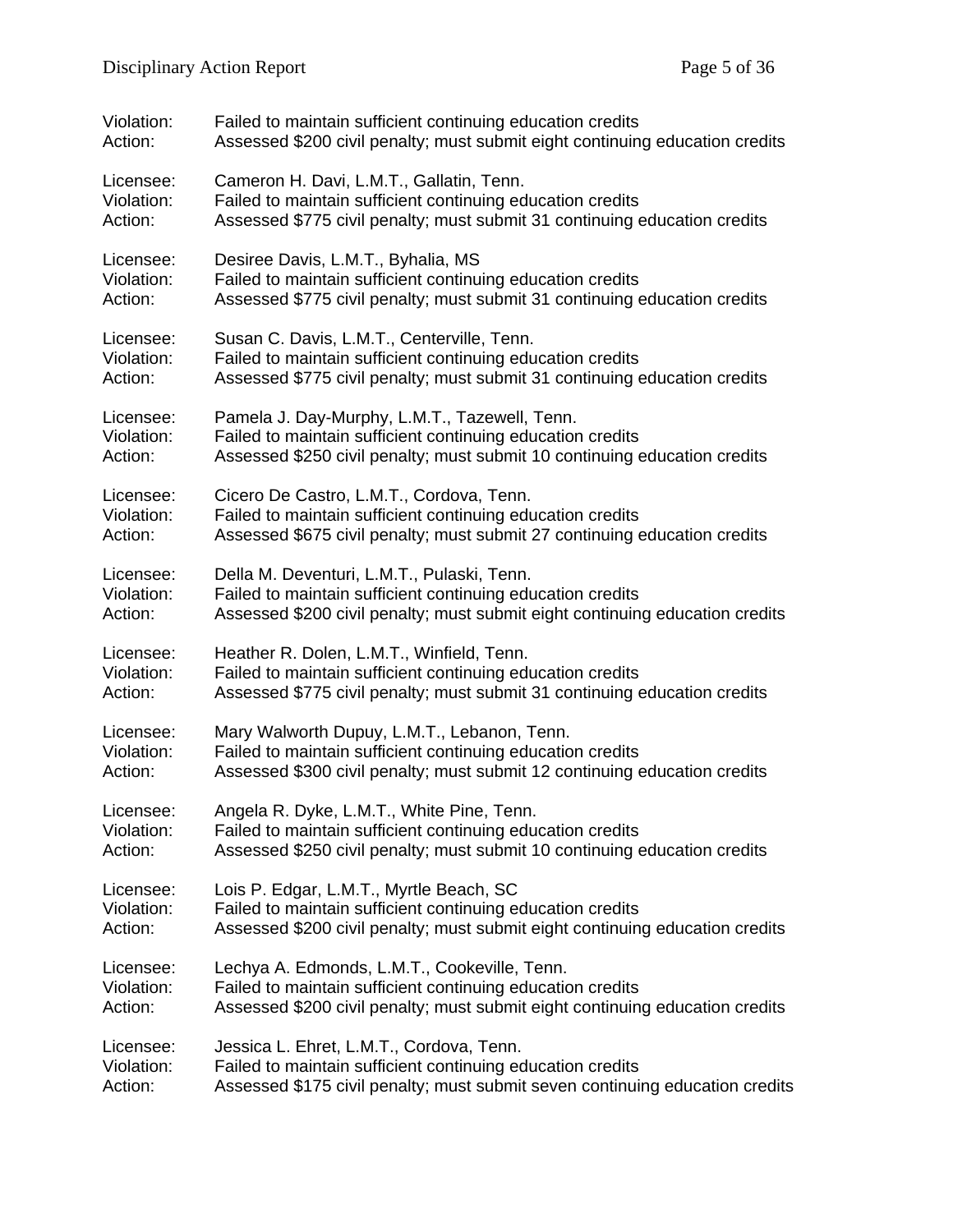| Licensee:                          | Deborah L. Emerson, L.M.T., Waverly, Tenn.                                                                                                                                                                                                 |
|------------------------------------|--------------------------------------------------------------------------------------------------------------------------------------------------------------------------------------------------------------------------------------------|
| Violation:                         | Failed to maintain sufficient continuing education credits                                                                                                                                                                                 |
| Action:                            | Assessed \$275 civil penalty; must submit 11 continuing education credits                                                                                                                                                                  |
| Licensee:                          | Nancy L. Evans, L.M.T., Nashville, Tenn.                                                                                                                                                                                                   |
| Violation:                         | Failed to maintain sufficient continuing education credits                                                                                                                                                                                 |
| Action:                            | Assessed \$425 civil penalty; must submit 17 continuing education credits                                                                                                                                                                  |
| Licensee:                          | Gloria A. Exum, L.M.T., Franklin, Tenn.                                                                                                                                                                                                    |
| Violation:                         | Failed to maintain sufficient continuing education credits                                                                                                                                                                                 |
| Action:                            | Assessed \$250 civil penalty; must submit 10 continuing education credits                                                                                                                                                                  |
| Licensee:                          | Linda G. Fagan, L.M.T., Nashville, Tenn.                                                                                                                                                                                                   |
| Violation:                         | Failed to maintain sufficient continuing education credits                                                                                                                                                                                 |
| Action:                            | Assessed \$775 civil penalty; must submit 31 continuing education credits                                                                                                                                                                  |
| Licensee:<br>Violation:<br>Action: | Nikesia M. Floyd, L.M.T., Nashville, Tenn.<br>Practicing massage therapy in an unlicensed massage establishment<br>License reprimanded; cease and desist practicing in an unlicensed massage<br>establishment; assessed \$50 civil penalty |
| Licensee:                          | Kathleen A. Foust, L.M.T., Kodak, Tenn.                                                                                                                                                                                                    |
| Violation:                         | Failed to maintain sufficient continuing education credits                                                                                                                                                                                 |
| Action:                            | Assessed \$200 civil penalty; must submit eight continuing education credits                                                                                                                                                               |
| Licensee:                          | Anthony Gamba, L.M.T., Flintstone, GA                                                                                                                                                                                                      |
| Violation:                         | Failed to maintain sufficient continuing education credits                                                                                                                                                                                 |
| Action:                            | Assessed \$250 civil penalty; must submit 10 continuing education credits                                                                                                                                                                  |
| Licensee:                          | Rob G. Garner, L.M.T., Lawrenceburg, Tenn.                                                                                                                                                                                                 |
| Violation:                         | Failed to maintain sufficient continuing education credits                                                                                                                                                                                 |
| Action:                            | Assessed \$775 civil penalty; must submit 31 continuing education credits                                                                                                                                                                  |
| Licensee:                          | David C. Garrison, L.M.T., Cleveland, Tenn.                                                                                                                                                                                                |
| Violation:                         | Failed to maintain sufficient continuing education credits                                                                                                                                                                                 |
| Action:                            | Assessed \$775 civil penalty; must submit 31 continuing education credits                                                                                                                                                                  |
| Licensee:                          | Charlene A. Gill, L.M.T., Chattanooga, Tenn.                                                                                                                                                                                               |
| Violation:                         | Failed to maintain sufficient continuing education credits                                                                                                                                                                                 |
| Action:                            | Assessed \$375 civil penalty; must submit 15 continuing education credits                                                                                                                                                                  |
| Licensee:                          | Juliana E. Glasgow-Trotman, L.M.T., Nashville, Tenn.                                                                                                                                                                                       |
| Violation:                         | Failed to maintain sufficient continuing education credits                                                                                                                                                                                 |
| Action:                            | Assessed \$250 civil penalty; must submit 10 continuing education credits                                                                                                                                                                  |
| Licensee:                          | Katie E. Graham, L.M.T., Chattanooga, Tenn.                                                                                                                                                                                                |
| Violation:                         | Failed to maintain sufficient continuing education credits                                                                                                                                                                                 |
| Action:                            | Assessed \$775 civil penalty; must submit 31 continuing education credits                                                                                                                                                                  |
| Licensee:                          | Elizabeth A. Gray, L.M.T., Olive Branch, MS                                                                                                                                                                                                |
| Violation:                         | Failed to maintain sufficient continuing education credits                                                                                                                                                                                 |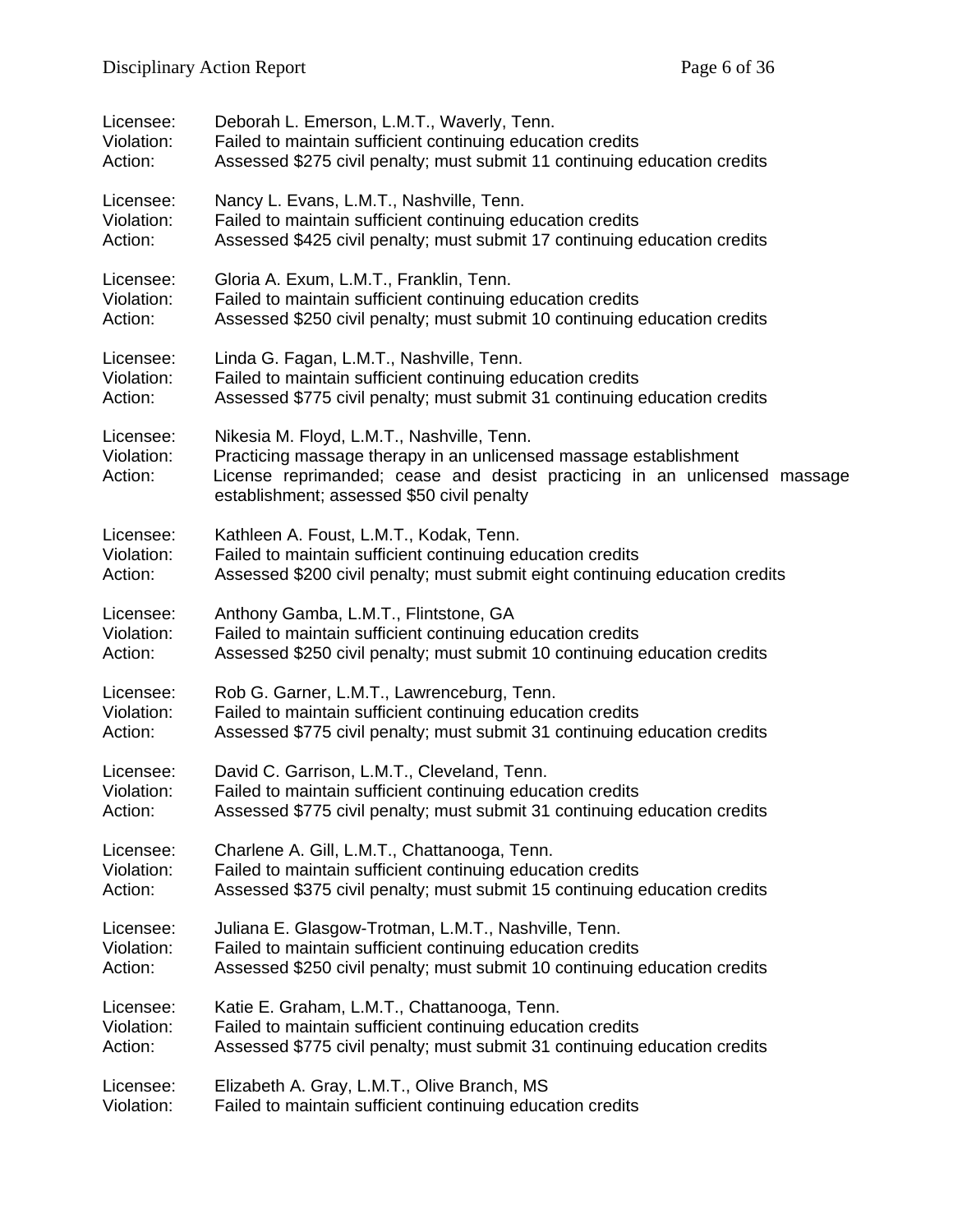| Action:    | Assessed \$775 civil penalty; must submit 31 continuing education credits    |
|------------|------------------------------------------------------------------------------|
| Licensee:  | Rebecca J. Greene, L.M.T., Morristown, Tenn.                                 |
| Violation: | Failed to maintain sufficient continuing education credits                   |
| Action:    | Assessed \$775 civil penalty; must submit 31 continuing education credits    |
| Licensee:  | Mattie L. Griffin, L.M.T., Bean Station, Tenn.                               |
| Violation: | Failed to maintain sufficient continuing education credits                   |
| Action:    | Assessed \$575 civil penalty; must submit 23 continuing education credits    |
| Licensee:  | Nancy C. Grimes, L.M.T., Nashville, Tenn.                                    |
| Violation: | Failed to maintain sufficient continuing education credits                   |
| Action:    | Assessed \$775 civil penalty; must submit 31 continuing education credits    |
| Licensee:  | Alisa C. Gruenberg, L.M.T., Grandview, Tenn.                                 |
| Violation: | Failed to maintain sufficient continuing education credits                   |
| Action:    | Assessed \$200 civil penalty; must submit eight continuing education credits |
| Licensee:  | Walter V. Guice, L.M.T., Hendersonville, Tenn.                               |
| Violation: | Failed to maintain sufficient continuing education credits                   |
| Action:    | Assessed \$200 civil penalty; must submit eight continuing education credits |
| Licensee:  | Karen A. Hadley, L.M.T., Jackson, Tenn.                                      |
| Violation: | Failed to maintain sufficient continuing education credits                   |
| Action:    | Assessed \$200 civil penalty; must submit eight continuing education credits |
| Licensee:  | Jill A. Hall, L.M.T., Knoxville, Tenn.                                       |
| Violation: | Failed to maintain sufficient continuing education credits                   |
| Action:    | Assessed \$200 civil penalty; must submit eight continuing education credits |
| Licensee:  | Ki Ran Han, L.M.T., Knoxville, Tenn.                                         |
| Violation: | Failed to maintain sufficient continuing education credits                   |
| Action:    | Assessed \$175 civil penalty; must submit seven continuing education credits |
| Licensee:  | Douglas M. Harris, L.M.T., Antioch, Tenn.                                    |
| Violation: | Failed to maintain sufficient continuing education credits                   |
| Action:    | Assessed \$775 civil penalty; must submit 31 continuing education credits    |
| Licensee:  | Shaundra C. Harris, L.M.T., Ripley, Tenn.                                    |
| Violation: | Failed to maintain sufficient continuing education credits                   |
| Action:    | Assessed \$225 civil penalty; must submit nine continuing education credits  |
| Licensee:  | Daniel E. Hayes, L.M.T., Gray, Tenn.                                         |
| Violation: | Failed to maintain sufficient continuing education credits                   |
| Action:    | Assessed \$725 civil penalty; must submit 29 continuing education credits    |
| Licensee:  | Deidre S. Hill, L.M.T., Olive Branch, MS                                     |
| Violation: | Failed to maintain sufficient continuing education credits                   |
| Action:    | Assessed \$575 civil penalty; must submit 23 continuing education credits    |
| Licensee:  | Connie L. Hollandsworth, L.M.T., Murfreesboro, Tenn.                         |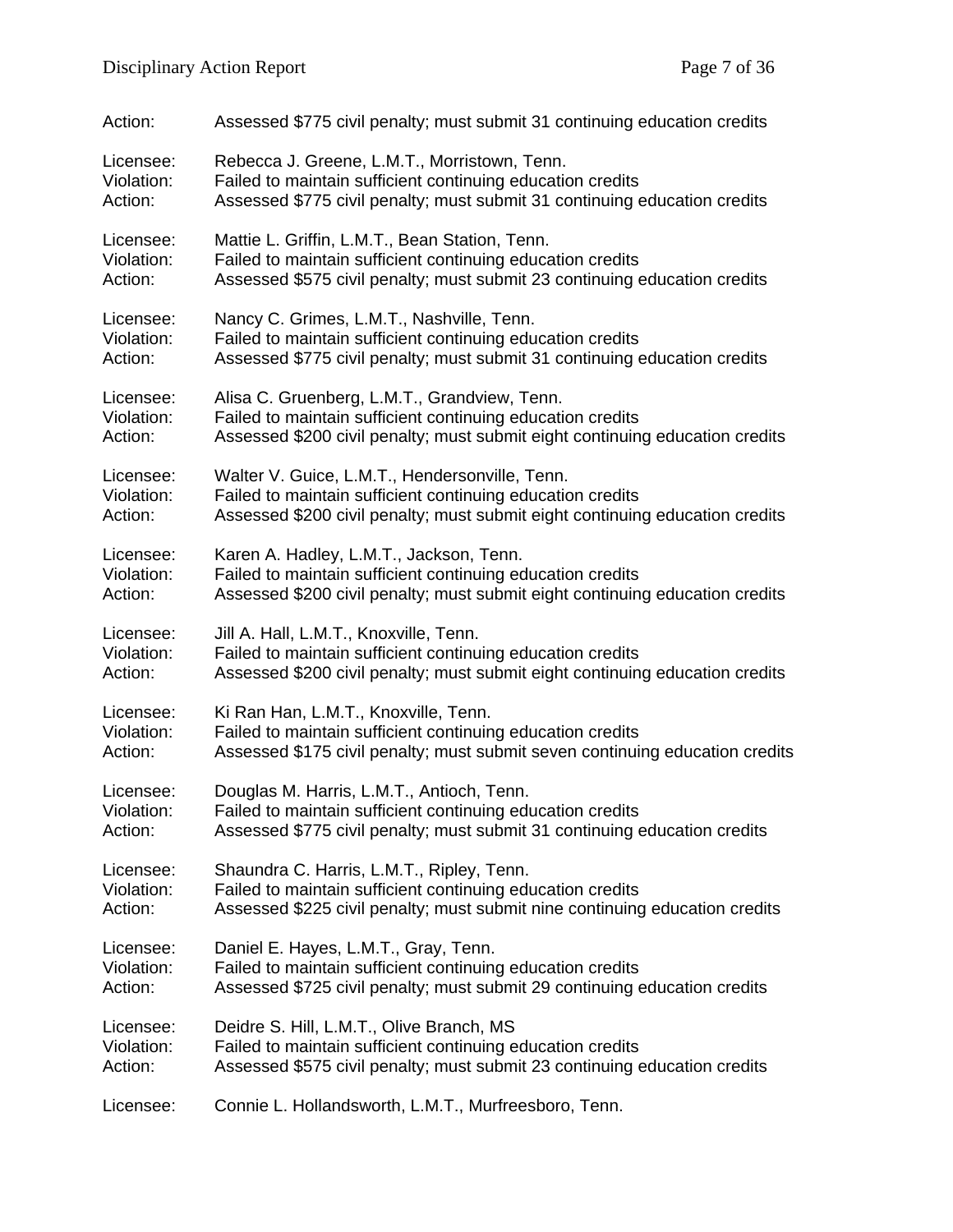| Violation: | Failed to maintain sufficient continuing education credits                   |
|------------|------------------------------------------------------------------------------|
| Action:    | Assessed \$775 civil penalty; must submit 31 continuing education credits    |
| Licensee:  | Peggy G. Hopkins-Glascock, L.M.T., Old Hickory, Tenn.                        |
| Violation: | Failed to maintain sufficient continuing education credits                   |
| Action:    | Assessed \$200 civil penalty; must submit eight continuing education credits |
| Licensee:  | Anthony L. Horner, L.M.T., Mohawk, Tenn.                                     |
| Violation: | Failed to maintain sufficient continuing education credits                   |
| Action:    | Assessed \$300 civil penalty; must submit 12 continuing education credits    |
| Licensee:  | Chasity Y. Horner, L.M.T., Mosheim, Tenn.                                    |
| Violation: | Failed to maintain sufficient continuing education credits                   |
| Action:    | Assessed \$475 civil penalty; must submit 19 continuing education credits    |
| Licensee:  | Sharon E. Howard, L.M.T., Knoxville, Tenn.                                   |
| Violation: | Failed to maintain sufficient continuing education credits                   |
| Action:    | Assessed \$250 civil penalty; must submit 10 continuing education credits    |
| Licensee:  | Jaclyn D. Howell, L.M.T., Powell, Tenn.                                      |
| Violation: | Failed to maintain sufficient continuing education credits                   |
| Action:    | Assessed \$200 civil penalty; must submit eight continuing education credits |
| Licensee:  | Pamela J. Irwin, L.M.T., Pleasant View, Tenn.                                |
| Violation: | Failed to maintain sufficient continuing education credits                   |
| Action:    | Assessed \$775 civil penalty; must submit 31 continuing education credits    |
| Licensee:  | Donna C. Isaac, L.M.T., Memphis, Tenn.                                       |
| Violation: | Failed to maintain sufficient continuing education credits                   |
| Action:    | Assessed \$200 civil penalty; must submit eight continuing education credits |
| Licensee:  | Tracy E. Jarrett, L.M.T., Chattanooga, Tenn.                                 |
| Violation: | Failed to maintain sufficient continuing education credits                   |
| Action:    | Assessed \$775 civil penalty; must submit 31 continuing education credits    |
| Licensee:  | Julia D. Jenkins, L.M.T., Knoxville, Tenn.                                   |
| Violation: | Failed to maintain sufficient continuing education credits                   |
| Action:    | Assessed \$775 civil penalty; must submit 31 continuing education credits    |
| Licensee:  | Tammy C. Jennings, L.M.T., Chapel Hill, Tenn.                                |
| Violation: | Failed to maintain sufficient continuing education credits                   |
| Action:    | Assessed \$200 civil penalty; must submit eight continuing education credits |
| Licensee:  | Ann. M. Joyce, L.M.T., Nashville, Tenn.                                      |
| Violation: | Failed to maintain sufficient continuing education credits                   |
| Action:    | Assessed \$775 civil penalty; must submit 31 continuing education credits    |
| Licensee:  | Brant C.V. Keany, L.M.T., Nashville, Tenn.                                   |
| Violation: | Failed to maintain sufficient continuing education credits                   |
| Action:    | Assessed \$775 civil penalty; must submit 31 continuing education credits    |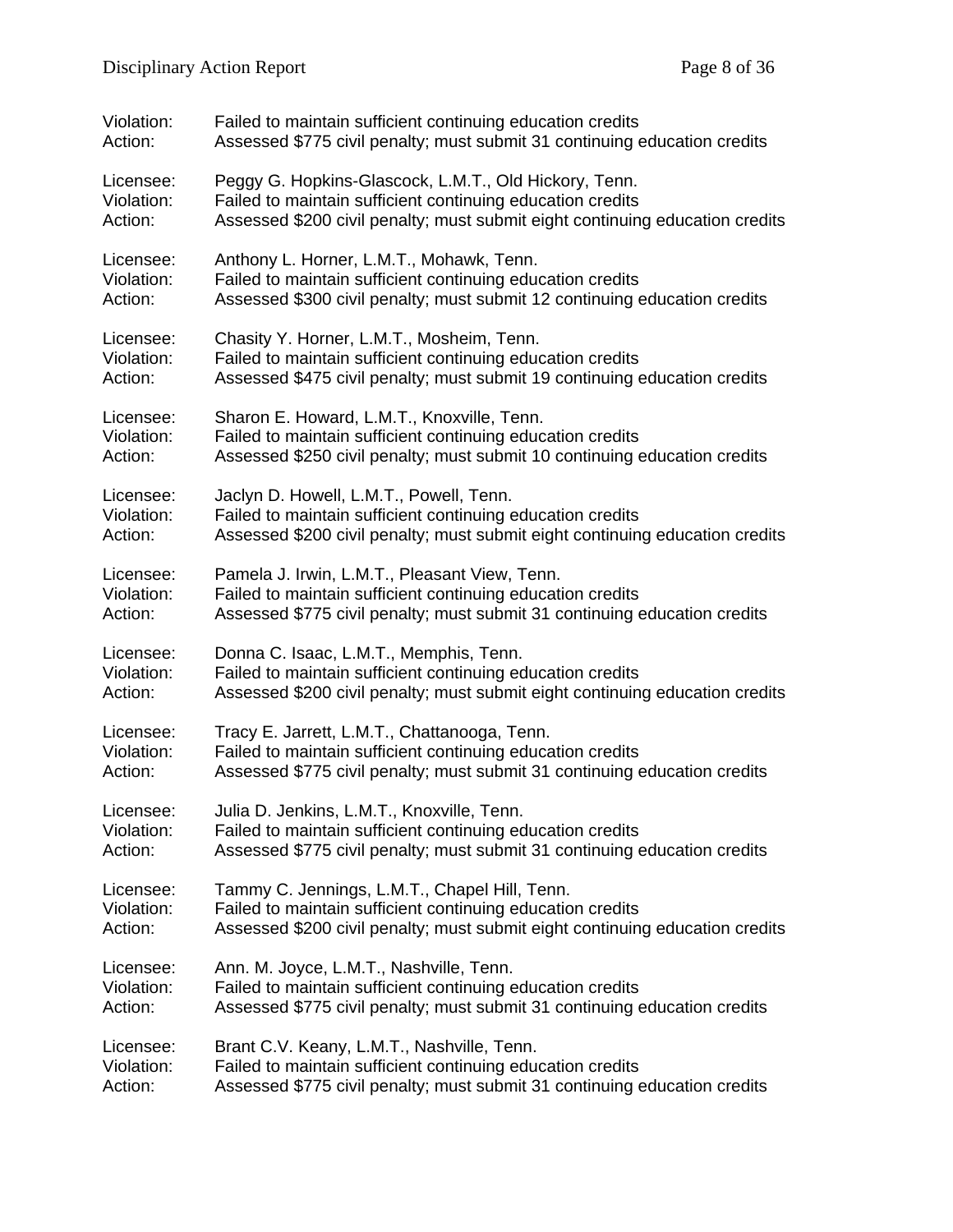| Licensee:  | Allison D. Keesee, L.M.T., Kingsport, Tenn.                                  |
|------------|------------------------------------------------------------------------------|
| Violation: | Failed to maintain sufficient continuing education credits                   |
| Action:    | Assessed \$775 civil penalty; must submit 31 continuing education credits    |
| Licensee:  | Rachel N. Kelly, L.M.T., Seymour, Tenn.                                      |
| Violation: | Failed to maintain sufficient continuing education credits                   |
| Action:    | Assessed \$675 civil penalty; must submit 27 continuing education credits    |
| Licensee:  | Lori D. Kemper, L.M.T., Nashville, Tenn.                                     |
| Violation: | Failed to maintain sufficient continuing education credits                   |
| Action:    | Assessed \$250 civil penalty; must submit 10 continuing education credits    |
| Licensee:  | Leanne Knoll, L.M.T., Maryville, Tenn.                                       |
| Violation: | Failed to maintain sufficient continuing education credits                   |
| Action:    | Assessed \$200 civil penalty; must submit eight continuing education credits |
| Licensee:  | Alma R. Knowles-Hobbs, L.M.T., Smithville, Tenn.                             |
| Violation: | Failed to maintain sufficient continuing education credits                   |
| Action:    | Assessed \$200 civil penalty; must submit eight continuing education credits |
| Licensee:  | Michael G. Kopacka, L.M.T., Mountain City, Tenn.                             |
| Violation: | Failed to maintain sufficient continuing education credits                   |
| Action:    | Assessed \$175 civil penalty; must submit seven continuing education credits |
| Licensee:  | Taylor R. Koval, L.M.T., Nashville, Tenn.                                    |
| Violation: | Failed to maintain sufficient continuing education credits                   |
| Action:    | Assessed \$600 civil penalty; must submit 24 continuing education credits    |
| Licensee:  | Zlatko Kozlica, L.M.T., Chattanooga, Tenn.                                   |
| Violation: | Failed to maintain sufficient continuing education credits                   |
| Action:    | Assessed \$775 civil penalty; must submit 31 continuing education credits    |
| Licensee:  | Elodie S. Lafont, L.M.T., Knoxville, Tenn.                                   |
| Violation: | Failed to maintain sufficient continuing education credits                   |
| Action:    | Assessed \$675 civil penalty; must submit 27 continuing education credits    |
| Licensee:  | Alissa L. Lanning, L.M.T., Fowlerville, MI                                   |
| Violation: | Failed to maintain sufficient continuing education credits                   |
| Action:    | Assessed \$625 civil penalty; must submit 25 continuing education credits    |
| Licensee:  | Lori J. Lee, L.M.T., Murfreesboro, Tenn.                                     |
| Violation: | Failed to maintain sufficient continuing education credits                   |
| Action:    | Assessed \$225 civil penalty; must submit nine continuing education credits  |
| Licensee:  | Tahisha M. Lewis, L.M.T., Nashville, Tenn.                                   |
| Violation: | Failed to maintain sufficient continuing education credits                   |
| Action:    | Assessed \$775 civil penalty; must submit 31 continuing education credits    |
| Licensee:  | Mark A. Light, L.M.T., Sevierville, Tenn.                                    |
| Violation: | Failed to maintain sufficient continuing education credits                   |
| Action:    | Assessed \$775 civil penalty; must submit 31 continuing education credits    |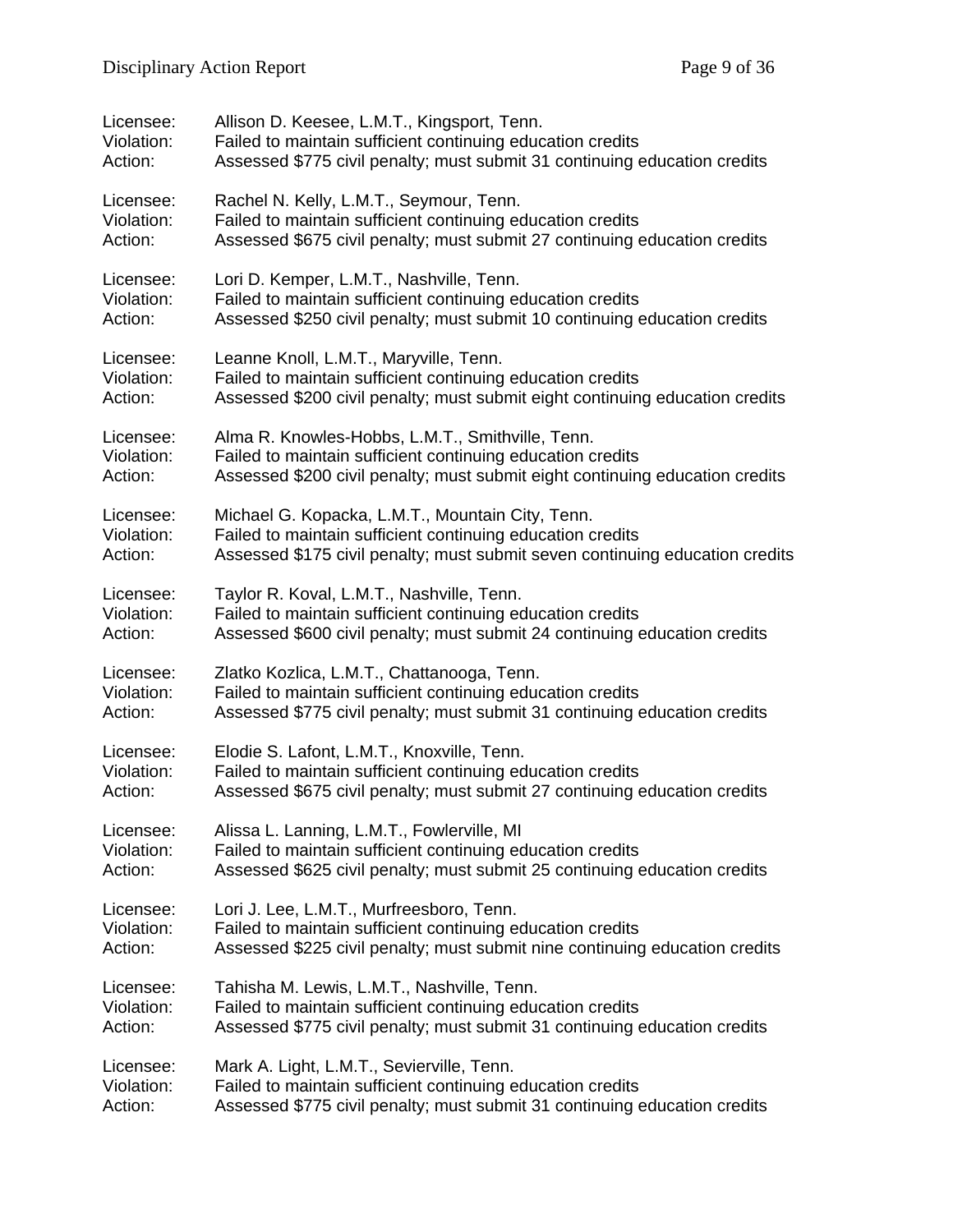| Licensee:                          | Karen J. Loden, L.M.T., Germantown, Tenn.                                                                                                                                                                                                                                                                                                                                                                                                                                                       |
|------------------------------------|-------------------------------------------------------------------------------------------------------------------------------------------------------------------------------------------------------------------------------------------------------------------------------------------------------------------------------------------------------------------------------------------------------------------------------------------------------------------------------------------------|
| Violation:                         | Failed to maintain sufficient continuing education credits                                                                                                                                                                                                                                                                                                                                                                                                                                      |
| Action:                            | Assessed \$200 civil penalty; must submit eight continuing education credits                                                                                                                                                                                                                                                                                                                                                                                                                    |
| Licensee:                          | Luther P. Ludwig, L.M.T., Fairview, Tenn.                                                                                                                                                                                                                                                                                                                                                                                                                                                       |
| Violation:                         | Failed to maintain sufficient continuing education credits                                                                                                                                                                                                                                                                                                                                                                                                                                      |
| Action:                            | Assessed \$225 civil penalty; must submit nine continuing education credits                                                                                                                                                                                                                                                                                                                                                                                                                     |
| Licensee:<br>Violation:<br>Action: | Magic Touch Health Spa, Knoxville, Tenn.<br>Has violated<br>any of the provisions of this chapter or any substantive rule<br>promulgated under the authority of this chapter; guilty of unethical or unprofessional<br>conduct; failed to refrain, under all circumstances, from initiating, arranging for, or<br>engaging in any sexual conduct, sexual activity, or sexualizing behavior involving a<br>client, even if the client attempts to sexualize the relationship.<br>License revoked |
| Licensee:                          | Vivian M. Mahoney, L.M.T., Gatlinburg, Tenn.                                                                                                                                                                                                                                                                                                                                                                                                                                                    |
| Violation:                         | Failed to maintain sufficient continuing education credits                                                                                                                                                                                                                                                                                                                                                                                                                                      |
| Action:                            | Assessed \$250 civil penalty; must submit 10 continuing education credits                                                                                                                                                                                                                                                                                                                                                                                                                       |
| Licensee:                          | Diana L. Mayfield, L.M.T., Cleveland, Tenn.                                                                                                                                                                                                                                                                                                                                                                                                                                                     |
| Violation:                         | Failed to maintain sufficient continuing education credits                                                                                                                                                                                                                                                                                                                                                                                                                                      |
| Action:                            | Assessed \$775 civil penalty; must submit 31 continuing education credits                                                                                                                                                                                                                                                                                                                                                                                                                       |
| Licensee:                          | Emily D. McBrayer, L.M.T., Strawberry Plains, Tenn.                                                                                                                                                                                                                                                                                                                                                                                                                                             |
| Violation:                         | Failed to maintain sufficient continuing education credits                                                                                                                                                                                                                                                                                                                                                                                                                                      |
| Action:                            | Assessed \$200 civil penalty; must submit eight continuing education credits                                                                                                                                                                                                                                                                                                                                                                                                                    |
| Licensee:                          | Jennifer McBride, L.M.T., Sharon, Tenn.                                                                                                                                                                                                                                                                                                                                                                                                                                                         |
| Violation:                         | Failed to maintain sufficient continuing education credits                                                                                                                                                                                                                                                                                                                                                                                                                                      |
| Action:                            | Assessed \$250 civil penalty; must submit 10 continuing education credits                                                                                                                                                                                                                                                                                                                                                                                                                       |
| Licensee:                          | Lori A. McElhaney, L.M.T., Nashville, Tenn.                                                                                                                                                                                                                                                                                                                                                                                                                                                     |
| Violation:                         | Failed to maintain sufficient continuing education credits                                                                                                                                                                                                                                                                                                                                                                                                                                      |
| Action:                            | Assessed \$775 civil penalty; must submit 31 continuing education credits                                                                                                                                                                                                                                                                                                                                                                                                                       |
| Licensee:                          | Karen E. McKenzie, L.M.T., Columbia, Tenn.                                                                                                                                                                                                                                                                                                                                                                                                                                                      |
| Violation:                         | Failed to maintain sufficient continuing education credits                                                                                                                                                                                                                                                                                                                                                                                                                                      |
| Action:                            | Assessed \$775 civil penalty; must submit 31 continuing education credits                                                                                                                                                                                                                                                                                                                                                                                                                       |
| Licensee:                          | Tena M. Merideth, L.M.T., Springfield, Tenn.                                                                                                                                                                                                                                                                                                                                                                                                                                                    |
| Violation:                         | Failed to maintain sufficient continuing education credits                                                                                                                                                                                                                                                                                                                                                                                                                                      |
| Action:                            | Assessed \$200 civil penalty; must submit eight continuing education credits                                                                                                                                                                                                                                                                                                                                                                                                                    |
| Licensee:                          | Carol L. Mikesell, L.M.T., Knoxville, Tenn.                                                                                                                                                                                                                                                                                                                                                                                                                                                     |
| Violation:                         | Failed to maintain sufficient continuing education credits                                                                                                                                                                                                                                                                                                                                                                                                                                      |
| Action:                            | Assessed \$675 civil penalty; must submit 27 continuing education credits                                                                                                                                                                                                                                                                                                                                                                                                                       |
| Licensee:                          | Martha A. Milam, L.M.T., Nashville, Tenn.                                                                                                                                                                                                                                                                                                                                                                                                                                                       |
| Violation:                         | Failed to maintain sufficient continuing education credits                                                                                                                                                                                                                                                                                                                                                                                                                                      |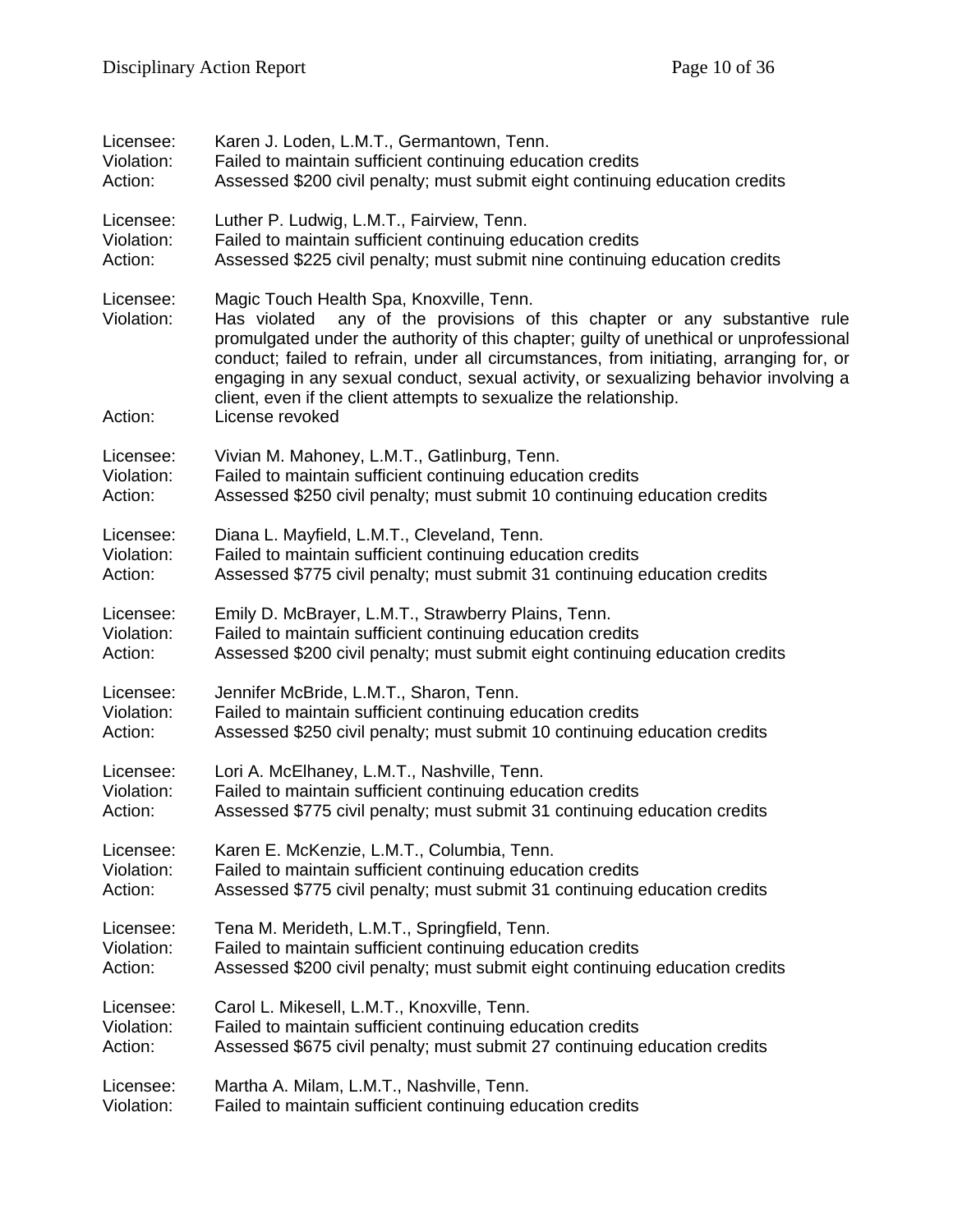| Action:                            | Assessed \$775 civil penalty; must submit 31 continuing education credits                                                                                                                                                                     |
|------------------------------------|-----------------------------------------------------------------------------------------------------------------------------------------------------------------------------------------------------------------------------------------------|
| Licensee:                          | Lisa M. Miller, L.M.T., Olive Branch, MS                                                                                                                                                                                                      |
| Violation:                         | Failed to maintain sufficient continuing education credits                                                                                                                                                                                    |
| Action:                            | Assessed \$200 civil penalty; must submit eight continuing education credits                                                                                                                                                                  |
| Licensee:                          | Susan D. Miller, L.M.T., Memphis, Tenn.                                                                                                                                                                                                       |
| Violation:                         | Failed to maintain sufficient continuing education credits                                                                                                                                                                                    |
| Action:                            | Assessed \$775 civil penalty; must submit 31 continuing education credits                                                                                                                                                                     |
| Licensee:                          | Vincent Miller, L.M.T., Memphis, Tenn.                                                                                                                                                                                                        |
| Violation:                         | Failed to maintain sufficient continuing education credits                                                                                                                                                                                    |
| Action:                            | Assessed \$325 civil penalty; must submit 13 continuing education credits                                                                                                                                                                     |
| Licensee:                          | Tabitha L. Miniard, L.M.T., Cookeville, Tenn.                                                                                                                                                                                                 |
| Violation:                         | Failed to maintain sufficient continuing education credits                                                                                                                                                                                    |
| Action:                            | Assessed \$200 civil penalty; must submit eight continuing education credits                                                                                                                                                                  |
| Licensee:                          | Julie Molchan, L.M.T., Knoxville, Tenn.                                                                                                                                                                                                       |
| Violation:                         | Failed to maintain sufficient continuing education credits                                                                                                                                                                                    |
| Action:                            | Assessed \$775 civil penalty; must submit 31 continuing education credits                                                                                                                                                                     |
| Licensee:<br>Violation:<br>Action: | Kathleen L. Morash, L.M.T., Knoxville, Tenn.<br>Practicing massage therapy in an unlicensed massage establishment<br>License reprimanded; cease and desist practicing in an unlicensed massage<br>establishment; assessed \$300 civil penalty |
| Licensee:                          | Vicie D. Motz, L.M.T., Greeneville, Tenn.                                                                                                                                                                                                     |
| Violation:                         | Failed to maintain sufficient continuing education credits                                                                                                                                                                                    |
| Action:                            | Assessed \$250 civil penalty; must submit 10 continuing education credits                                                                                                                                                                     |
| Licensee:                          | Cathy L. Munson, L.M.T., Lenoir City, Tenn.                                                                                                                                                                                                   |
| Violation:                         | Failed to maintain sufficient continuing education credits                                                                                                                                                                                    |
| Action:                            | Assessed \$775 civil penalty; must submit 31 continuing education credits                                                                                                                                                                     |
| Licensee:                          | Reginald E. Murphy, L.M.T., Nashville, Tenn.                                                                                                                                                                                                  |
| Violation:                         | Failed to maintain sufficient continuing education credits                                                                                                                                                                                    |
| Action:                            | Assessed \$625 civil penalty; must submit 25 continuing education credits                                                                                                                                                                     |
| Licensee:                          | Kimberly M. Murrell, L.M.T., Ocoee, Tenn.                                                                                                                                                                                                     |
| Violation:                         | Failed to maintain sufficient continuing education credits                                                                                                                                                                                    |
| Action:                            | Assessed \$675 civil penalty; must submit 27 continuing education credits                                                                                                                                                                     |
| Licensee:                          | Gail M. Neal, L.M.T., Rockwood, Tenn.                                                                                                                                                                                                         |
| Violation:                         | Failed to maintain sufficient continuing education credits                                                                                                                                                                                    |
| Action:                            | Assessed \$175 civil penalty; must submit seven continuing education credits                                                                                                                                                                  |
| Licensee:                          | Darcy K. Neihardt, L.M.T., Jackson, Tenn.                                                                                                                                                                                                     |
| Violation:                         | Failed to maintain sufficient continuing education credits                                                                                                                                                                                    |
| Action:                            | Assessed \$200 civil penalty; must submit eight continuing education credits                                                                                                                                                                  |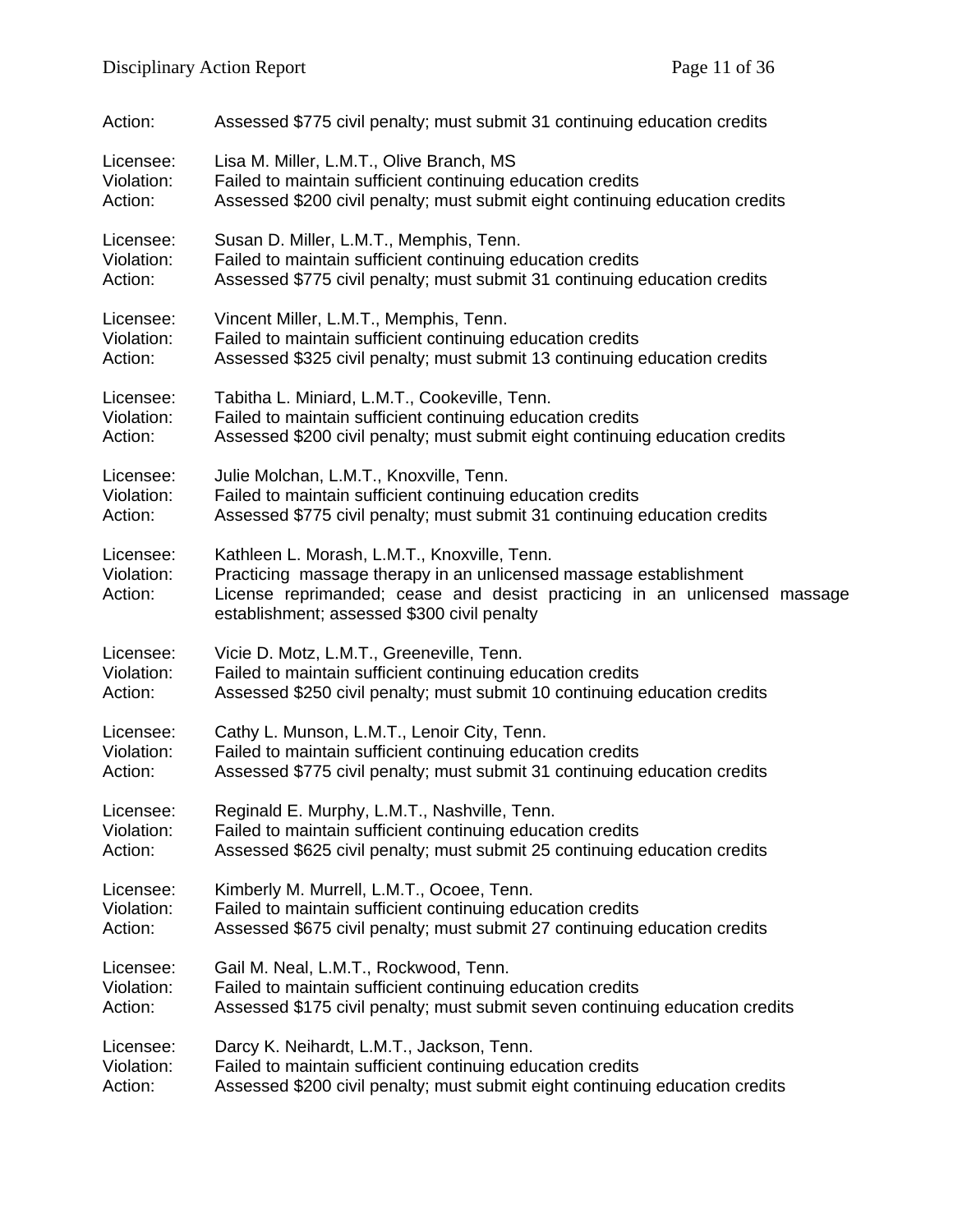| Licensee:  | Virginia R. Oaks, L.M.T., Johnson City, Tenn.                                |
|------------|------------------------------------------------------------------------------|
| Violation: | Failed to maintain sufficient continuing education credits                   |
| Action:    | Assessed \$225 civil penalty; must submit nine continuing education credits  |
| Licensee:  | Atef M. Omar, L.M.T., Nashville, Tenn.                                       |
| Violation: | Failed to maintain sufficient continuing education credits                   |
| Action:    | Assessed \$775 civil penalty; must submit 31 continuing education credits    |
| Licensee:  | Tammy J. O'Neal, L.M.T., Memphis, Tenn.                                      |
| Violation: | Failed to maintain sufficient continuing education credits                   |
| Action:    | Assessed \$250 civil penalty; must submit 10 continuing education credits    |
| Licensee:  | Gina L. Paczosa, L.M.T., Nashville, Tenn.                                    |
| Violation: | Failed to maintain sufficient continuing education credits                   |
| Action:    | Assessed \$250 civil penalty; must submit 10 continuing education credits    |
| Licensee:  | Carol A. Panasuk, L.M.T., Collierville, Tenn.                                |
| Violation: | Failed to maintain sufficient continuing education credits                   |
| Action:    | Assessed \$175 civil penalty; must submit seven continuing education credits |
| Licensee:  | Cynthia A. Perry, L.M.T., Pleasant Shade, Tenn.                              |
| Violation: | Failed to maintain sufficient continuing education credits                   |
| Action:    | Assessed \$775 civil penalty; must submit 31 continuing education credits    |
| Licensee:  | Amy C. Pettit, L.M.T., Buchanan, Tenn.                                       |
| Violation: | Failed to maintain sufficient continuing education credits                   |
| Action:    | Assessed \$675 civil penalty; must submit 27 continuing education credits    |
| Licensee:  | Christine L. Phillips, L.M.T., Nashville, Tenn.                              |
| Violation: | Failed to maintain sufficient continuing education credits                   |
| Action:    | Assessed \$200 civil penalty; must submit eight continuing education credits |
| Licensee:  | Emily M. Piercy, L.M.T., Alcoa, Tenn.                                        |
| Violation: | Failed to maintain sufficient continuing education credits                   |
| Action:    | Assessed \$250 civil penalty; must submit 10 continuing education credits    |
| Licensee:  | Angela S. Poe, L.M.T., Clarksville, Tenn.                                    |
| Violation: | Failed to maintain sufficient continuing education credits                   |
| Action:    | Assessed \$450 civil penalty; must submit 18 continuing education credits    |
| Licensee:  | Angela M. Pointer, L.M.T., Nashville, Tenn.                                  |
| Violation: | Failed to maintain sufficient continuing education credits                   |
| Action:    | Assessed \$475 civil penalty; must submit 19 continuing education credits    |
| Licensee:  | Robin S. Poplin, L.M.T., Greenback, Tenn.                                    |
| Violation: | Failed to maintain sufficient continuing education credits                   |
| Action:    | Assessed \$775 civil penalty; must submit 31 continuing education credits    |
| Licensee:  | Ellen A. Poston, L.M.T., Knoxville, Tenn.                                    |
| Violation: | Failed to maintain sufficient continuing education credits                   |
| Action:    | Assessed \$625 civil penalty; must submit 25 continuing education credits    |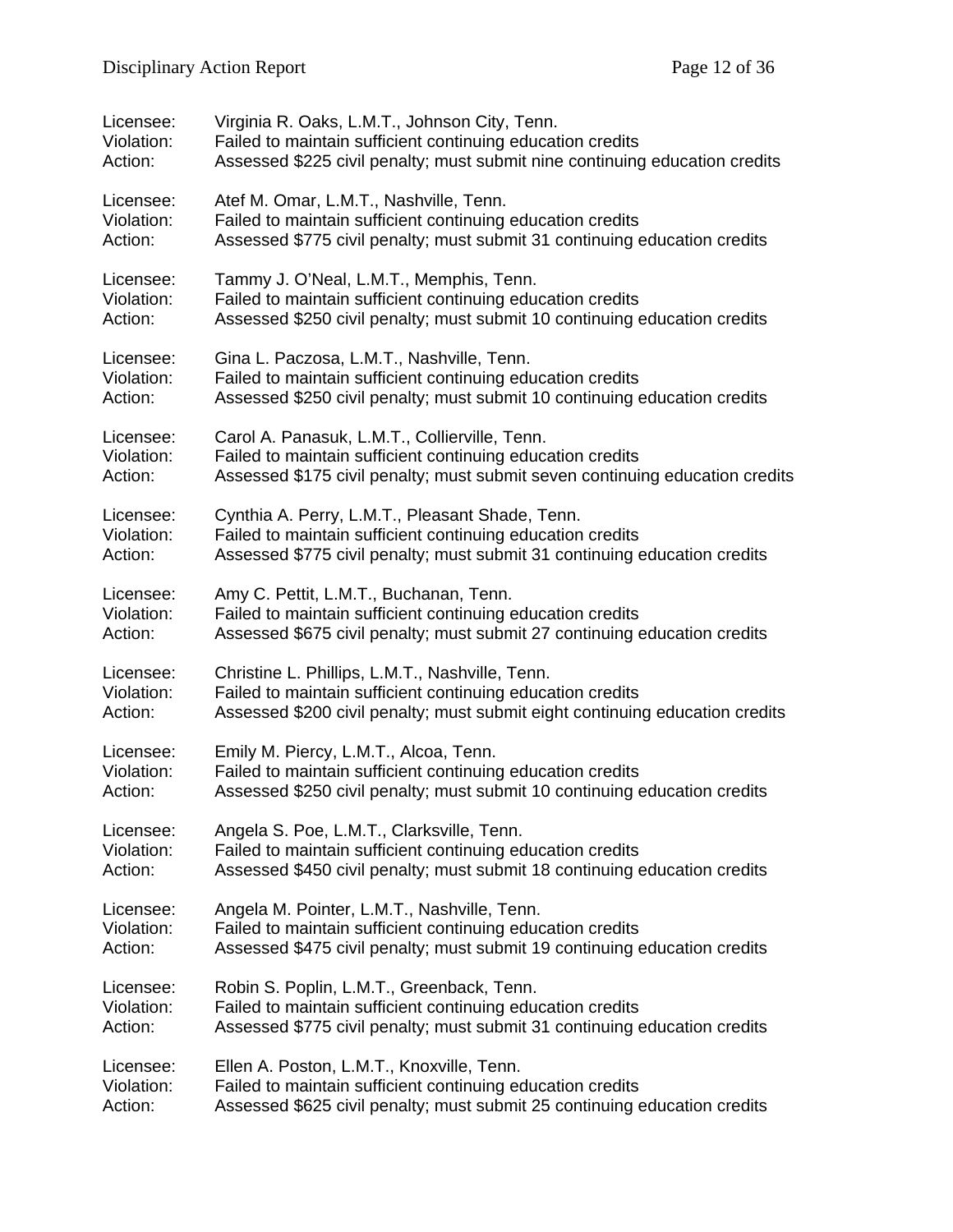| Licensee:                          | Marcie T. Poston, L.M.T., Cookeville, Tenn.                                                                                                                                                                                                 |
|------------------------------------|---------------------------------------------------------------------------------------------------------------------------------------------------------------------------------------------------------------------------------------------|
| Violation:                         | Failed to maintain sufficient continuing education credits                                                                                                                                                                                  |
| Action:                            | Assessed \$625 civil penalty; must submit 25 continuing education credits                                                                                                                                                                   |
| Licensee:                          | Barbara J. Price, L.M.T., Humboldt, TN                                                                                                                                                                                                      |
| Violation:                         | Failed to maintain sufficient continuing education credits                                                                                                                                                                                  |
| Action:                            | Assessed \$475 civil penalty; must submit 19 continuing education credits                                                                                                                                                                   |
| Licensee:                          | Linda K. Ramsey, L.M.T., Bristol, VA                                                                                                                                                                                                        |
| Violation:                         | Failed to maintain sufficient continuing education credits                                                                                                                                                                                  |
| Action:                            | Assessed \$200 civil penalty; must submit eight continuing education credits                                                                                                                                                                |
| Licensee:                          | Kendra L. Rathbun-Zakkas, L.M.T., Cleveland, Tenn.                                                                                                                                                                                          |
| Violation:                         | Failed to maintain sufficient continuing education credits                                                                                                                                                                                  |
| Action:                            | Assessed \$475 civil penalty; must submit 19 continuing education credits                                                                                                                                                                   |
| Licensee:                          | Juanita D. Ray, L.M.T., Ooltewah, Tenn.                                                                                                                                                                                                     |
| Violation:                         | Failed to maintain sufficient continuing education credits                                                                                                                                                                                  |
| Action:                            | Assessed \$775 civil penalty; must submit 31 continuing education credits                                                                                                                                                                   |
| Licensee:<br>Violation:<br>Action: | Jessica S. Reid, L.M.T., Franklin, Tenn.<br>Practicing massage therapy in an unlicensed massage establishment<br>License reprimanded; cease and desist practicing in an unlicensed massage<br>establishment; assessed \$3,000 civil penalty |
| Licensee:                          | Merri L. Renne', L.M.T., Murfreesboro, Tenn.                                                                                                                                                                                                |
| Violation:                         | Failed to maintain sufficient continuing education credits                                                                                                                                                                                  |
| Action:                            | Assessed \$775 civil penalty; must submit 31 continuing education credits                                                                                                                                                                   |
| Licensee:                          | Mitzi K. Rigsby, L.M.T., Decherd, Tenn.                                                                                                                                                                                                     |
| Violation:                         | Failed to maintain sufficient continuing education credits                                                                                                                                                                                  |
| Action:                            | Assessed \$350 civil penalty; must submit 14 continuing education credits                                                                                                                                                                   |
| Licensee:                          | Craig W. Roberts, L.M.T., Jonesborough, Tenn.                                                                                                                                                                                               |
| Violation:                         | Failed to maintain sufficient continuing education credits                                                                                                                                                                                  |
| Action:                            | Assessed \$725 civil penalty; must submit 29 continuing education credits                                                                                                                                                                   |
| Licensee:                          | Kelly J. Roberts, L.M.T., Oak Grove, KY                                                                                                                                                                                                     |
| Violation:                         | Failed to maintain sufficient continuing education credits                                                                                                                                                                                  |
| Action:                            | Assessed \$475 civil penalty; must submit 19 continuing education credits                                                                                                                                                                   |
| Licensee:                          | Heidi L. Rostampours, L.M.T., Clarksville, Tenn.                                                                                                                                                                                            |
| Violation:                         | Failed to maintain sufficient continuing education credits                                                                                                                                                                                  |
| Action:                            | Assessed \$200 civil penalty; must submit eight continuing education credits                                                                                                                                                                |
| Licensee:                          | Tracy L. Rotan, L.M.T., Nashville, Tenn.                                                                                                                                                                                                    |
| Violation:                         | Failed to maintain sufficient continuing education credits                                                                                                                                                                                  |
| Action:                            | Assessed \$200 civil penalty; must submit eight continuing education credits                                                                                                                                                                |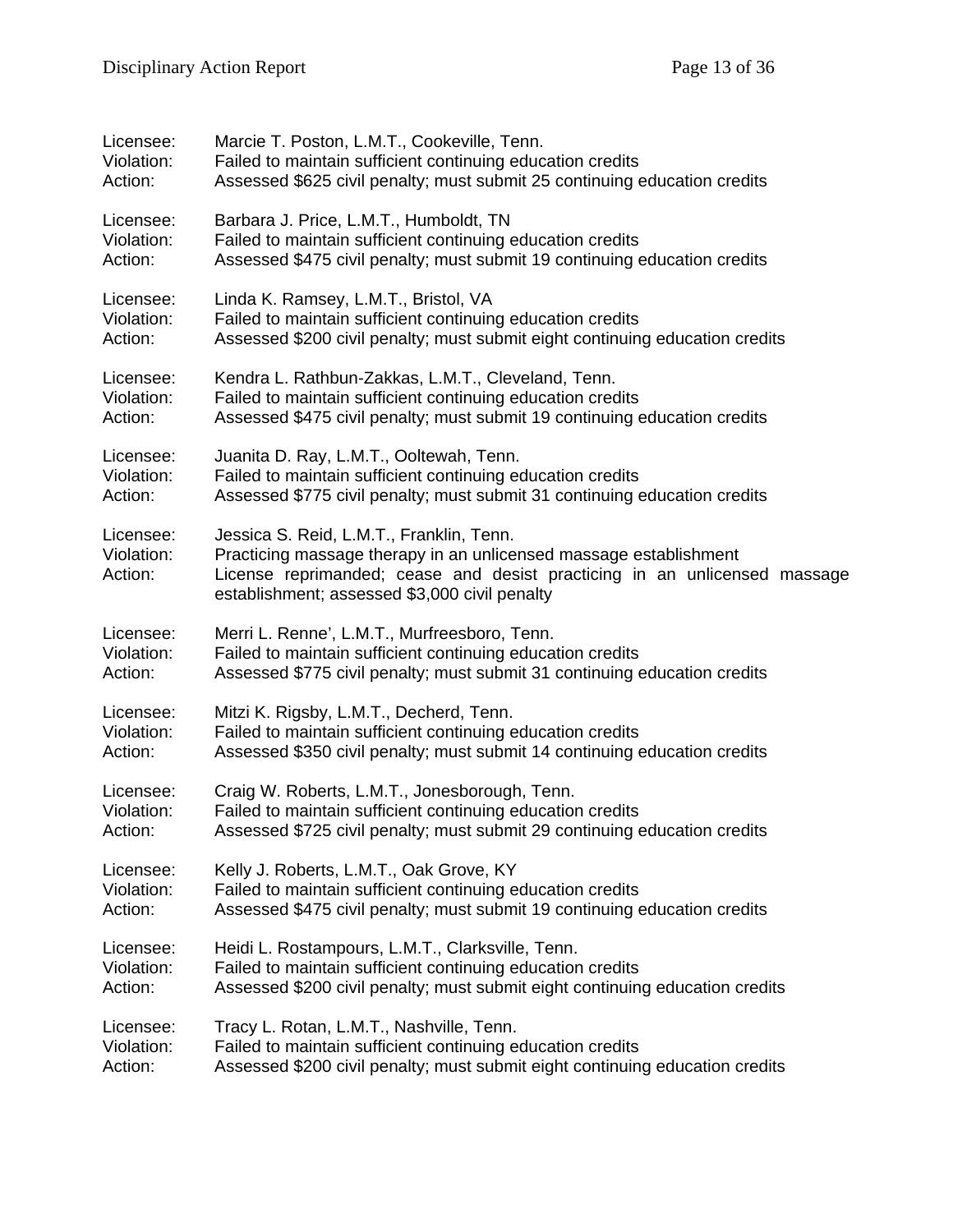| Licensee:  | Cindy L. Savarda, L.M.T., Franklin, Tenn.                                   |
|------------|-----------------------------------------------------------------------------|
| Violation: | Failed to maintain sufficient continuing education credits                  |
| Action:    | Assessed \$300 civil penalty; must submit 12 continuing education credits   |
| Licensee:  | Saysana N. Sayadeth, L.M.T., Cordova, Tenn.                                 |
| Violation: | Failed to maintain sufficient continuing education credits                  |
| Action:    | Assessed \$775 civil penalty; must submit 31 continuing education credits   |
| Licensee:  | Donna E. Scales, L.M.T., College Grove, Tenn.                               |
| Violation: | Failed to maintain sufficient continuing education credits                  |
| Action:    | Assessed \$675 civil penalty; must submit 27 continuing education credits   |
| Licensee:  | Shunica D. Scott, L.M.T., Memphis, Tenn.                                    |
| Violation: | Failed to maintain sufficient continuing education credits                  |
| Action:    | Assessed \$775 civil penalty; must submit 31 continuing education credits   |
| Licensee:  | Thomas A. Shorter, L.M.T., Cordova, Tenn.                                   |
| Violation: | Failed to maintain sufficient continuing education credits                  |
| Action:    | Assessed \$775 civil penalty; must submit 31 continuing education credits   |
| Licensee:  | Jean E. Sill, L.M.T., Memphis, Tenn.                                        |
| Violation: | Failed to maintain sufficient continuing education credits                  |
| Action:    | Assessed \$775 civil penalty; must submit 31 continuing education credits   |
| Licensee:  | Mac D. Simpkins, L.M.T., Shelbyville, Tenn.                                 |
| Violation: | Failed to maintain sufficient continuing education credits                  |
| Action:    | Assessed \$775 civil penalty; must submit 31 continuing education credits   |
| Licensee:  | Cassandra R. Smith, L.M.T., Munford, Tenn.                                  |
| Violation: | Failed to maintain sufficient continuing education credits                  |
| Action:    | Assessed \$775 civil penalty; must submit 31 continuing education credits   |
| Licensee:  | Dorothy M. Smith, L.M.T., Cleveland, Tenn.                                  |
| Violation: | Failed to maintain sufficient continuing education credits                  |
| Action:    | Assessed \$775 civil penalty; must submit 31 continuing education credits   |
| Licensee:  | Kimaron C. Smith, L.M.T., Bristol, Tenn.                                    |
| Violation: | Failed to maintain sufficient continuing education credits                  |
| Action:    | Assessed \$325 civil penalty; must submit 13 continuing education credits   |
| Licensee:  | Mary C. Smith, L.M.T., Memphis, Tenn.                                       |
| Violation: | Failed to maintain sufficient continuing education credits                  |
| Action:    | Assessed \$250 civil penalty; must submit 10 continuing education credits   |
| Licensee:  | Rachel J. Snyder, L.M.T., Nashville, Tenn.                                  |
| Violation: | Failed to maintain sufficient continuing education credits                  |
| Action:    | Assessed \$225 civil penalty; must submit nine continuing education credits |
| Licensee:  | Bouakeo K. Sounivong, L.M.T., Smyrna, Tenn.                                 |
| Violation: | Failed to maintain sufficient continuing education credits                  |
| Action:    | Assessed \$775 civil penalty; must submit 31 continuing education credits   |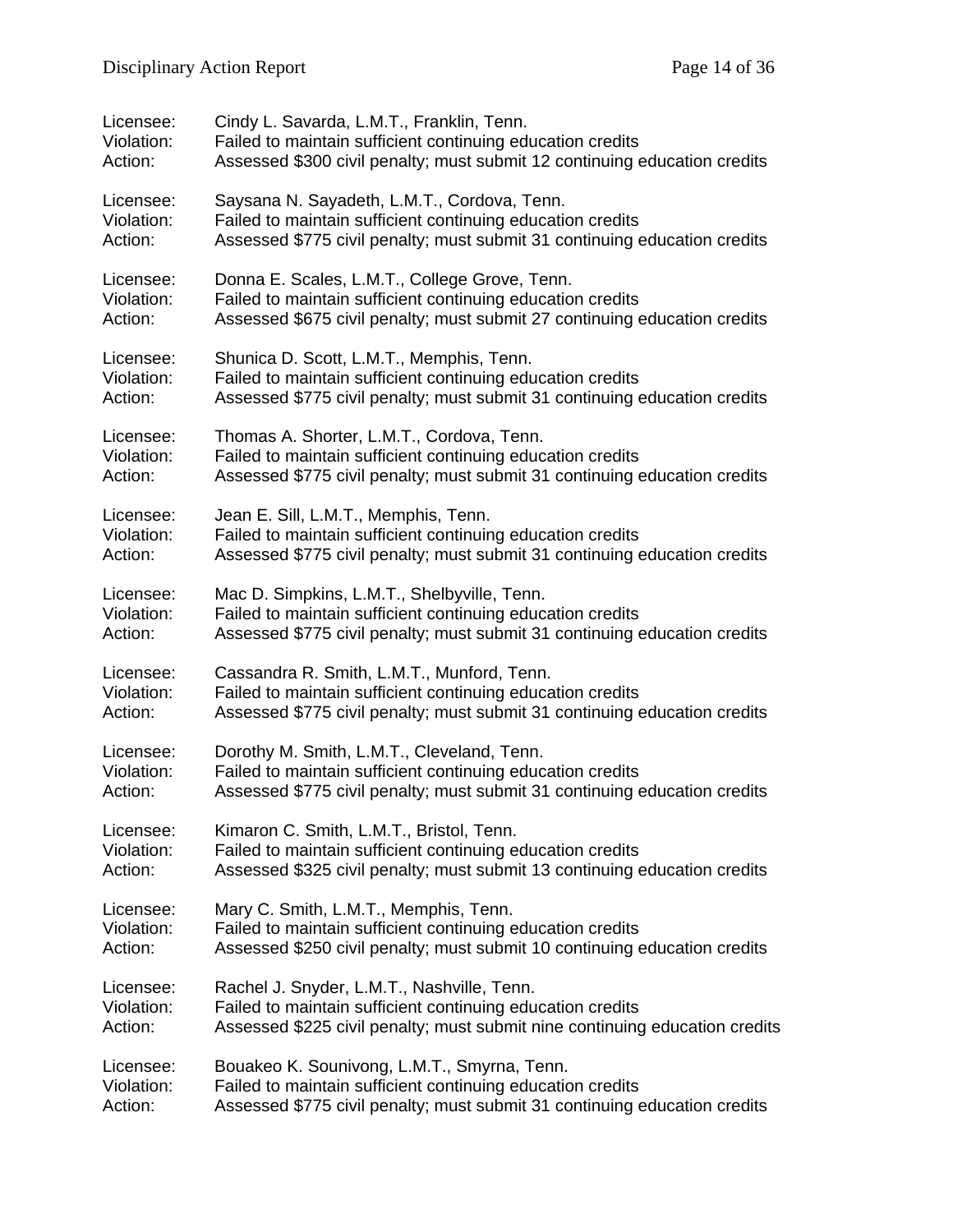| Licensee:  | Elizabeth G. Sowell, L.M.T., Dickson, Tenn.                                  |
|------------|------------------------------------------------------------------------------|
| Violation: | Failed to maintain sufficient continuing education credits                   |
| Action:    | Assessed \$200 civil penalty; must submit eight continuing education credits |
| Licensee:  | Manda E. Stenberg, L.M.T., Hermitage, Tenn.                                  |
| Violation: | Failed to maintain sufficient continuing education credits                   |
| Action:    | Assessed \$775 civil penalty; must submit 31 continuing education credits    |
| Licensee:  | Kimberly K. Stinnett, L.M.T., Lenoir City, Tenn.                             |
| Violation: | Failed to maintain sufficient continuing education credits                   |
| Action:    | Assessed \$375 civil penalty; must submit 15 continuing education credits    |
| Licensee:  | Linging Stinson, L.M.T., Southaven, Ms                                       |
| Violation: | Failed to maintain sufficient continuing education credits                   |
| Action:    | Assessed \$775 civil penalty; must submit 31 continuing education credits    |
| Licensee:  | Gena Stockdale, L.M.T., Linden, Tenn.                                        |
| Violation: | Failed to maintain sufficient continuing education credits                   |
| Action:    | Assessed \$775 civil penalty; must submit 31 continuing education credits    |
| Licensee:  | Kelly C. Stone, L.M.T., Cordova, Tenn.                                       |
| Violation: | Failed to maintain sufficient continuing education credits                   |
| Action:    | Assessed \$775 civil penalty; must submit 31 continuing education credits    |
| Licensee:  | Tasrah R. Stubbs, L.M.T., Olive Branch, MS                                   |
| Violation: | Failed to maintain sufficient continuing education credits                   |
| Action:    | Assessed \$725 civil penalty; must submit 29 continuing education credits    |
| Licensee:  | Brendan J. Sweetman, L.M.T., Mt. Juliet, Tenn.                               |
| Violation: | Failed to maintain sufficient continuing education credits                   |
| Action:    | Assessed \$200 civil penalty; must submit eight continuing education credits |
| Licensee:  | Jillian M. Tatum, L.M.T., Murfreesboro, Tenn.                                |
| Violation: | Failed to maintain sufficient continuing education credits                   |
| Action:    | Assessed \$775 civil penalty; must submit 31 continuing education credits    |
| Licensee:  | Solon G. Thompson, L.M.T., Madison, Tenn.                                    |
| Violation: | Failed to maintain sufficient continuing education credits                   |
| Action:    | Assessed \$375 civil penalty; must submit 15 continuing education credits    |
| Licensee:  | Thomas T. Thornburgh, L.M.T., Oak Ridge, Tenn.                               |
| Violation: | Failed to maintain sufficient continuing education credits                   |
| Action:    | Assessed \$375 civil penalty; must submit 15 continuing education credits    |
| Licensee:  | George W. Thorogood, III, L.M.T., Pegram, Tenn.                              |
| Violation: | Failed to maintain sufficient continuing education credits                   |
| Action:    | Assessed \$225 civil penalty; must submit nine continuing education credits  |
| Licensee:  | Sunshine R Thurman, L.M.T., Kingston Springs, Tenn.                          |
| Violation: | Failed to maintain sufficient continuing education credits                   |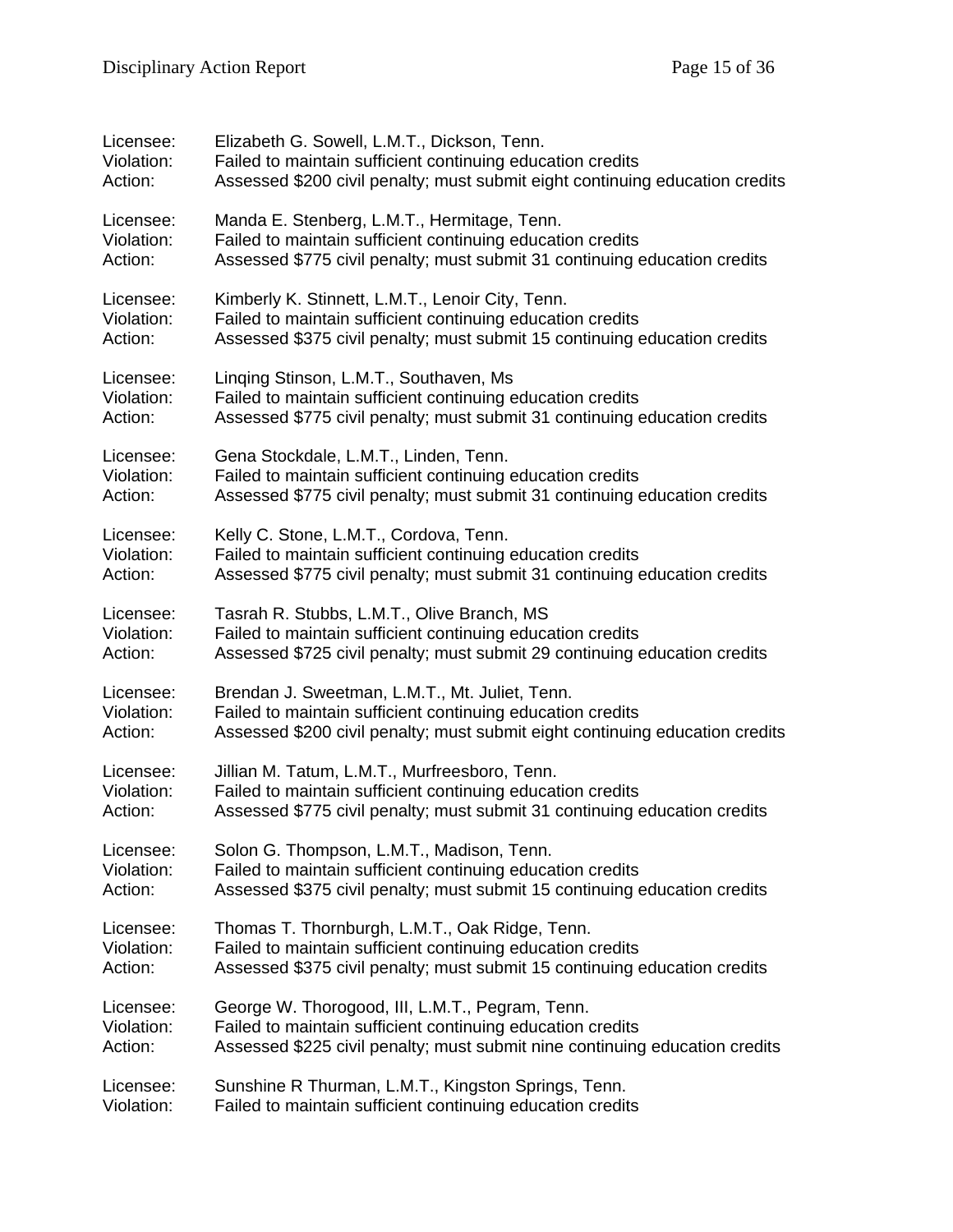| Action:    | Assessed \$275 civil penalty; must submit 11 continuing education credits    |
|------------|------------------------------------------------------------------------------|
| Licensee:  | Gaelyn P. Toth, L.M.T., Johnson City, Tenn.                                  |
| Violation: | Failed to maintain sufficient continuing education credits                   |
| Action:    | Assessed \$175 civil penalty; must submit seven continuing education credits |
| Licensee:  | Rachael L. Trott, L.M.T., Shelbyville, Tenn.                                 |
| Violation: | Failed to maintain sufficient continuing education credits                   |
| Action:    | Assessed \$375 civil penalty; must submit 15 continuing education credits    |
| Licensee:  | Kevin L. Wade, L.M.T., Franklin, Tenn.                                       |
| Violation: | Failed to maintain sufficient continuing education credits                   |
| Action:    | Assessed \$225 civil penalty; must submit nine continuing education credits  |
| Licensee:  | Ginger G. Warax, L.M.T., LaFollette, Tenn.                                   |
| Violation: | Failed to maintain sufficient continuing education credits                   |
| Action:    | Assessed \$775 civil penalty; must submit 31 continuing education credits    |
| Licensee:  | Kendra L. Wells, L.M.T., LaFollette, Tenn.                                   |
| Violation: | Failed to maintain sufficient continuing education credits                   |
| Action:    | Assessed \$200 civil penalty; must submit eight continuing education credits |
| Licensee:  | Adrienne R. Whetsel, L.M.T., Kingsport, Tenn.                                |
| Violation: | Failed to maintain sufficient continuing education credits                   |
| Action:    | Assessed \$175 civil penalty; must submit seven continuing education credits |
| Licensee:  | Heather L. White, L.M.T., Russellville, AL                                   |
| Violation: | Failed to maintain sufficient continuing education credits                   |
| Action:    | Assessed \$200 civil penalty; must submit eight continuing education credits |
| Licensee:  | Wendy K. Wilson, L.M.T., Ashland City, Tenn.                                 |
| Violation: | Failed to maintain sufficient continuing education credits                   |
| Action:    | Assessed \$250 civil penalty; must submit 10 continuing education credits    |
| Licensee:  | The Woodhouse Day Spa, Calina Burns, Franklin, Tenn.                         |
| Violation: | Practicing on an expired license                                             |
| Action:    | Assessed \$100 civil penalty                                                 |
| Licensee:  | Gregory L. Woods, L.M.T., Lavergne, Tenn                                     |
| Violation: | Failed to maintain sufficient continuing education credits                   |
| Action:    | Assessed \$225 civil penalty; must submit nine continuing education credits  |
| Licensee:  | Tina R. Wright, L.M.T., Memphis, Tenn.                                       |
| Violation: | Failed to maintain sufficient continuing education credits                   |
| Action:    | Assessed \$625 civil penalty; must submit 25 continuing education credits    |
| Licensee:  | Lianji Wu, L.M.T., Olive Branch, MS                                          |
| Violation: | Failed to maintain sufficient continuing education credits                   |
| Action:    | Assessed \$775 civil penalty; must submit 31 continuing education credits    |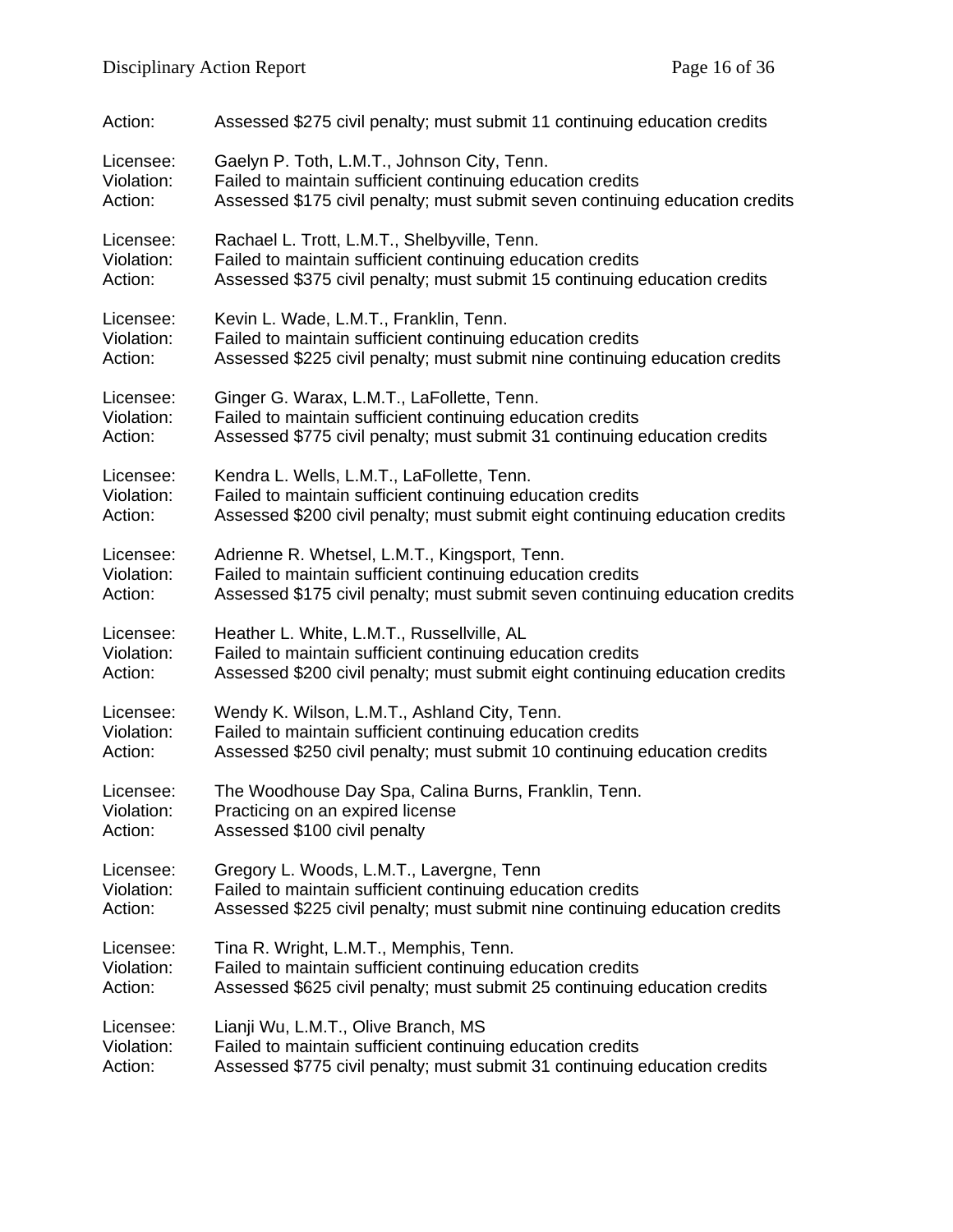| Licensee:  | Carol E. Young, L.M.T., Sparta, Tenn.                                     |
|------------|---------------------------------------------------------------------------|
| Violation: | Failed to maintain sufficient continuing education credits                |
| Action:    | Assessed \$350 civil penalty; must submit 14 continuing education credits |

# **BOARD OF MEDICAL EXAMINERS**

| Licensee:<br>Violation:            | Curtis L. Beauregard, M.D., Chesterfield, Ms<br>Unprofessional, dishonorable or unethical conduct; violation or attempted violation,<br>directly or indirectly, or assisting in or abetting the violation of, or conspiring to<br>violate, any provision of this chapter or any lawful order of the board issued<br>pursuant thereto, or any criminal statute of the state of Tennessee; action taken by<br>the state of Louisiana                                                                                                                                                                                                                                                                                                                                                                                                                                                                                                                                   |
|------------------------------------|----------------------------------------------------------------------------------------------------------------------------------------------------------------------------------------------------------------------------------------------------------------------------------------------------------------------------------------------------------------------------------------------------------------------------------------------------------------------------------------------------------------------------------------------------------------------------------------------------------------------------------------------------------------------------------------------------------------------------------------------------------------------------------------------------------------------------------------------------------------------------------------------------------------------------------------------------------------------|
| Action:                            | Probation extended for an additional five years; must meet certain terms and<br>conditions, assessed costs                                                                                                                                                                                                                                                                                                                                                                                                                                                                                                                                                                                                                                                                                                                                                                                                                                                           |
| Licensee:<br>Violation:<br>Action: | Stephen M. Becker, M.D., Lenoir City, Tenn.<br>Unprofessional conduct, dishonorable or unethical conduct<br>License placed on probation for no less than five years; restricted from performing<br>any cosmetic procedures unless proof is presented to the board's satisfaction of<br>receiving appropriate training and/or education to perform the procedures;<br>assessed \$24,000 civil penalty, plus costs                                                                                                                                                                                                                                                                                                                                                                                                                                                                                                                                                     |
| Licensee:<br>Violation:            | Vijaya K. Patibandla, M.D., Valley Stream, NY<br>Dispensing, prescribing or otherwise distributing any controlled substance or any<br>other drug not in the course of professional practice, or not in good faith to relieve<br>pain and suffering, or not to cure an ailment, physical infirmity or disease, or in<br>amounts and/or for durations not medically necessary, advisable or justified for a<br>diagnosed condition                                                                                                                                                                                                                                                                                                                                                                                                                                                                                                                                     |
| Action:                            | License voluntarily retired; shall not reinstate until certain terms and conditions<br>have been met                                                                                                                                                                                                                                                                                                                                                                                                                                                                                                                                                                                                                                                                                                                                                                                                                                                                 |
| Licensee:<br>Violation:<br>Action: | James H. Pogue, M.D., Nashville, Tenn.<br>Unprofessional, dishonorable or unethical conduct; gross malpractice, or a pattern<br>of continued or repeated malpractice, ignorance, negligence or incompetence in<br>the course of medical practice; dispensing, prescribing or otherwise distributing<br>any controlled substance or other drug not in the course of professional practice,<br>or not in good faith to relieve pain and suffering, or not to cure an ailment, physical<br>infirmity or disease or in amounts and/or for durations not medically necessary,<br>advisable or justified for a diagnosed condition; dispensing prescribing or<br>otherwise distributing to any person a controlled substance or other drug if such<br>person is addicted to the habit of using controlled substances without making a<br>bona fide effort to cure the habit of such patient<br>License suspended for not less than six months; must meet certain terms and |
|                                    | conditions; assessed \$22,000 civil penalty, plus costs                                                                                                                                                                                                                                                                                                                                                                                                                                                                                                                                                                                                                                                                                                                                                                                                                                                                                                              |
| Licensee:<br>Violation:<br>Action: | Rajashaker P. Reddy, M.D., Atlanta, Ga.<br>Unprofessional, dishonorable or unethical conduct; making false statements or<br>representations, being guilty of fraud or deceit in obtaining admission to practice or<br>being guilty of fraud or deceit in the practice of medicine; guilty of a crime<br>License voluntarily surrendered/revoked; assessed costs                                                                                                                                                                                                                                                                                                                                                                                                                                                                                                                                                                                                      |
|                                    |                                                                                                                                                                                                                                                                                                                                                                                                                                                                                                                                                                                                                                                                                                                                                                                                                                                                                                                                                                      |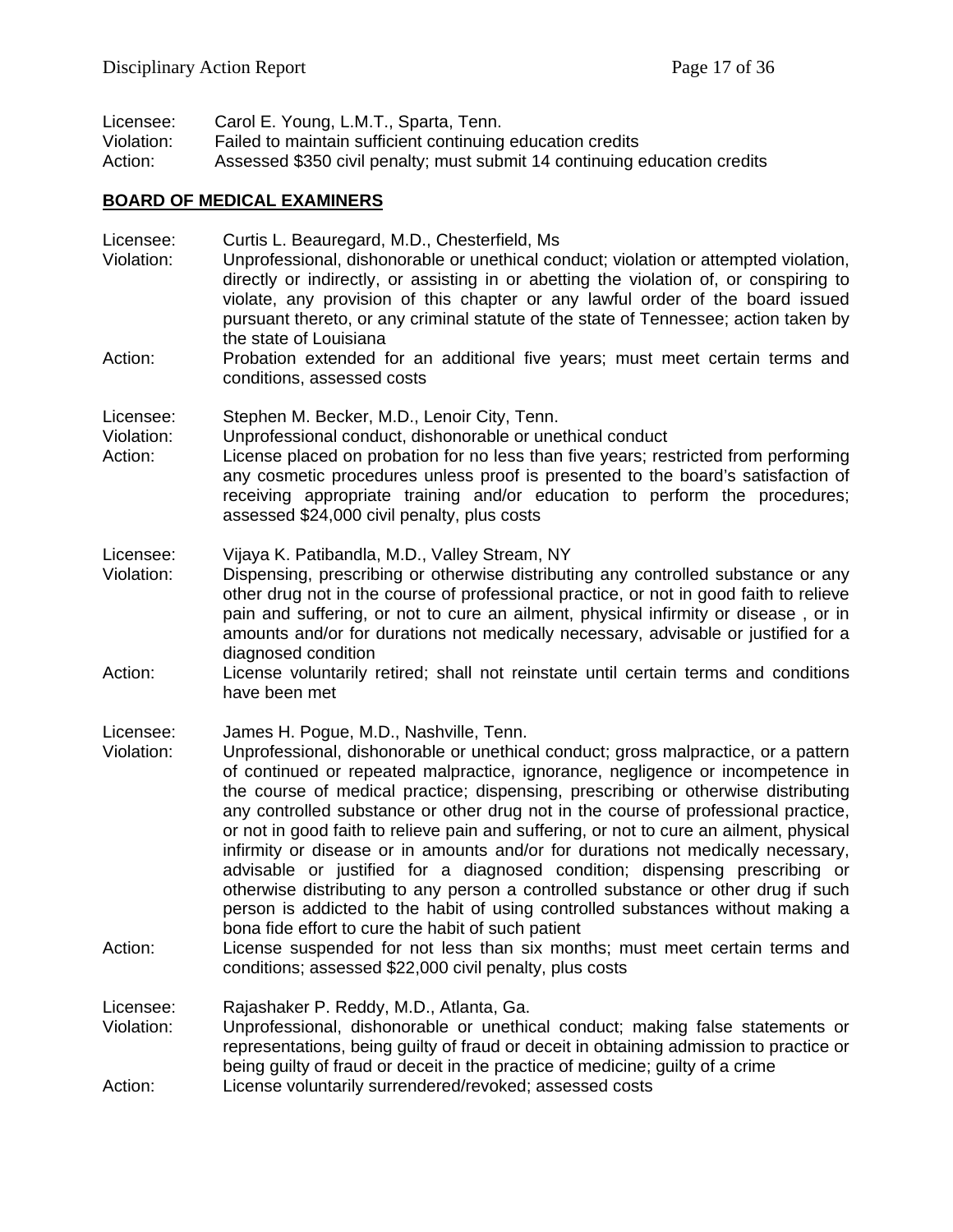| Licensee:<br>Violation:<br>Action: | Gholamreza Shareghi, M.D., Marshal, MI<br>Action taken by the states of Michigan, Virginia and Pennsylvania<br>License placed on probation for one year; indefinitely restricted to the practice of<br>anesthesiology until Michigan license is restored to unrestricted, active status |
|------------------------------------|-----------------------------------------------------------------------------------------------------------------------------------------------------------------------------------------------------------------------------------------------------------------------------------------|
| Licensee:                          | Todd L. Samuels, M.D., Leesburg, Va.                                                                                                                                                                                                                                                    |
| Violation:                         | Action taken by the state of Virginia                                                                                                                                                                                                                                                   |
| Action:                            | License reprimanded; assessed costs                                                                                                                                                                                                                                                     |
| Licensee:                          | Dennis L. Stohler, M.D., Chattanooga, Tenn.                                                                                                                                                                                                                                             |
| Violation:                         | Failure to maintain sufficient continuing education credits                                                                                                                                                                                                                             |
| Action:                            | License permanently retired                                                                                                                                                                                                                                                             |

## **BOARD OF NURSING**

| Licensee:<br>Violation:<br>Action: | Janet T. Ambler, A.P.N., R.N.,<br>Unprofessional conduct; has violated or attempted to violate, directly or indirectly,<br>or assisted in or abetted the violation of or conspired to violate any provision of this<br>chapter or any lawful order of the board issued pursuant thereto; unfit or<br>incompetent by reason of negligence, habits or other cause; failed to appropriately<br>document prescription drugs; prescribing in a manner inconsistent with board rules<br>A.P.N. certificate placed on probation for at least one year; must meet certain                                                                                                                                                                                                                                                                                                                                                                                                                                                            |
|------------------------------------|------------------------------------------------------------------------------------------------------------------------------------------------------------------------------------------------------------------------------------------------------------------------------------------------------------------------------------------------------------------------------------------------------------------------------------------------------------------------------------------------------------------------------------------------------------------------------------------------------------------------------------------------------------------------------------------------------------------------------------------------------------------------------------------------------------------------------------------------------------------------------------------------------------------------------------------------------------------------------------------------------------------------------|
|                                    | terms and conditions                                                                                                                                                                                                                                                                                                                                                                                                                                                                                                                                                                                                                                                                                                                                                                                                                                                                                                                                                                                                         |
| Licensee:<br>Violation:<br>Action: | Sarah A. Armstrong, R.N., Toone, Tenn.<br>Guilty of a crime<br>License placed on probation to run concurrent with monitoring contract already in<br>place with the Tennessee Professional Assistance Program but not less than three<br>years                                                                                                                                                                                                                                                                                                                                                                                                                                                                                                                                                                                                                                                                                                                                                                                |
| Licensee:<br>Violation:<br>Action: | John D Barnette II, L.P.N., Jacksonville, Tenn.<br>Unprofessional conduct; failure to maintain a record for each patient which<br>accurately reflects the nursing problems and interventions for the patient and/or<br>failure to maintain a record for each patient which accurately reflects the name and<br>title of the name providing care; making false or materially incorrect, in consistent<br>or unintelligible entries in any patient records or in the records of any health care<br>facility, school, institution or other work place location pertaining to the obtaining,<br>possessing or administration of any controlled substance as defined in the Federal<br>Controlled Substance Act; being under the influence of alcoholic beverages, or<br>under the influence of drugs which impair judgment while on duty in any health<br>care facility, school, institution or other work place location<br>License revoked; revocation stayed and license suspended; must meet certain<br>terms and conditions |
| Licensee:<br>Violation:<br>Action: | Kelly E. Bedwell, R.N., Clarksville, Tenn.<br>Unfit or incompetent by reason of negligence, habits or other cause; addicted to<br>alcohol or drugs to the degree of interfering with nursing duties; unprofessional<br>conduct; being under the influence of alcoholic beverages or under the influence of<br>drugs which impair judgment while on duty in any health care facility, school,<br>institution, or other work place location<br>License voluntarily surrendered/revoked                                                                                                                                                                                                                                                                                                                                                                                                                                                                                                                                         |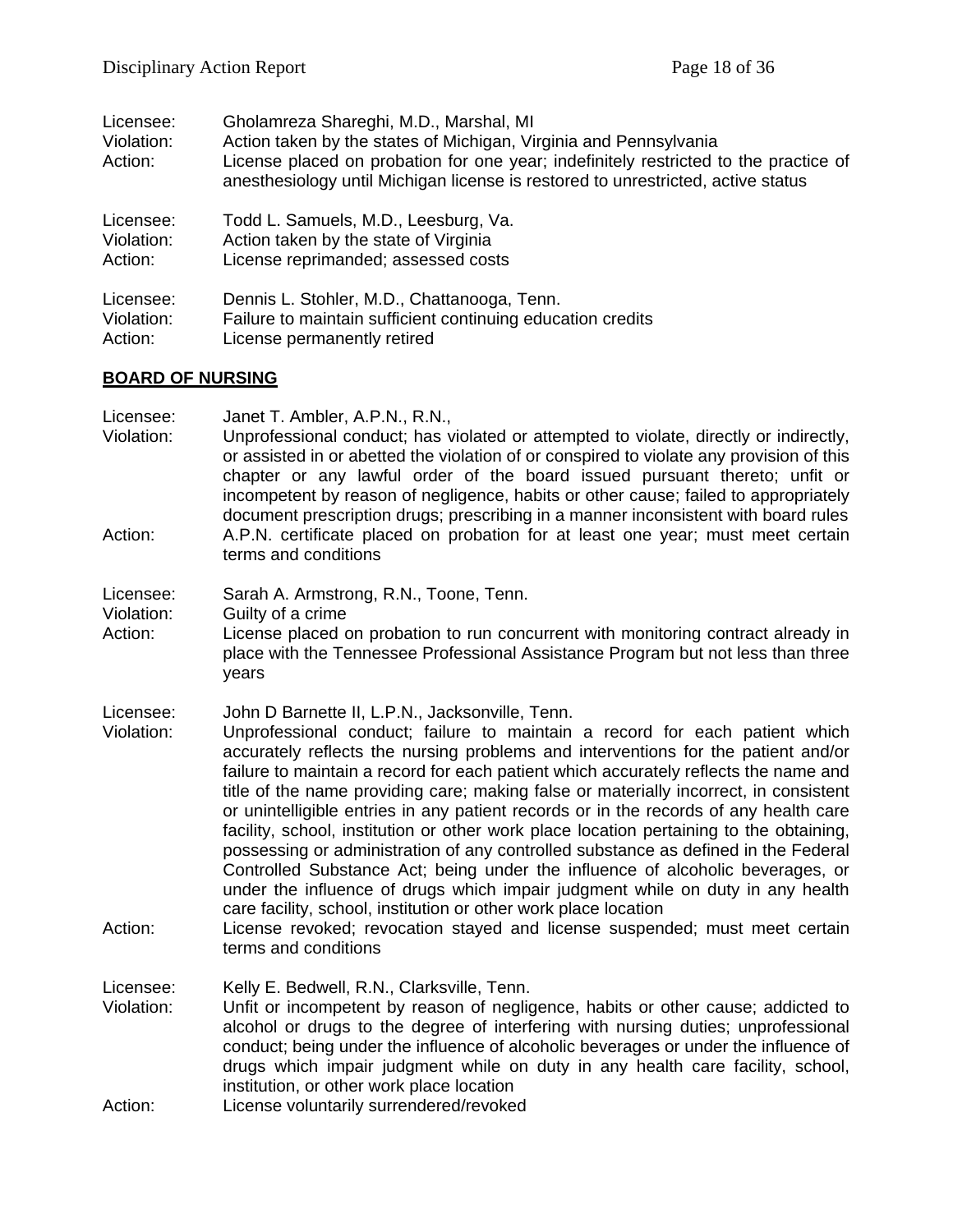Licensee: Brittany E. Best, R.N., Red Bank, Tenn.

Guilty of a crime; unfit or incompetent by reason of negligence, habits or other cause; addicted to the use of alcohol or drugs to the degree of interfering with nursing duties

Action: License revoked

Licensee: Brittany M. Binkley, L.P.N., Charlotte, Tenn.

Violation: Addicted to alcohol or drugs to the degree of interfering with nursing duties; failure to maintain a record for each patient which accurately reflects the nursing problems and interventions for the patient and/or failure to maintain a record for each patient which accurately reflects the name and title of the name providing care; abandoning or neglecting a patient requiring nursing care; making false or materially incorrect, in consistent or unintelligible entries in any patient records or in the records of any health care facility, school, institution or other work place location pertaining to the obtaining, possessing or administration of any controlled substance as defined in the Federal Controlled Substance Act; unauthorized use or removal of narcotics, drugs, supplies, or equipment from any health care facility, school, institution or other work place location; being under the influence of alcoholic beverages, or under the influence of drugs which impair judgment while on duty in any health care facility, school, institution or other work place location; engaging in acts of dishonesty which relate to the practice of nursing

- Action: License revoked; revocation stayed and license suspended; must meet certain terms and conditions
- Licensee: Jennifer C. Butera, R.N., Nolensville, Tenn. Violation: Guilty of a crime Action: License placed on probation for one year

Licensee: Kristie G. Cagle, R.N., Parsons, Tenn.

- Violation: Unfit or incompetent by reason of negligence, habits or other cause; addicted to alcohol or drugs to the degree of interfering with nursing duties; unprofessional conduct; making false or materially incorrect, in consistent or unintelligible entries in any patient records or in the records of any health care facility, school, institution or other work place location pertaining to the obtaining, possessing or administration of any controlled substance as defined in the Federal Controlled Substance Act; unauthorized use or removal of narcotics, drugs, supplies, or equipment from any health care facility, school, institution or other work place location; the use of any intoxicating beverage or the illegal use of any narcotic or dangerous drug while on duty in any health care facility, school, institution, or other work place location; being under the influence of alcoholic beverages, or under the influence of drugs which impair judgment while on duty in any health care facility, school, institution or other work place location
- Action: License revoked; revocation stayed and license suspended; must meet certain terms and conditions

Licensee: Beulah D. Cantrell, R.N., Lavergne, Tenn. Violation: Guilty of a crime; unprofessional conduct<br>Action: License revoked License revoked

Licensee: Rebecca J. Castle, R.N., Winchester, Tenn.

Violation: Unfit or incompetent by reason of negligence, habits or other cause; addicted to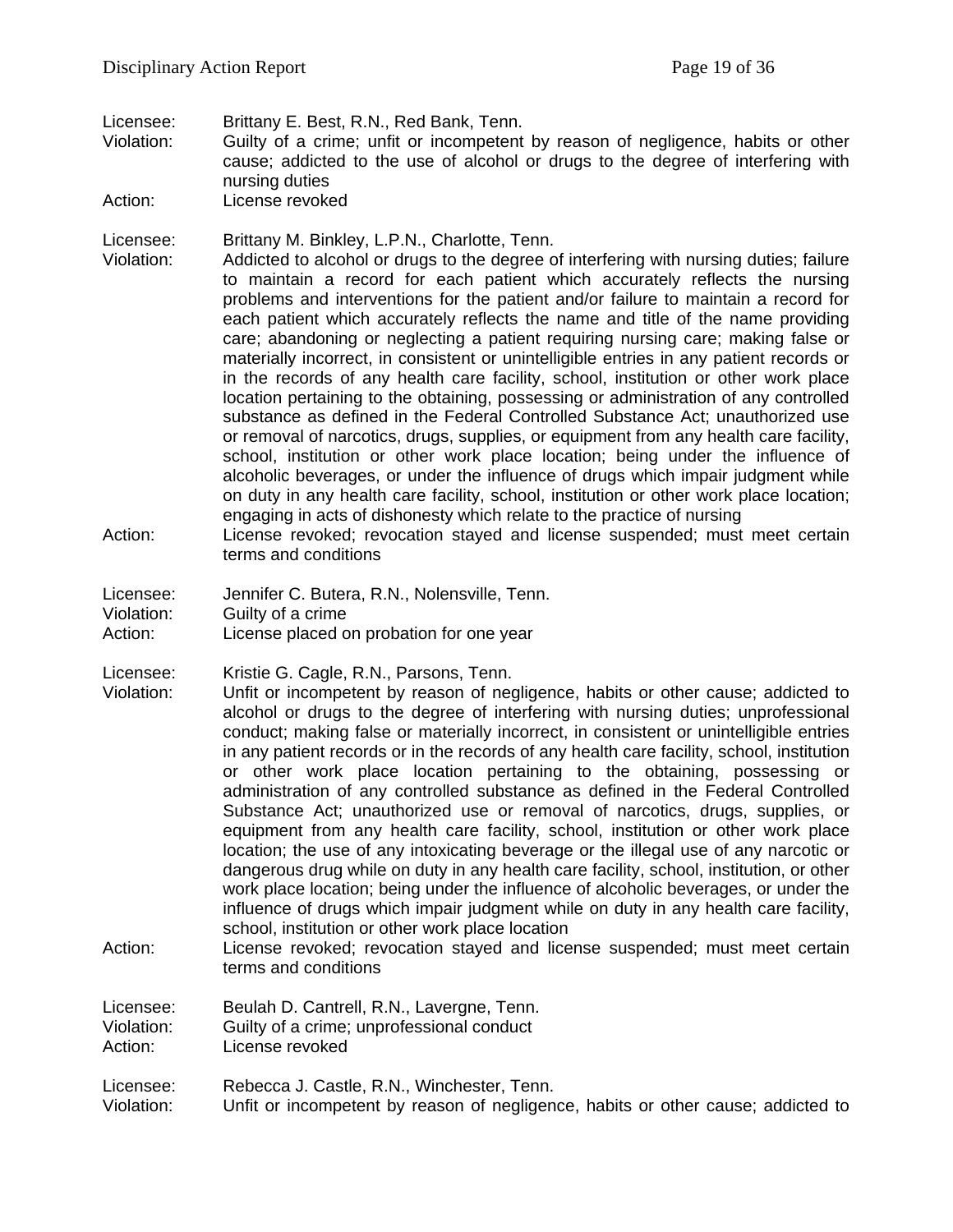alcohol or drugs to the degree of interfering with nursing duties; unprofessional conduct; abandoning or neglecting a patient requiring nursing care; engaging in acts of dishonesty which relate to the practice of nursing; guilty of a crime

Action: License revoked; revocation stayed and license suspended; must meet certain terms and conditions

Licensee: Vickey L. Coble, R.N., Cottontown, Tenn.

- Violation: Unfit or incompetent by reason of negligence, habits or other cause; addicted to alcohol or drugs to the degree of interfering with nursing duties
- Action: License revoked; revocation stayed and license suspended; must meet certain terms and conditions

Licensee: Vanessa F. Coffey L.P.N., Dover, Tenn.

- Violation: Unfit or incompetent by reason of negligence, habits or other cause; addicted to alcohol or drugs to the degree of interfering with nursing duties; unprofessional conduct; failure to maintain a record for each patient which accurately reflects the nursing problems and interventions for the patient and/or failure to maintain a record for each patient which accurately reflects the nurse and title of the nurse providing care; abandoning or neglecting a patient requiring nursing care; making false or materially incorrect, in consistent or unintelligible entries in any patient records or in the records of any health care facility, school, institution or other work place location pertaining to the obtaining, possessing or administration of any controlled substance as defined in the Federal Controlled Substance Act; unauthorized use or removal of narcotics, drugs, supplies, or equipment from any health care facility, school, institution or other work place location; unauthorized use or removal of narcotics, drugs, supplies, or equipment from any health care facility, school, institution or other work place location; engaging in acts of dishonesty which relate to the practice of nursing
- Action: License revoked; revocation stayed and license suspended; must meet certain terms and conditions

Licensee: Rachel R. Cone, R.N., Mt. Juliet, Tenn.

Violation: Guilty of a crime

Action: License placed on probation to run concurrent with monitoring contract already in place with the Tennessee Professional Assistance Program

Licensee: Christy L. Corvin, R.N., Etowah, Tenn. Violation: Failed to pay student loan<br>Action: Ficense suspended

License suspended

Licensee: Whitney L. Crider, L.P.N., Germantown, Tenn.

Violation: Unprofessional conduct

Action: License revoked; revocation stayed and license suspended; must meet certain terms and conditions

Licensee: Angela R. Crowe, R.N., Nashville, Tenn.<br>Violation: Guilty of a crime: unprofessional conduct

Violation: Guilty of a crime; unprofessional conduct<br>Action: License revoked: revocation staved. licen

License revoked; revocation stayed, license placed on probation to run concurrent with monitoring contract already in place with the Tennessee Professional Assistance Program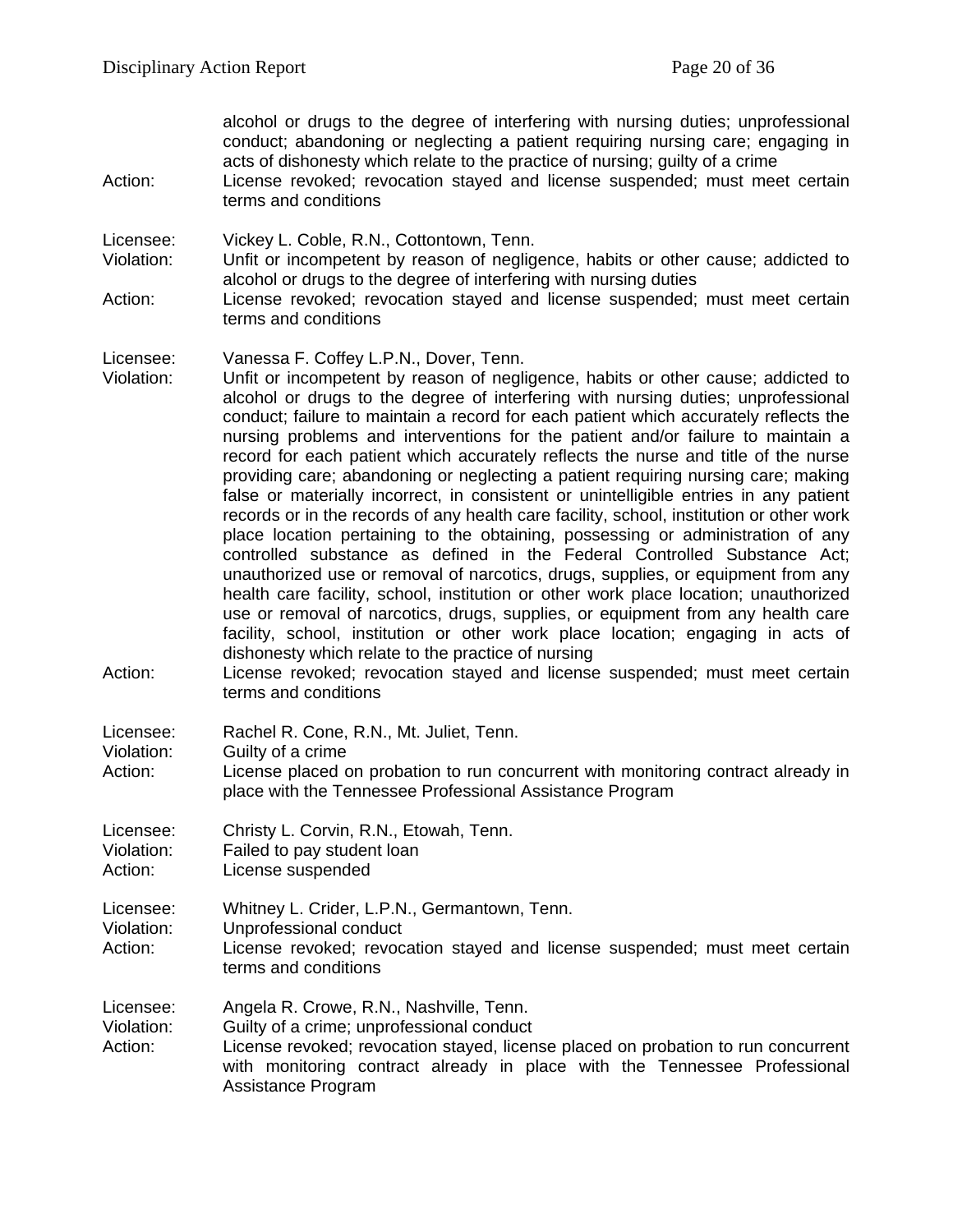Licensee: Jean M. Culbertson, L.P.N., Savannah, Tenn.

- Unfit or incompetent by reason of negligence, habits, or other cause; addicted to the use of alcohol or drugs to the degree of interfering with nursing duties' unprofessional conduct; making false or materially incorrect, inconsistent or unintelligible entries in any patient records or in the records of any health care facility, school, institution or other work place location pertaining to obtaining, possessing or administration of any controlled substance as defined in the Federal Controlled Substances Act; unauthorized use or removal of narcotics, drugs, supplies, or equipment from any health care facility, school, institution or other work place location; the use of any intoxicating beverage or the illegal use of any narcotic or dangerous drug while on duty in any health care facility, school, institutions, or other work place location; being under the influence of alcoholic beverages, or under the influence of drugs which impair judgment while on duty in any health care facility, school, institution or other work place location; action taken by the state of Alabama; failing to take appropriate action in safeguarding the patient from incompetent healthcare practices
- Action: License revoked

Licensee: Jessica R. Curtice, R.N., Murfreesboro, Tenn.

- Violation: Guilty of a crime
- Action: License revoked; revocation stayed, license placed on probation to run concurrent with monitoring contract already in place with the Tennessee Professional Assistance Program

Licensee: Barry L. Darnell, L.P.N., Nashville, Tenn.

- Violation: Addicted to alcohol or drugs to the degree of interfering with nursing duties; guilty of a crime
- Action: License revoked; revocation stayed, license placed on probation to run concurrent with monitoring contract already in place with the Tennessee Professional Assistance Program

Licensee: Amber D. Driver, R.N., Beachgrove, Tenn.

- Violation: Unfit or incompetent by reason of negligence, habits or other cause; addicted to alcohol or drugs to the degree of interfering with nursing duties; unprofessional conduct; making false or materially incorrect, inconsistent or unintelligible entries in any patient records or in the records of any health care facility, school, institution or other work place location pertaining to obtaining, possessing or administration of any controlled substance as defined in the Federal Controlled Substances Act; unauthorized use or removal of narcotics, drugs, supplies, or equipment from any health care facility, school, institution or other work place location; engaging in acts of dishonesty which relate to the practice of nursing
- Action: License revoked; revocation stayed and license suspended; must meet certain terms and conditions

Licensee: Ashlee R. Dye, L.P.N., Church Hill, Tenn. Violation: Unfit or incompetent by reason of negligence, habits or other cause; addicted to alcohol or drugs to the degree of interfering with nursing duties; unprofessional conduct;

Action: License revoked; revocation stayed and license suspended; must meet certain terms and conditions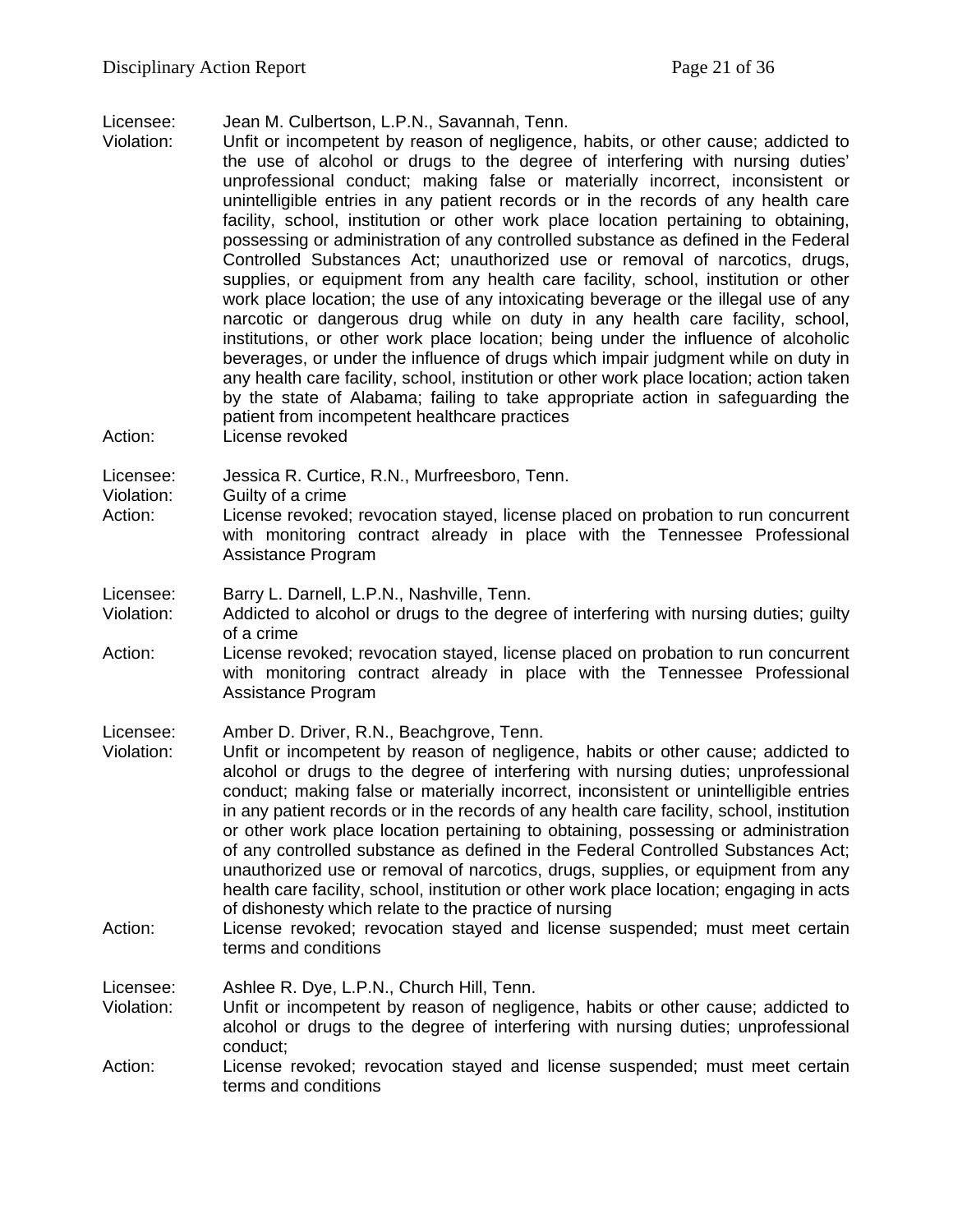| Licensee:<br>Violation:<br>Action: | Emily J. Emmitt a/k/a Emily Emmitt Atchison, L.P.N., Columbia, Tenn.<br>Guilty of a crime<br>License revoked                                                                                                                                                                                                                                                                                                                                                                                                                                                                                                                                                                                                                                                                                                              |
|------------------------------------|---------------------------------------------------------------------------------------------------------------------------------------------------------------------------------------------------------------------------------------------------------------------------------------------------------------------------------------------------------------------------------------------------------------------------------------------------------------------------------------------------------------------------------------------------------------------------------------------------------------------------------------------------------------------------------------------------------------------------------------------------------------------------------------------------------------------------|
| Licensee:<br>Violation:<br>Action: | Timothy G. Forsythe, R.N., Dayton, Tenn.<br>Unfit or incompetent by reason of negligence, habits or other cause;<br>unprofessional conduct; being under the influence of alcoholic beverages, or under<br>the influence of drugs which impair judgment while on duty in any health care<br>facility, school, institution or other work place location<br>License revoked; revocation stayed and license suspended; must meet certain                                                                                                                                                                                                                                                                                                                                                                                      |
|                                    | terms and conditions                                                                                                                                                                                                                                                                                                                                                                                                                                                                                                                                                                                                                                                                                                                                                                                                      |
| Licensee:<br>Violation:<br>Action: | Lorena R. Garr, L.P.N., White House, Tenn.<br>Guilty of a crime<br>License revoked                                                                                                                                                                                                                                                                                                                                                                                                                                                                                                                                                                                                                                                                                                                                        |
| Licensee:<br>Violation:            | Bryson K. Gibbs, R.N., McMinnville, Tenn.<br>Has violated or attempted to violate, directly or indirectly, or assisted in or abetted<br>the violation of or conspired to violate any provision of this chapter or any lawful<br>order of the board issued pursuant thereto                                                                                                                                                                                                                                                                                                                                                                                                                                                                                                                                                |
| Action:                            | License revoked                                                                                                                                                                                                                                                                                                                                                                                                                                                                                                                                                                                                                                                                                                                                                                                                           |
| Licensee:<br>Violation:            | Ashley W. Gordon, R.N., Spring Hill, Tenn.<br>Guilty of a crime; unfit or incompetent by reason of negligence, habits or other<br>cause; addicted to alcohol or drugs to the degree of interfering with nursing duties;<br>unprofessional conduct; making false or materially incorrect, in consistent or<br>unintelligible entries in any patient records or in the records of any health care<br>facility, school, institution or other work place location pertaining to the obtaining,<br>possessing or administration of any controlled substance as defined in the Federal<br>Controlled Substance Act; impersonating another licensed practitioner; performing<br>nursing techniques or practices without proper education and practice; engaging in<br>acts of dishonesty which relate to the practice of nursing |
| Action:                            | License revoked                                                                                                                                                                                                                                                                                                                                                                                                                                                                                                                                                                                                                                                                                                                                                                                                           |
| Licensee:<br>Violation:            | Teresa Jatropulus, R.N., Dover, Tenn.<br>Unprofessional conduct; making false or materially incorrect, inconsistent or<br>unintelligible entries in any patient records or in the records of any health care<br>facility, school, institution or other work place location pertaining to obtaining,<br>possessing or administration of any controlled substance as defined in the Federal<br>Controlled Substances Act; engaging in acts of dishonesty which relate to the<br>practice of nursing; guilty of a crime                                                                                                                                                                                                                                                                                                      |
| Action:                            | License revoked                                                                                                                                                                                                                                                                                                                                                                                                                                                                                                                                                                                                                                                                                                                                                                                                           |
| Licensee:<br>Violation:            | Betty S. Johnson, R.N., Nashville, Tenn.<br>Guilty of a crime; unfit or incompetent by reason of negligence, habits or other<br>cause; addicted to alcohol or drugs to the degree of interfering with nursing duties;<br>unprofessional conduct, unfitness, or incompetency by reasons of negligence,<br>habits or other causes, as those terms are used in the statute, is defined as, but<br>not limited to, the following: unauthorized use or removal of narcotics, drugs,<br>supplies, or equipment from any health care facility, school, institution, or other<br>work place location                                                                                                                                                                                                                              |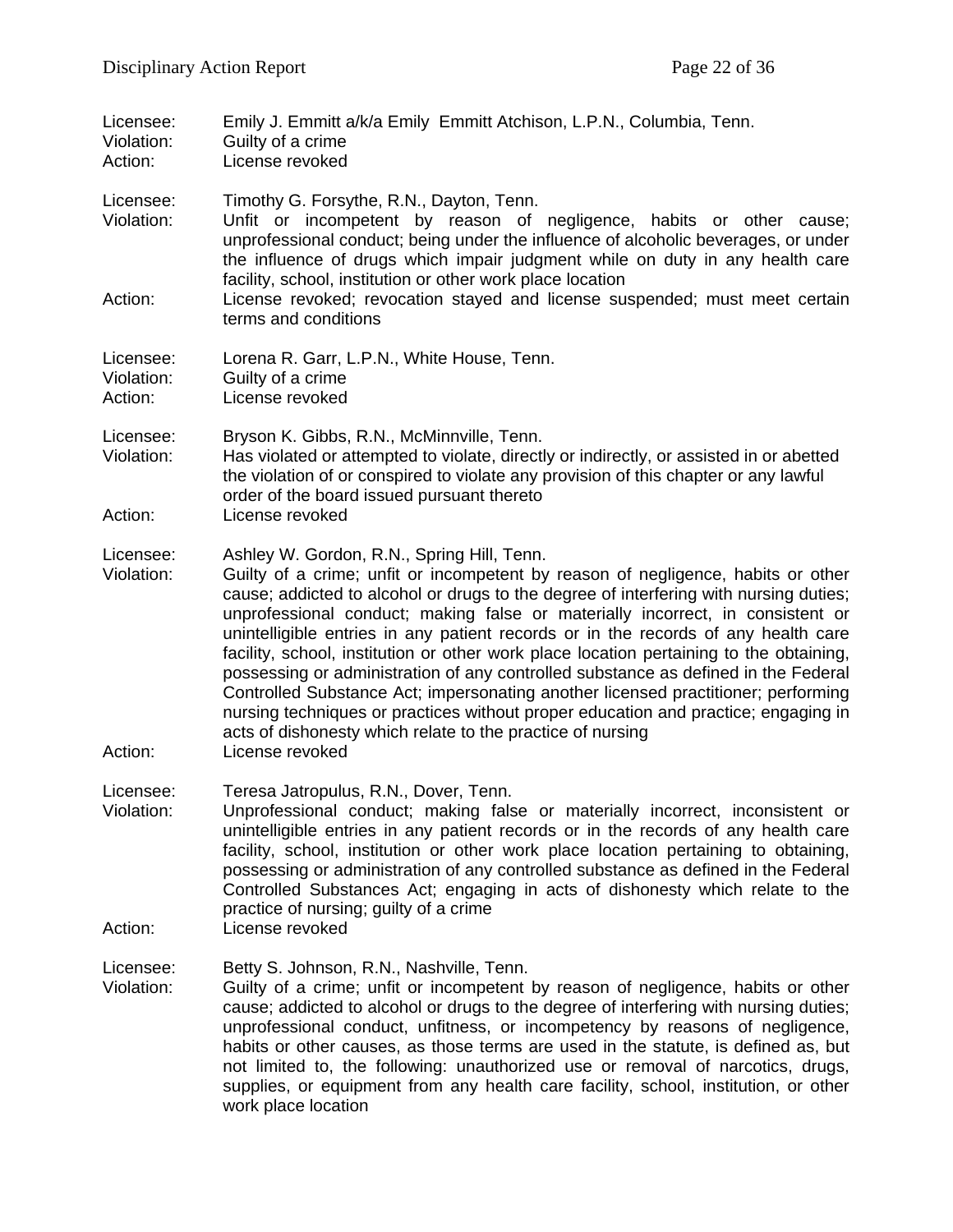- Action: License placed on probation to run concurrent with monitoring contract already in place with the Tennessee Professional Assistance Program Licensee: Cheryl Ledbetter Jordan, R.N., Memphis, Tenn. Violation: Unfit or incompetent by reason of negligence, habits or other causes; addicted to drugs or alcohol to the degree of interfering with nursing duties; unprofessional
- conduct
- Action: License voluntarily surrendered/revoked
- Licensee: Jennifer L. Kaltreider, R.N., Cordova, Tenn.
- Violation: Addicted to alcohol or drugs to the degree of interfering with nursing duties; unprofessional conduct; making false or materially incorrect, inconsistent or unintelligible entries in any patient records or in the records of any health care facility, school, institution or other work place location pertaining to obtaining, possessing or administration of any controlled substance as defined in the Federal Controlled Substances Act; unauthorized use or removal of narcotics, drugs, supplies, or equipment from any health care facility, school, institution, or other work place location; being under the influence of alcoholic beverages, or under the influence of drugs which impair judgment while on duty in any health care facility, school, in situation or other work place location Action: License voluntarily surrendered/revoked
- Licensee: Sharon Kim, L.P.N., Calhoun, Ga.
- Violation: Unprofessional conduct; making false or materially incorrect, inconsistent or unintelligible entries in any patient records or in the records of any health care facility, school, institution or other work place location pertaining to obtaining, possessing or administration of any controlled substance as defined in the Federal Controlled Substances Act; action taken by the state of Georgia Action: License voluntarily surrendered/revoked
- Licensee: Kinzee Konecne, R.N., Nashville Tenn.
- Violation: Unfit or incompetent by reason of negligence, habits or other cause; addicted to the use of alcohol or drugs to the degree of interfering with nursing duties; unprofessional conduct; the use of any intoxicating beverage or the illegal use of any narcotic or dangerous drug while on duty in any health care facility, school, institution, or other work place location; being under the influence of alcoholic beverages, or under the influence of drugs which impair judgment while on duty in any health care facility, school, institution or other work place location
- Action: License revoked; revocation stayed and license suspended; must meet certain terms and conditions

Licensee: Alison C. Lanius, A.P.N., R.N., Springfield, Tenn.

- Violation: Unfit or incompetent by reason of negligence, habits or other cause; unprofessional conduct
- Action: License revoked; revocation stayed and license suspended; must meet certain terms and conditions

Licensee: Delicia Loveless, R.N., Jackson, Tenn.

Violation: Unfit or incompetent by reason of negligence, habits or other cause; addicted to alcohol or drugs to the degree of interfering with nursing duties; unprofessional conduct; unauthorized use or removal of narcotics, drugs, supplies, or equipment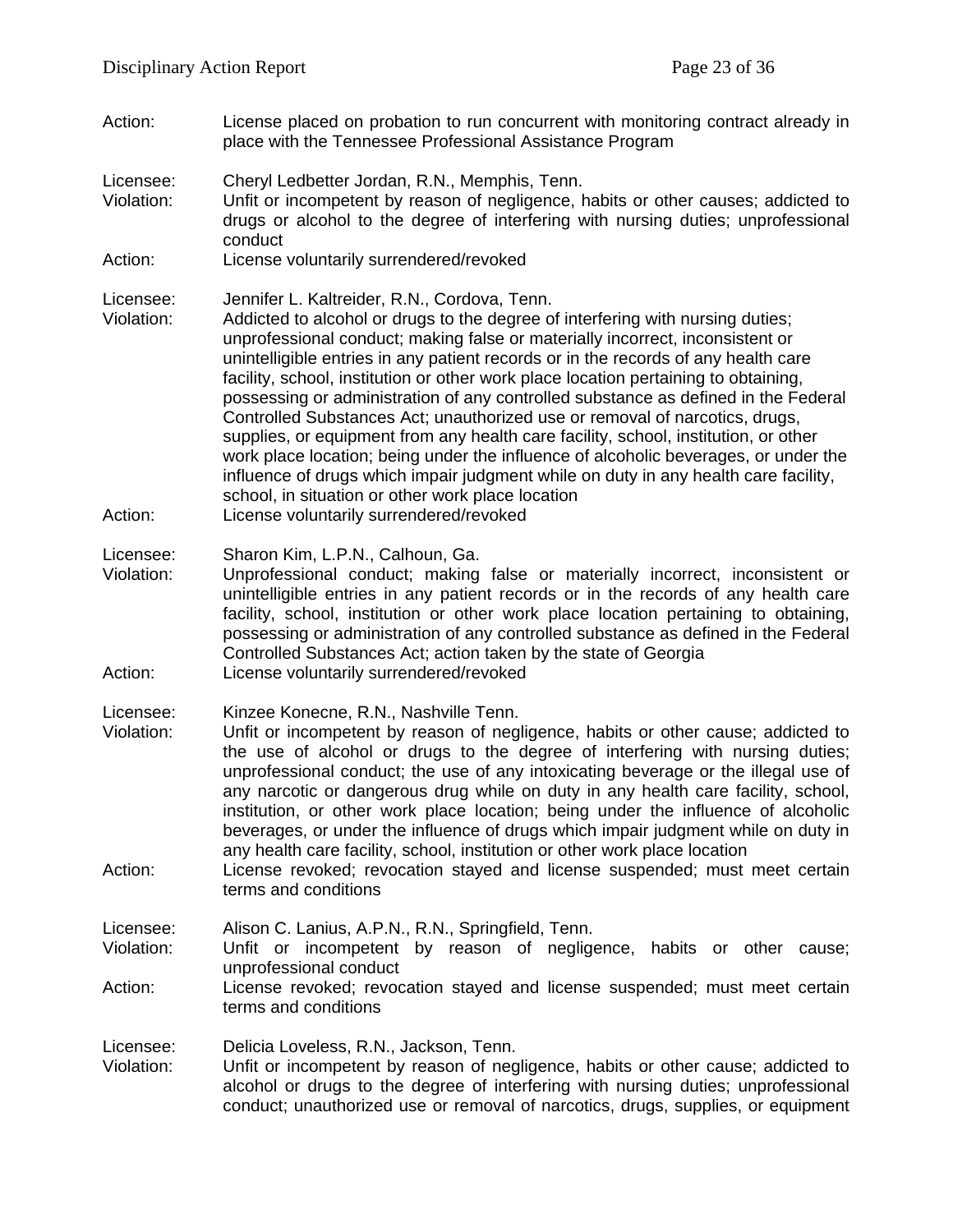from any health care facility, school, institution or other work place m location; engaging in acts of dishonesty which relate to the practice of nursing Action: License revoked; revocation stayed and license suspended; must meet certain terms and conditions Licensee: Tyrone C. Lynn, R.N., Georgetown, Tenn. Violation: Unfit or incompetent by reason of negligence, habits or other causes; addicted to drugs or alcohol to the degree of interfering with nursing duties; unprofessional conduct Action: License revoked; revocation stayed and license suspended; must meet certain terms and conditions Licensee: Pamela H. Masterson, R.N., Kingsport, Tenn. Violation: Unfit or incompetent by reason of negligence, habits or other cause; addicted to alcohol or drugs to the degree of interfering with nursing duties; unprofessional conduct; making false or materially incorrect, inconsistent or unintelligible entries in any patient records or in the records of any health care facility, school, institution or other work place location pertaining to obtaining, possessing or administration of any controlled substance as defined in the Federal Controlled Substances Act; unauthorized use or removal of narcotics, drugs, supplies, or equipment from any health care facility, school, institution, or other work place location; engaging in acts of dishonesty which relate to the practice of nursing Action: License revoked; revocation stayed and license placed on probation to run concurrent with monitoring contract already in place with the Tennessee Professional Assistance Program Licensee: Jackey P. McDowell, R.N., Memphis, Tenn. Violation: Has violated or attempted to violate, directly or indirectly, or assisted in or abetted the violation of or conspired to violate any provision of this chapter or any lawful order of the board issued pursuant thereto Action: License voluntarily surrendered/revoked Licensee: Marshall T. McGough, R.N., Nashville, Tenn. Violation: Guilty of a crime Action: License revoked; revocation stayed and license placed on probation to run concurrent with monitoring contract already in place with the Tennessee Professional Assistance Program Licensee: Rachel S. McWherter, R.N., Jackson, Tenn.<br>Violation: Unfit or incompetent by reason of no Unfit or incompetent by reason of negligence, habits or other cause; unprofessional conduct; making false or materially incorrect, inconsistent or unintelligible entries in any patient records or in the records of any health care facility, school, institution or other work place location pertaining to obtaining, possessing or administration of any controlled substance as defined in the Federal Controlled Substances Act; addicted to alcohol or drugs to the degree of interfering with nursing duties; being under the influence of alcoholic beverages, or under the influence of drugs which impair judgment while on duty in any health care facility, school, in situation or other work place location Action: License revoked; revocation stayed and license suspended; must meet certain terms and conditions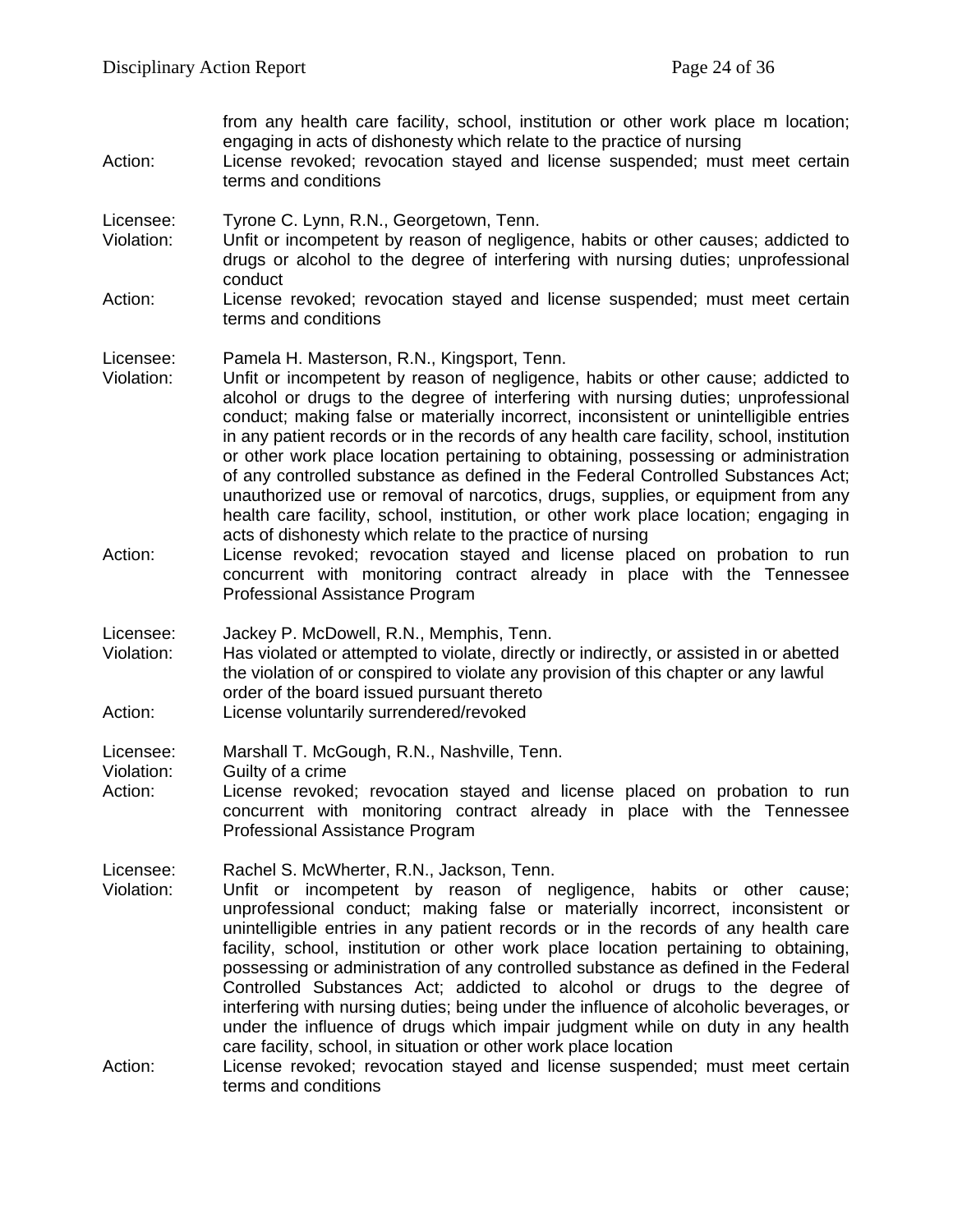| Licensee:<br>Violation:<br>Action: | Daniel L. Moores, R.N., Jacksonville, Fl.<br>Unfit or incompetent by reason of negligence, habits or other cause;<br>unprofessional conduct; action taken by the state of Florida<br>License voluntarily surrendered/revoked                                                                                                                                                                                                                                                                                                                                                                                                                                                                                                                                                                                                                                                                                                                                                                                      |
|------------------------------------|-------------------------------------------------------------------------------------------------------------------------------------------------------------------------------------------------------------------------------------------------------------------------------------------------------------------------------------------------------------------------------------------------------------------------------------------------------------------------------------------------------------------------------------------------------------------------------------------------------------------------------------------------------------------------------------------------------------------------------------------------------------------------------------------------------------------------------------------------------------------------------------------------------------------------------------------------------------------------------------------------------------------|
| Licensee:<br>Violation:<br>Action: | Judy S. Parks, R.N., Memphis, Tenn.<br>Addicted to alcohol or drugs to the degree of interfering with nursing duties;<br>unprofessional conduct; being under the influence of alcoholic beverages, or under<br>the influence of drugs which impair judgment while on duty in any health care<br>facility, school, in situation or other work place location<br>License voluntarily surrendered/revoked                                                                                                                                                                                                                                                                                                                                                                                                                                                                                                                                                                                                            |
|                                    |                                                                                                                                                                                                                                                                                                                                                                                                                                                                                                                                                                                                                                                                                                                                                                                                                                                                                                                                                                                                                   |
| Licensee:<br>Violation:            | Paige C. Pearson, R.N., Merritt Island, Fl.<br>Has violated or attempted to violate, directly or indirectly, or assisted in or abetted<br>the violation of, or conspired to violate, any provision of this chapter of any lawful<br>order of the board issued pursuant thereto                                                                                                                                                                                                                                                                                                                                                                                                                                                                                                                                                                                                                                                                                                                                    |
| Action:                            | License voluntarily surrendered/revoked                                                                                                                                                                                                                                                                                                                                                                                                                                                                                                                                                                                                                                                                                                                                                                                                                                                                                                                                                                           |
| Licensee:<br>Violation:            | Emily J. Presley, R.N., Owensboro, Ky.<br>Unfit or in competent by reason of negligence, habits or other cause;<br>unprofessional conduct; failure to maintain a record of each patient which<br>accurately reflects the nursing problems and interventions for the patient and/or<br>failure to maintain a record for each patient which accurately reflects the name and<br>title of the nurse providing care; making false or materially incorrect, inconsistent<br>or unintelligible entries in any patient records or in the records of any health care<br>facility, school, institution or other work place location pertaining to obtaining,<br>possessing or administration of any controlled substance as defined in the Federal<br>Controlled Substances Act; unauthorized use or removal of narcotics, drugs,<br>supplies, or equipment from any health care facility, school, institution, or other<br>work place location; engaging in acts of dishonesty which relate to the practice of<br>nursing |
| Action:                            | License voluntarily surrendered/revoked                                                                                                                                                                                                                                                                                                                                                                                                                                                                                                                                                                                                                                                                                                                                                                                                                                                                                                                                                                           |
| Licensee:<br>Violation:<br>Action: | Timothy D. Richardson, L.P.N., Livingston, Tenn.<br>Guilty of a crime<br>License revoked                                                                                                                                                                                                                                                                                                                                                                                                                                                                                                                                                                                                                                                                                                                                                                                                                                                                                                                          |
| Licensee:<br>Violation:<br>Action: | James C. Russell, R.N., Sevierville, Tenn.<br>Guilty of a crime; unprofessional conduct<br>License granted; revoked; revocation stayed and license placed on probation to<br>run concurrent with monitoring contract already in place with the Tennessee<br>Professional Assistance Program                                                                                                                                                                                                                                                                                                                                                                                                                                                                                                                                                                                                                                                                                                                       |
| Licensee:<br>Violation:<br>Action: | Marla N. Russell, R.N., Gruetli Lager, Tenn.<br>Guilty of fraud or deceit in procuring or attempting to procure a license to practice<br>nursing; guilty of a crime<br>License revoked; revocation stayed and license suspended; must meet certain<br>terms and conditions                                                                                                                                                                                                                                                                                                                                                                                                                                                                                                                                                                                                                                                                                                                                        |
| Licensee:<br>Violation:            | Kristin C. Sanderfer, R.N., Bartlett, Tenn.<br>Unfit or incompetent by reason of negligence, habits or other<br>cause;                                                                                                                                                                                                                                                                                                                                                                                                                                                                                                                                                                                                                                                                                                                                                                                                                                                                                            |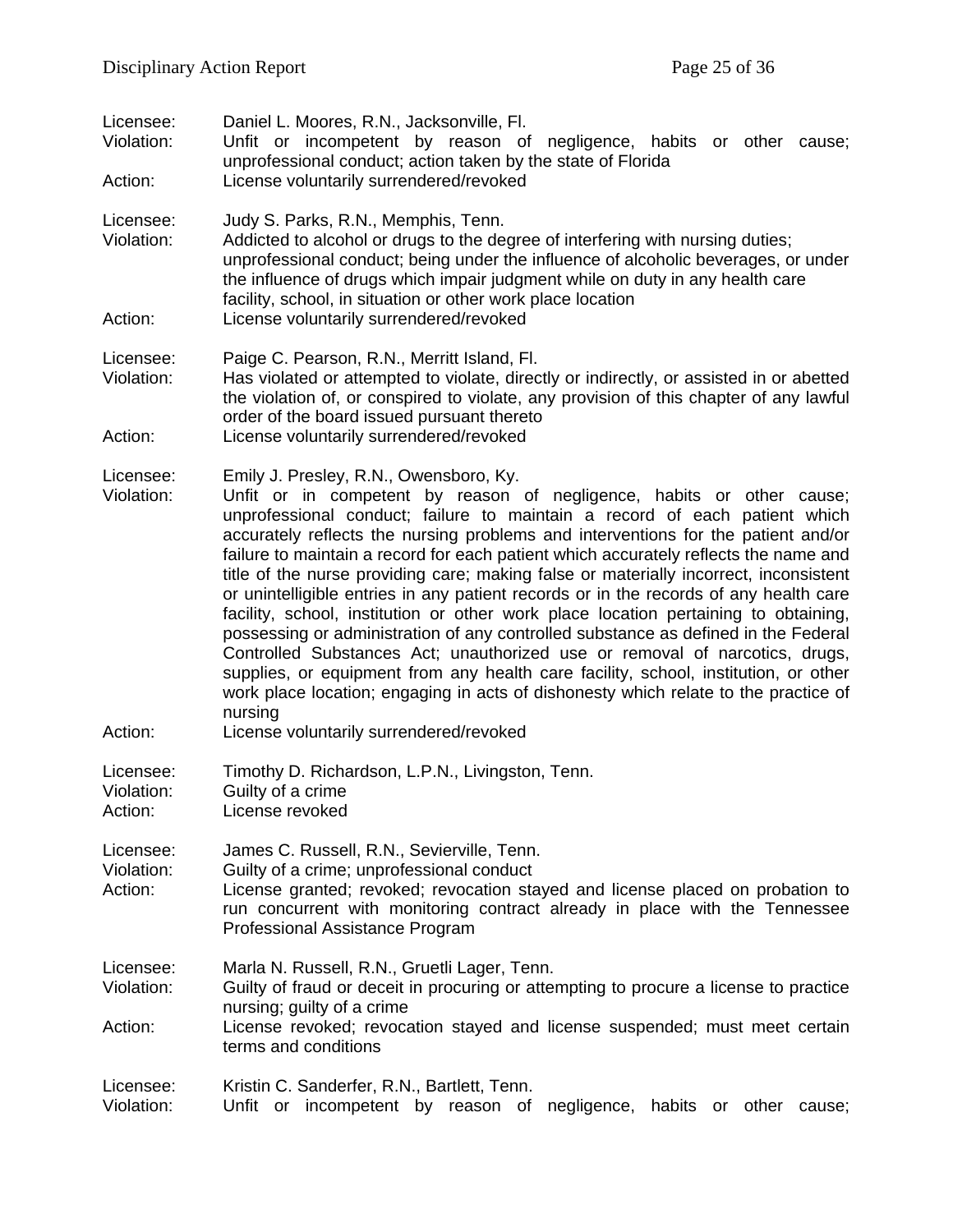unprofessional conduct; making false or materially incorrect, inconsistent or unintelligible entries in any patient records or in the records of any health care facility, school, institution or other work place location pertaining to obtaining, possessing or administration of any controlled substance as defined in the Federal Controlled Substances Act; unauthorized use or removal of narcotics, drugs, supplies, or equipment from any health care facility, school, institution, or other work place location; action taken by the state of Mississippi

Action: License revoked; revocation stayed and license suspended; must meet certain terms and conditions

#### Licensee: Tina M. Schabell, L.P.N., Decatur, Tenn.

- Violation: Guilty of a crime; unfit or incompetent by reason of negligence, habits or other cause; unprofessional conduct; making false or materially incorrect, inconsistent or unintelligible entries in any patient records or in the records of any health care facility, school, institution or other work place location pertaining to obtaining, possessing or administration of any controlled substance as defined in the Federal Controlled Substances Act; unauthorized use or removal of narcotics, drugs, supplies, or equipment from any health care facility, school, institution, or other work place location; engaging in acts of dishonesty which relate to the practice of nursing
- Action: License revoked; revocation stayed and license suspended; must meet certain terms and conditions
- Licensee: Angela J. Shaffer, R.N., Knoxville, Tenn.<br>Violation: Unprofessional conduct: unfitness or inco
- Unprofessional conduct; unfitness or incompetency by reasons of negligence, habits or other causes; being under the influence of alcoholic beverages, or under the influence of drugs which impair judgment while on duty in any health care facility, school, in situation or other work place location
- Action: License revoked; revocation stayed and license suspended; must meet certain terms and conditions

#### Licensee: Amy M Sharp, R.N., Brighton, Tenn.

Violation: Unfit or incompetent by reason of negligence, habits or other cause; addicted to alcohol or drugs to the degree of interfering with nursing duties; unprofessional conduct; making false or materially incorrect, inconsistent or unintelligible entries in any patient records or in the records of any health care facility, school, institution or other work place location pertaining to obtaining, possessing or administration of any controlled substance as defined in the Federal Controlled Substances Act; unauthorized use or removal of narcotics, drugs, supplies, or equipment from any health care facility, school, institution or other work place location; the use of any intoxicating beverage or the illegal use of any narcotics or dangerous drug while on duty in any health care facility, school, institution, or other work place location; being under the influence of alcoholic beverages, or under the influence of drugs which impair judgment while on duty in any health care facility, school, in situation or other work place location

Action: License revoked; revocation stayed, license placed on probation to run concurrent with monitoring contract already in place with the Tennessee Professional Assistance Program

Licensee: Mitzi Martin Shepard, L.P.N., Adamsville, Tenn.

Violation: Guilty of a crime; unprofessional conduct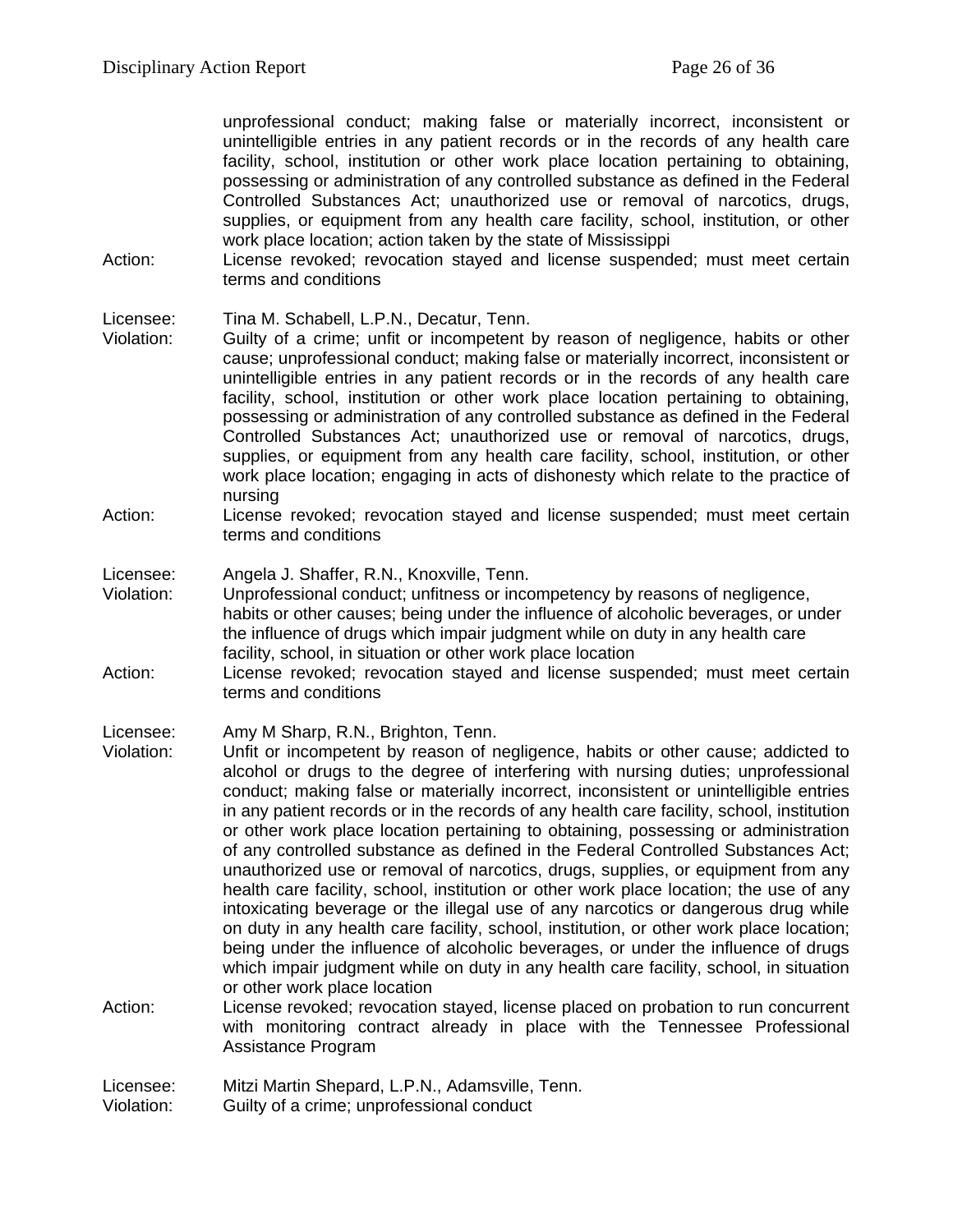| Action:                            | License voluntarily surrendered/revoked                                                                                                                                                                                                                                                                                                                                                                                                                                                                                                                                                                                                                           |
|------------------------------------|-------------------------------------------------------------------------------------------------------------------------------------------------------------------------------------------------------------------------------------------------------------------------------------------------------------------------------------------------------------------------------------------------------------------------------------------------------------------------------------------------------------------------------------------------------------------------------------------------------------------------------------------------------------------|
| Licensee:<br>Violation:<br>Action: | Stacey L. Smithson, R.N., Knoxville, Tenn.<br>Unprofessional conduct; impersonating another licensed practitioner; engaging in<br>acts of dishonesty which relate to the practice of nursing; addicted to the use of<br>alcohol or drugs to the degree of interfering with nursing duties<br>License revoked; revocation stayed and license suspended; must meet certain                                                                                                                                                                                                                                                                                          |
|                                    | terms and conditions                                                                                                                                                                                                                                                                                                                                                                                                                                                                                                                                                                                                                                              |
| Licensee:<br>Violation:<br>Action: | Susan R. Snyder, L.P.N., Hampton, Tenn.<br>Guilty of a crime<br>License revoked; revocation stayed and license suspended; must meet certain<br>terms and conditions                                                                                                                                                                                                                                                                                                                                                                                                                                                                                               |
| Licensee:<br>Violation:<br>Action: | Dinah E. Steinmann, R.N., Nashville, Tenn.<br>Has violated or attempted to violate, directly or indirectly, or assisted in or abetted<br>the violation of or conspired to violate any provision of this chapter or any lawful<br>order of the board issued pursuant thereto<br>License revoked                                                                                                                                                                                                                                                                                                                                                                    |
| Licensee:<br>Violation:<br>Action: | Mary E. Street, R.N., Jonesborough, Tenn.<br>Addicted to alcohol or drugs to the degree of interfering with nursing duties;<br>unprofessional conduct; the use of any intoxicating beverage or illegal use of any<br>narcotic or dangerous drug while on duty in any health care facility, school,<br>institution, or other work place location; being under the influence of alcoholic<br>beverages, or under the influence of drugs which impair judgment while on duty in<br>any health care facility, school, institution or other work place location<br>License revoked; revocation stayed and license suspended; must meet certain<br>terms and conditions |
| Licensee:<br>Violation:<br>Action: | Scott A. Sturtevant, L.P.N., Monteagle, Tenn.<br>Has violated or attempted to violate, directly or indirectly, or assisted in or abetted<br>the violation of or conspired to violate any provision of this chapter or any lawful<br>order of the board issued pursuant thereto; practicing nursing during the time the<br>person's license issued under the provisions of this chapter is suspended or<br>revoked<br>License revoked                                                                                                                                                                                                                              |
| Licensee:<br>Violation:<br>Action: | Donna G. Sweezy, L.P.N., Livingston, Tenn.<br>Has violated or attempted to violate, directly or indirectly, or assisted in or abetted<br>the violation of or conspired to violate any provision of this chapter or any lawful<br>order of the board issued pursuant thereto<br>License revoked                                                                                                                                                                                                                                                                                                                                                                    |
| Licensee:<br>Violation:<br>Action: | Matthew Sykes, A.P.N., R.N., Lebanon, Va.<br>Unprofessional conduct; action taken in the state of Virginia<br>A.P.N. license suspended until all terms of Virginia Order are met                                                                                                                                                                                                                                                                                                                                                                                                                                                                                  |
| Licensee:<br>Violation:            | Sharon R. Templeton, R.N., Bristol, Tenn.<br>Guilty of a crime; unprofessional conduct; engaging in acts of dishonesty which<br>relate to the practice of nursing                                                                                                                                                                                                                                                                                                                                                                                                                                                                                                 |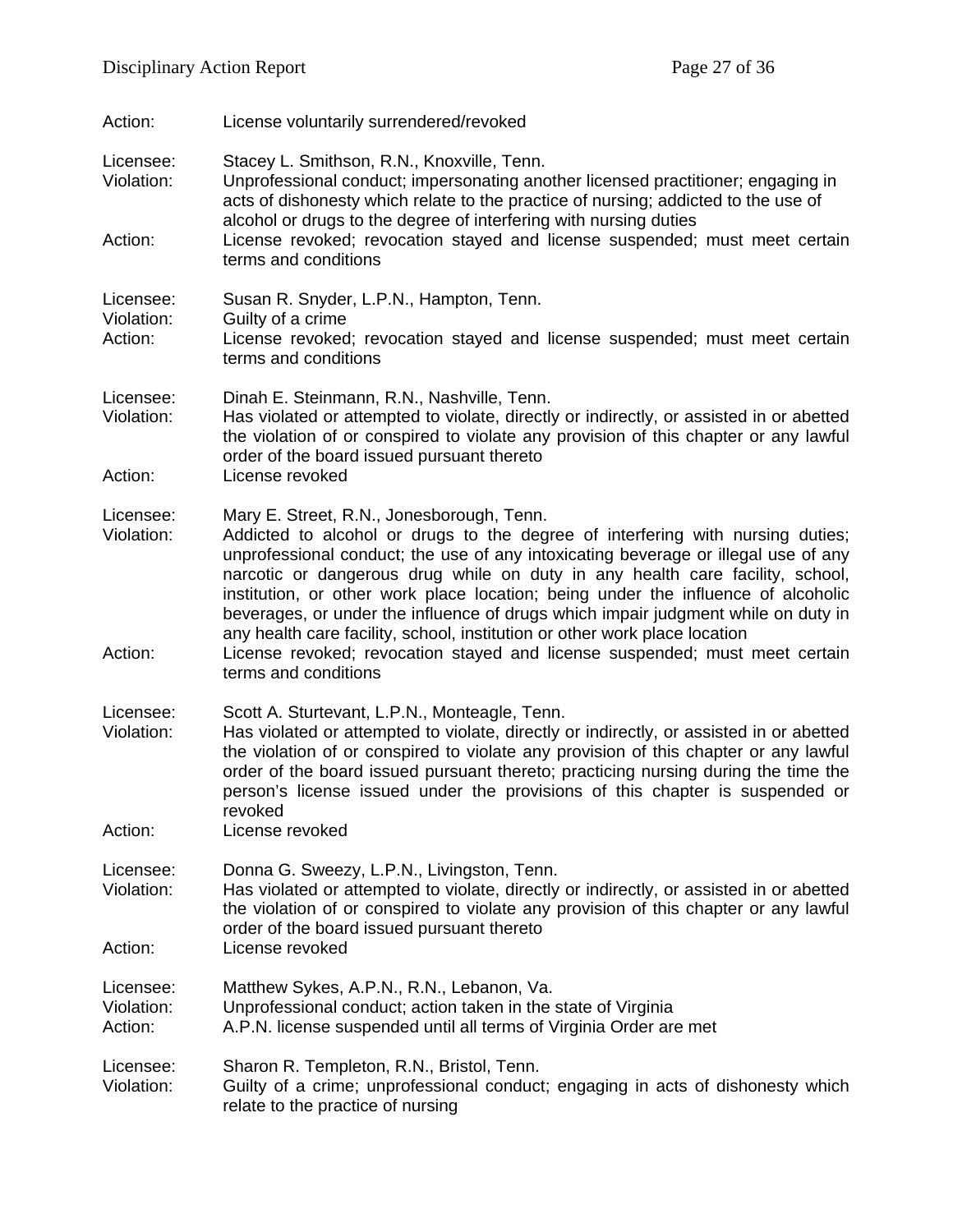Action: License voluntarily surrendered/revoked

Licensee: Richard W. Terry, L.P.N., Spring Hill, Tenn.

- Violation: Unfit or in competent by reason of negligence, habits or other cause; unprofessional conduct; intentionally or negligently causing physical or emotional injury to a patient Action: License revoked; placed on Abuse Registry
- 

Licensee: Billy A. Thomas, L.P.N., Maryville, Tenn.<br>Violation: Guilty of a crime Guilty of a crime Action: License placed on probation for one year; assessed \$200 civil penalty, plus costs

Licensee: Jessica Thompson, R.N., Knoxville, Tenn.

- Violation: Guilty of a crime; unfit or incompetent by reason of negligence, habits or other cause; addicted to alcohol or drugs in the degree of interfering with nursing duties; unprofessional conduct; making false or materially incorrect, inconsistent or unintelligible entries in any patient records or in the records of any health care facility, school, institution or other work place location pertaining to obtaining, possessing or administration of any controlled substance as defined in the Federal Controlled Substances Act; unauthorized use or removal of narcotics, drugs, supplies, or equipment, or from any health care facility, school, institution or other work place location; the use of any intoxicating beverage or illegal use of any narcotic or dangerous drug while on duty in any health care facility, school, institution, or other work place location; being under the influence of alcoholic beverages, or under the influence of drugs which impair judgment while on duty in any health care facility, school, institution or other work place location; engaging in acts of dishonesty which relate to the practice of nursing
- Action: License revoked; revocation stayed and license suspended; must meet certain terms and conditions

Licensee: Jennifer M. Threatt, R.N.,

Violation: Unprofessional conduct; action taken by the state Kentucky

Action: License revoked; revocation stayed and license suspended; must meet certain terms and conditions

Licensee: Erin N. Tipton, L.P.N., Erwin, Tenn.

Violation: Guilty of a crime; unfit or incompetent by reason of negligence, habits or other cause; addicted to alcohol or drugs to the degree of interfering with nursing duties; unprofessional conduct; making false or materially incorrect, inconsistent or unintelligible entries in any patient records or in the records of any health care facility, school, institution or other work place location pertaining to obtaining, possessing or administration of any controlled substance as defined in the Federal Controlled Substances Act; unauthorized use or removal of narcotics, drugs, supplies, or equipment from any health care facility, school, institution, or other work place location; engaging in acts of dishonesty which relate to the practice of nursing Action: License voluntarily surrendered/revoked

Licensee: Randy A. Tompkins, R.N., Byrdstown, Tenn.

Violation: Unprofessional conduct

Action: License voluntarily surrenders/revoked; assessed \$3,500 civil penalty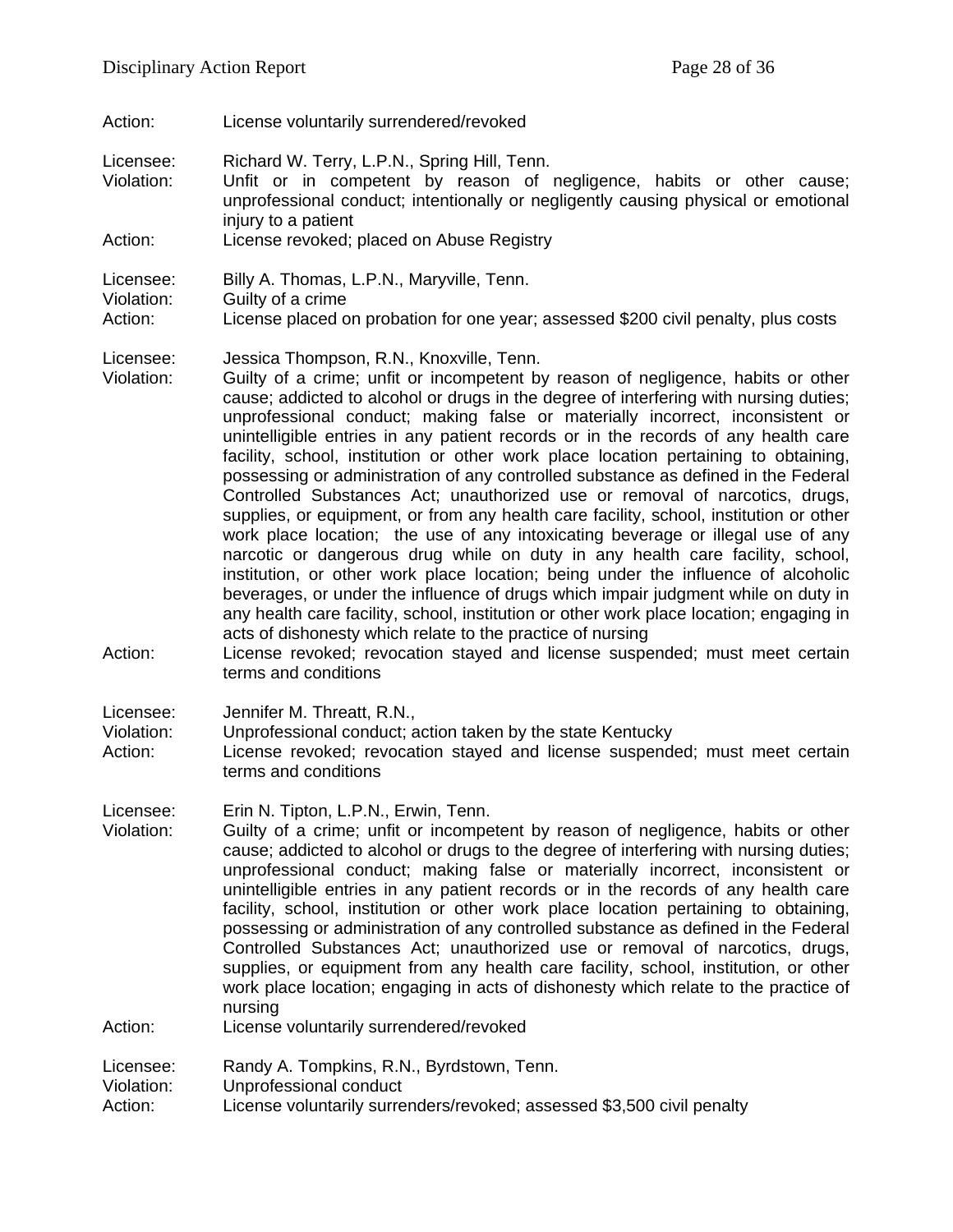Licensee: Martha M. Trent, L.P.N., Paris, Tenn.

Violation: Guilty of a crime; unfit or incompetent by reason of negligence, habits or other cause; addicted to alcohol or drugs to the degree of interfering with nursing duties; unprofessional conduct; making false or materially incorrect, inconsistent or unintelligible entries in any patient records or in the records of any health care facility, school, institution or other work place location pertaining to obtaining, possessing or administration of any controlled substance as defined in the Federal Controlled Substances Act; unauthorized use or removal of narcotics, drugs, supplies, or equipment from any health care facility, school, institution, or other work place location; engaging in acts of dishonesty which relate to the practice of nursing Action: License revoked; revocation stayed and license suspended; must meet certain terms and conditions Licensee: Amanda Brown. Trout, R.N., Ardmore, Tenn.<br>Violation: Unprofessional conduct: action taken by the Unprofessional conduct; action taken by the state of Alabama; engaging in acts of dishonesty which relate to the practice of nursing Action: License revoked Licensee: Susanne Underwood, R.N., Clarksville, Tenn. Violation: Has violated or attempted to violate, directly or indirectly, or assisted in or abetted the violation of, or conspired to violate, any provision of this chapter of any lawful order of the board issued pursuant thereto Action: Assessed \$3,500 civil penalty Licensee: Lisa L. Walls, R.N., Nashville, Tenn. Violation: Has violated or attempted to violate, directly or indirectly, or assisted in or abetted the violation of or conspired to violate any provision of this chapter or any lawful order of the board issued pursuant thereto. Action: License revoked; revocation stayed and license suspended; must meet certain terms and conditions Licensee: Lori G. Warren, L.P.N., Fayetteville, Tenn. Violation: Unfit or incompetent by reason of negligence, habits or other cause; addicted to alcohol or drugs to the degree of interfering with nursing duties; unprofessional conduct; being under the influence of alcoholic beverages or under the influence of drugs which impair judgment while on duty in any health care facility, school, institution, or other work place location; engaging in acts of dishonesty which relate to the practice of nursing Action: License revoked; revocation stayed, license placed on probation to run concurrent with monitoring contract already in place with the Tennessee Professional Assistance Program Licensee: Patricia P. Wheeler f/k/a Patricia P. McBroom, R.N. Port Charles, Fl. Violation: Guilty of a crime<br>Action: License voluntari License voluntarily surrenders/revoked Licensee: Amy T. (Wright) Wilder, R.N., Rogersville, Tenn. Violation: Unprofessional conduct; making false or materially incorrect, inconsistent or unintelligible entries in any patient records or in the records of any health care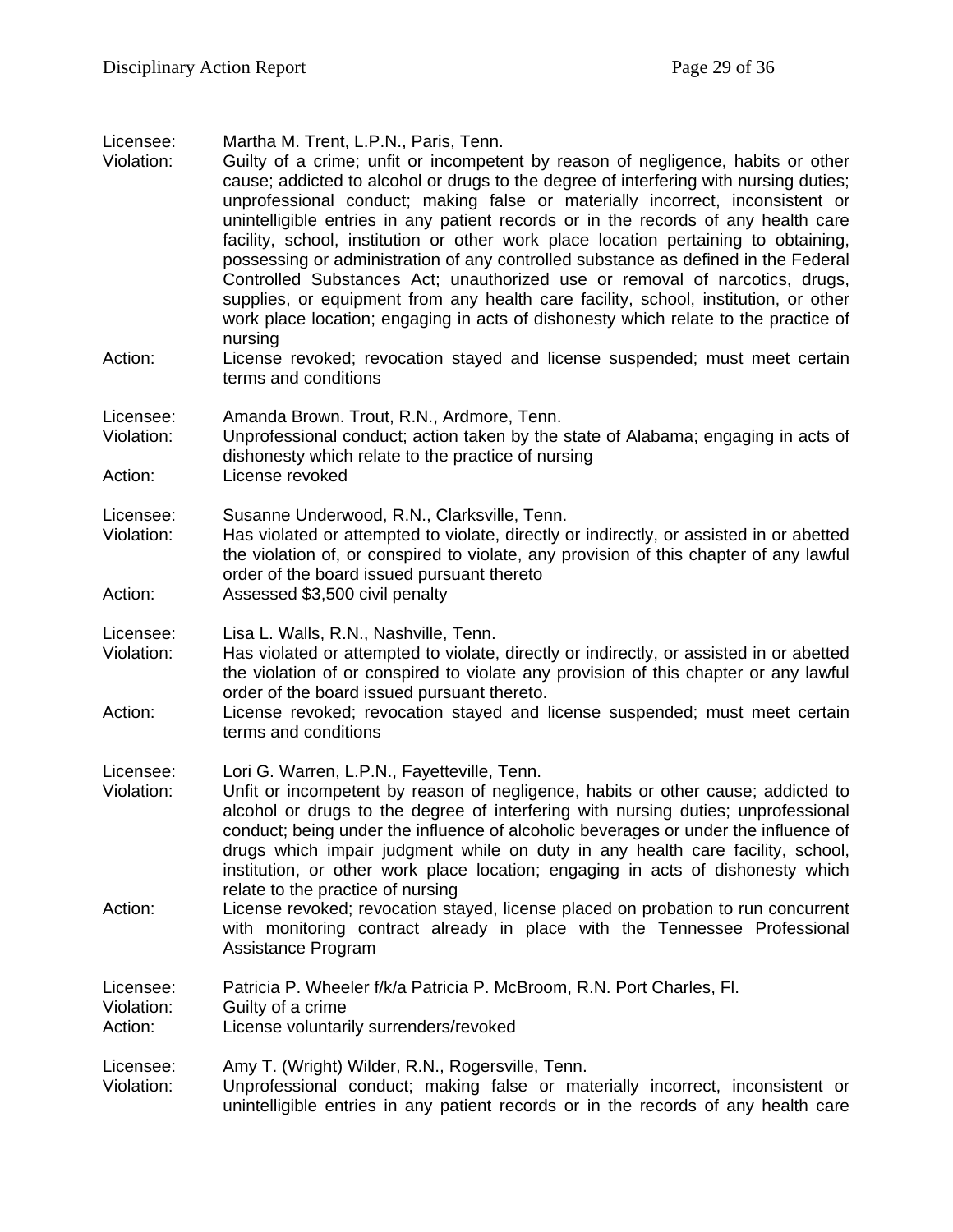facility, school, institution or other work place location pertaining to obtaining, possessing or administration of any controlled substance as defined in the Federal Controlled Substances Act

Action: License revoked; revocation stayed and license suspended; must meet certain terms and conditions

Licensee: Artheria Williams, R.N., Nashville, Tenn.

- Violation: Unfit or incompetent by reason of negligence, habits or other cause; unprofessional conduct; making false or materially incorrect, inconsistent or unintelligible entries in any patient records or in the records of any health care facility, school, institution or other work place location pertaining to obtaining, possessing or administration of any controlled substance as defined in the Federal Controlled Substances Act; action taken by the state of Alabama
- Action: License placed on probation to run concurrent with action taken by the Alabama Board of Nursing

Licensee: Brenda C. Williams, L.P.N., Memphis, Tenn.<br>Violation: Unprofessional conduct: performing nursing

Unprofessional conduct; performing nursing techniques or procedures without proper education or practice

Action: License revoked

Licensee: Jacqueline A. Williams, R.N., Rossville, Ga.

- Violation: Unfit or incompetent by reason of negligence, habits or other cause; unprofessional conduct; addicted to alcohol or drugs to the degree of interfering with nursing duties; making false or materially incorrect, inconsistent or unintelligible entries in any patient records or in the records of any health care facility, school, institution or other work place location pertaining to obtaining, possessing or administration of any controlled substance as defined in the Federal Controlled Substances Act; unauthorized use or removal of narcotics, drugs, supplies, or equipment from any health care facility, school, institution, or other work place location; the use of any intoxicating beverage or illegal use of any narcotic or dangerous drug while on duty in any health care facility, school, institution, or other work place location
- Action: License revoked; revocation stayed and license placed on probation to run concurrent with monitoring contract already in place with the Tennessee Professional Assistance Program

Licensee: Resa A. Williamson, L.P.N., Union City, Tenn.<br>Violation: Guilty of a crime Violation: Guilty of a crime<br>Action: License revoked License revoked; revocation stayed and license suspended; must meet certain terms and conditions Licensee: Lucretia M. Wyatt, R.N., Munford, Tenn. Violation: Unfit or incompetent by reason of negligence, habits or other cause; unprofessional conduct; being under the influence of alcoholic beverages, or under the influence of drugs which impair judgment while on duty in any health care facility, school, in situation or other work place location Action: License revoked; revocation stayed and license suspended; must meet certain

Licensee: Brenda L. Yates, L.P.N., Seymour, Tenn.

terms and conditions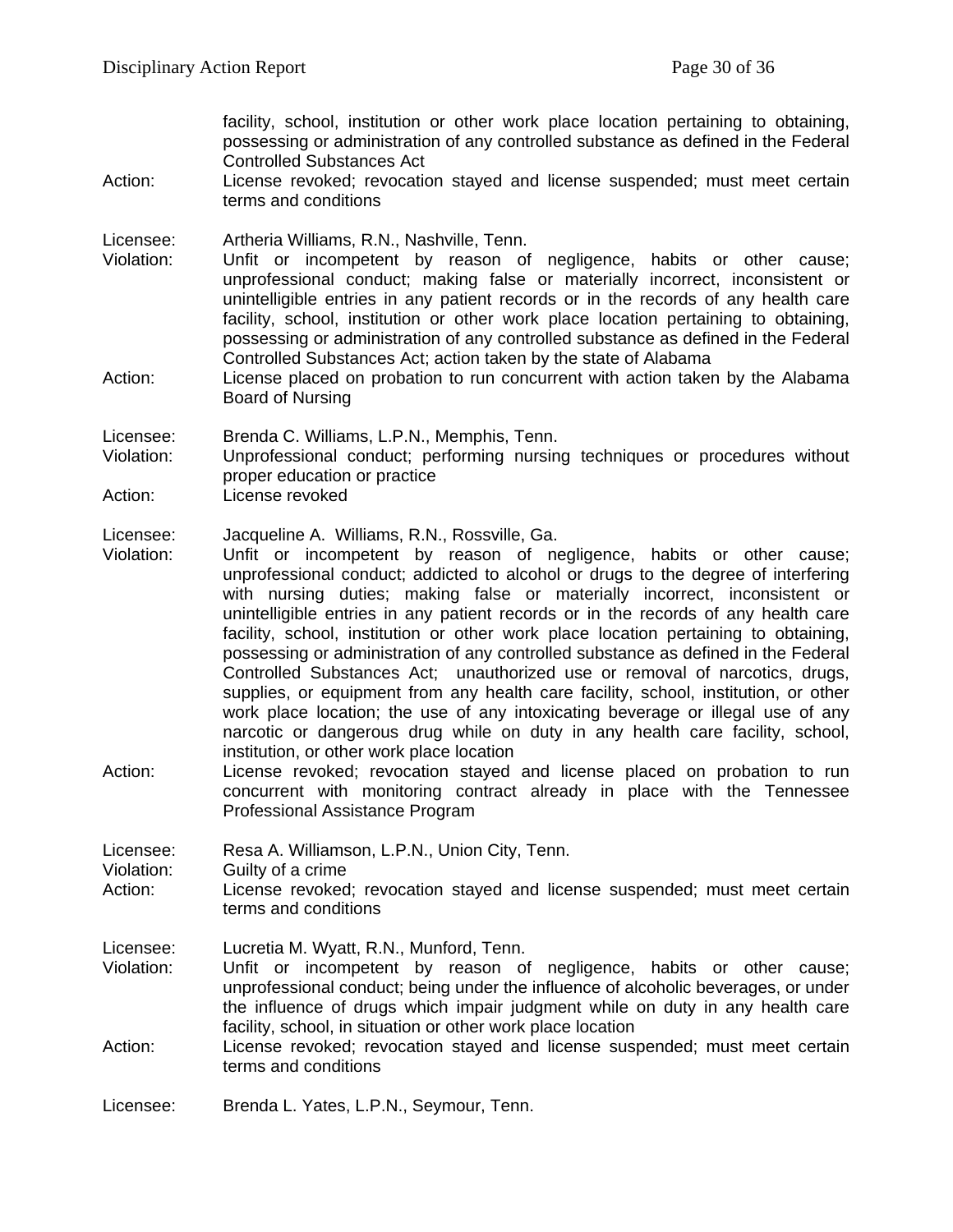- Violation: Unfit or incompetent by reason of negligence, habits or other cause; unprofessional conduct; making false or materially incorrect, inconsistent or unintelligible entries in any patient records or in the records of any health care facility, school, institution or other work place location pertaining to obtaining, possessing or administration of any controlled substance as defined in the Federal Controlled Substances Act; unauthorized use or removal of narcotics, drugs supplies, or equipment from any health care facility, school, institution, or other work place location
- Action: License revoked; revocation stayed and license suspended; must meet certain terms and conditions

## **BOARD OF OCCUPATIONAL THERAPY**

| Licensee:  | Joan K. Arnold, O.T., Winchester, Ky.                                      |
|------------|----------------------------------------------------------------------------|
| Violation: | Failed to maintain sufficient continuing education credits                 |
| Action:    | Assessed \$100 civil penalty; must submit two continuing education credits |
| Licensee:  | Chrystle, M. Kelly, O.T., Chattanooga, Tenn.                               |
| Violation: | Failed to maintain sufficient continuing education credits                 |
| Action:    | Assessed \$100 civil penalty; must submit six continuing education credits |
| Licensee:  | Walt S. Tunnell, O.T.A., Knoxville, Tenn.                                  |
| Violation: | Failed to maintain sufficient continuing education credits                 |
| Action:    | Assessed \$100 civil penalty; must submit two continuing education credits |

#### **BOARD OF OSTEOPATHIC EXAMINATION**

- Licensee: Bowdoin G. Smith, D.O., Carthage, Tenn.
- Violation: Unprofessional, dishonorable or unethical conduct; gross malpractice or a pattern of continued or repeated malpractice, ignorance, negligence or incompetence in the course of medical practice; dispensing, prescribing or otherwise distributing any controlled substance or any other drug not in the course of professional practice, or not in good faith to relieve pain and suffering, or not to cure an ailment, physical infirmity or disease; violating or attempting to violate, directly or indirectly, or assisting in or abetting the violation of or conspiring to violate any provisions of this chapter; any typed or computer generated prescriptions order for a drug issued by an osteopathic physician who is authorized by law to prescribe a drug must sign the typed or computer generated prescription order on the day it is issued
- Action: License placed on probation for not less than three years; must meet certain terms and conditions; assessed \$4,200 civil penalty, plus costs

#### **COMMITTEE ON PHYSICIAN ASSISTANTS**

Licensee: Wayne D. Durbin, P.A., Nashville, Tenn.

Violation: Unprofessional, dishonorable or unethical conduct License placed on probation for no less than two years; must meet certain terms and conditions; assessed costs

Licensee: Anita Kline-Conner, P.A., Nashville, Tenn.

Violation: Unprofessional, dishonorable or unethical conduct; violation of board order; guilty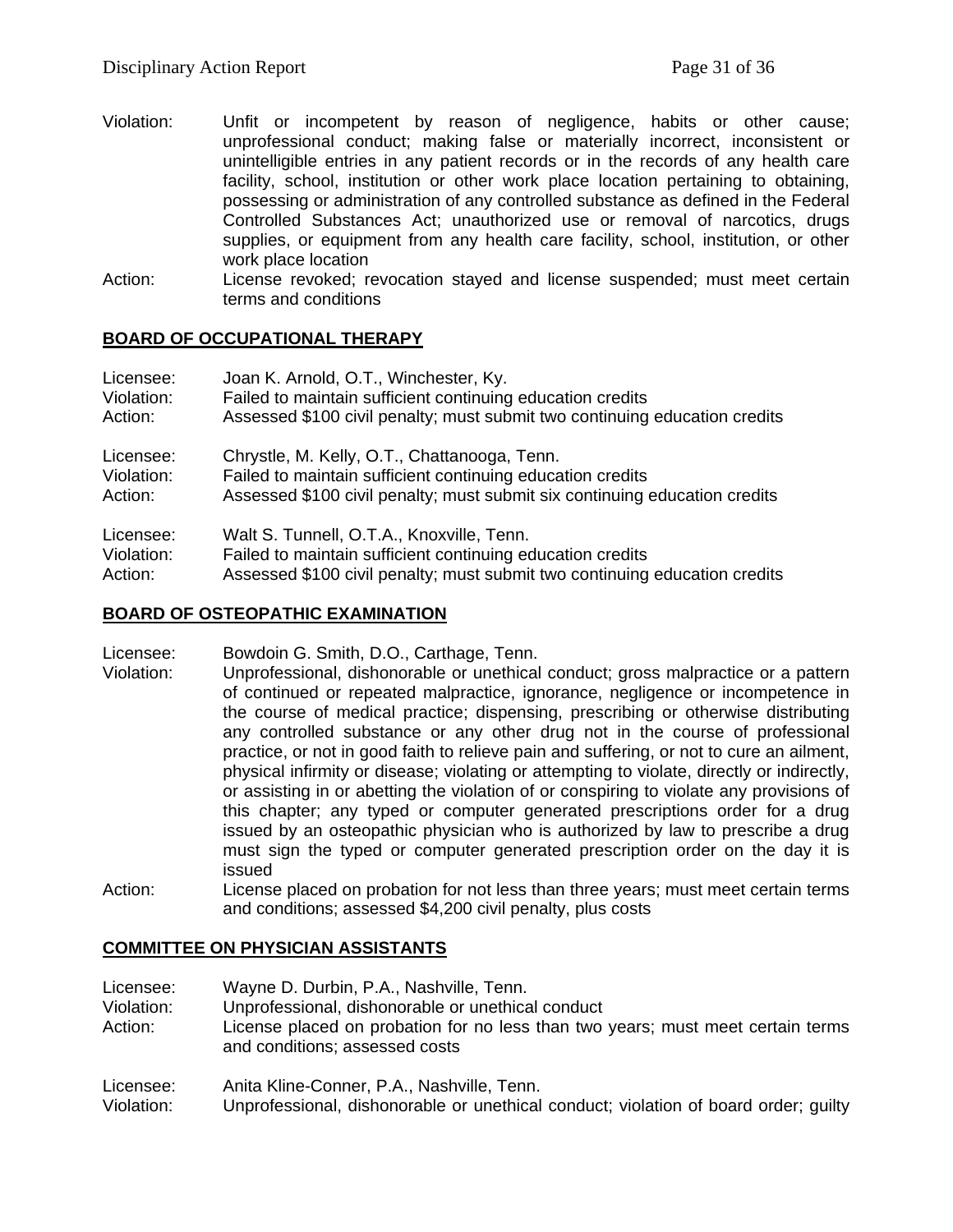of a crime; dispensing, prescribing, or otherwise distributing any controlled substances or any other drug not in the course of professional practice, or not in good faith to relieve pain and suffering, or not to cure an ailment, physical infirmity or disease

Action: License revoked

#### **BOARD OF PHARMACY**

| Licensee:<br>Violation:<br>Action: | Olugbenga O. Abijo, D.Ph., Franklin, Tenn.<br>Failed to provide patient counseling to four patients or caregivers for new and<br>refilled prescriptions<br>Assessed \$1,000 civil penalty                                                                                                                                                                                                                               |
|------------------------------------|-------------------------------------------------------------------------------------------------------------------------------------------------------------------------------------------------------------------------------------------------------------------------------------------------------------------------------------------------------------------------------------------------------------------------|
|                                    |                                                                                                                                                                                                                                                                                                                                                                                                                         |
| Licensee:<br>Violation:<br>Action: | David E. Berry, D.Ph., Kingsport, Tenn.<br>The owner or pharmacist in charge of a pharmacy practice site shall immediately<br>return or destroy all outdate, defective, or deteriorated prescription drugs and<br>devices and related materials; except that the destruction of controlled substances<br>listed in any schedule shall be performed by a board approved agent or vendor.<br>Assessed \$290 civil penalty |
|                                    |                                                                                                                                                                                                                                                                                                                                                                                                                         |
| Licensee:<br>Violation:<br>Action: | Jeremy W. Bowles, D.Ph., Clarksville, Tenn.<br>Been addicted to the use of alcohol, narcotics or other drugs; exhibited an<br>incapacity of a nature that prevents a pharmacist from engaging in the practice of<br>pharmacy with reasonable skill, confidence and safety to the public; been guilty of<br>dishonorable, immoral, unethical or unprofessional conduct<br>License voluntarily surrendered                |
|                                    |                                                                                                                                                                                                                                                                                                                                                                                                                         |
| Licensee:<br>Violation:            | Laine A. Clayton, D.Ph., Cookeville, Tenn.<br>Failed to provide patient counseling to three patients or caregivers for new and<br>refilled prescriptions                                                                                                                                                                                                                                                                |
| Action:                            | Assessed \$1,000 civil penalty                                                                                                                                                                                                                                                                                                                                                                                          |
| Licensee:<br>Violation:<br>Action: | Cole's Medical Services, Johnson City, Tenn.<br>Failed to obtain an inspection before relocating to a new facility<br>Assessed \$50 civil penalty                                                                                                                                                                                                                                                                       |
| Licensee:<br>Violation:            | Ivan Contreras, R.T., Columbia, Tenn.<br>Removed controlled substances without authorization from a licensed prescriber;                                                                                                                                                                                                                                                                                                |
| Action:                            | dishonorable, immoral, unethical, illegal and/or unprofessional conduct<br><b>Registration revoked</b>                                                                                                                                                                                                                                                                                                                  |
| Licensee:<br>Violation:            | Malissa S. Craft, R.T., Elizabethton, Tenn.<br>Removed controlled substances without authorization from a licensed prescriber;<br>dishonorable, immoral, unethical, illegal and/or unprofessional conduct                                                                                                                                                                                                               |
| Action:                            | <b>Registration revoked</b>                                                                                                                                                                                                                                                                                                                                                                                             |
| Licensee:<br>Violation:<br>Action: | CVS Caremark Tennessee Specialty Pharmacy, LLC, Bartlett, Tenn.<br>Failed to comply with a lawful order or fully promulgated rule of the board<br>Assessed \$157,000 civil penalty                                                                                                                                                                                                                                      |
| Licensee:                          | Tennessee CVS Pharmacy, LLC d/b/a CVS Pharmacy #7698, Knoxville, Tenn.                                                                                                                                                                                                                                                                                                                                                  |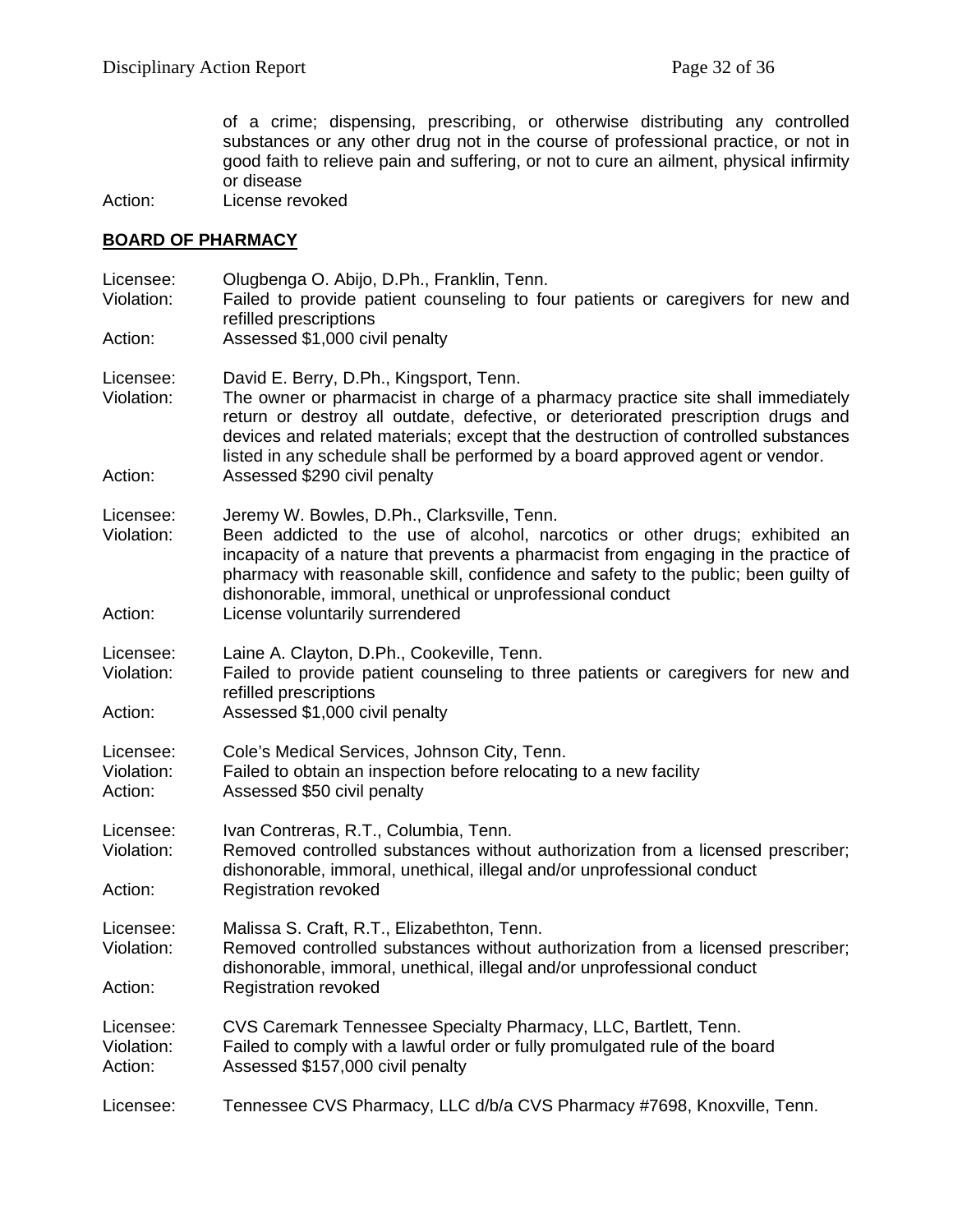| Assessed \$1,000 civil penalty; must submit to the Board an acceptable, store<br>specific, corrective plan of action that addresses the failure to counsel in                                                                                                                                                                                |
|----------------------------------------------------------------------------------------------------------------------------------------------------------------------------------------------------------------------------------------------------------------------------------------------------------------------------------------------|
| Failed to properly register with the board as a pharmacy technician while                                                                                                                                                                                                                                                                    |
|                                                                                                                                                                                                                                                                                                                                              |
| Failed to provide patient counseling to a patient or caregiver for new and refilled                                                                                                                                                                                                                                                          |
|                                                                                                                                                                                                                                                                                                                                              |
| Failed to provide patient counseling to a new patient or patient caregiver in                                                                                                                                                                                                                                                                |
|                                                                                                                                                                                                                                                                                                                                              |
| Failed to have an individual properly register with the board as pharmacy<br>technician while performing duties as a registered pharmacy technician                                                                                                                                                                                          |
|                                                                                                                                                                                                                                                                                                                                              |
| Failed to provide patient counseling to two patients or patient caregivers in                                                                                                                                                                                                                                                                |
|                                                                                                                                                                                                                                                                                                                                              |
| Failed to provide patient counseling to five patients or patient caregivers for new                                                                                                                                                                                                                                                          |
| Failed to properly register with the board as a pharmacy technician while                                                                                                                                                                                                                                                                    |
|                                                                                                                                                                                                                                                                                                                                              |
| Removed controlled substances without authorization from a licensed prescriber;<br>dishonorable, immoral, unethical, illegal and/or unprofessional conduct                                                                                                                                                                                   |
|                                                                                                                                                                                                                                                                                                                                              |
| The owner or pharmacist in charge of a pharmacy practice site shall immediately<br>return or destroy all outdate, defective, or deteriorated prescription drugs and<br>devices and related materials; except that the destruction of controlled substances<br>listed in any schedule shall be performed by a board approved agent or vendor. |
|                                                                                                                                                                                                                                                                                                                                              |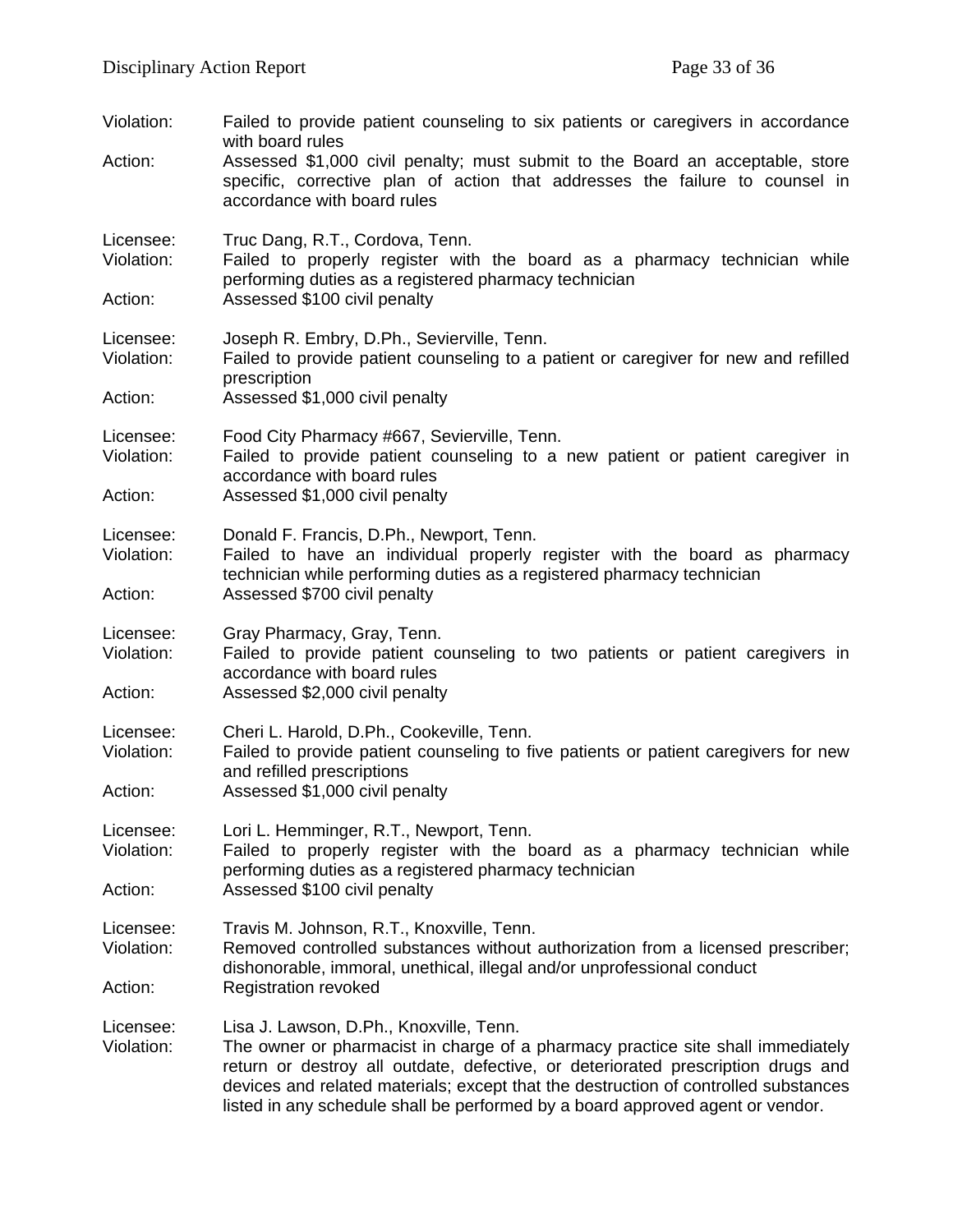| Action:                            | Assessed \$700 civil penalty                                                                                                                                                                                                                                                                                                                                  |
|------------------------------------|---------------------------------------------------------------------------------------------------------------------------------------------------------------------------------------------------------------------------------------------------------------------------------------------------------------------------------------------------------------|
| Licensee:<br>Violation:<br>Action: | Van Q. Le, D.Ph., Lakeland, Tenn.<br>Failed to have an individual properly register with the board as pharmacy<br>technician while performing duties as a registered pharmacy technician<br>Assessed \$800 civil penalty                                                                                                                                      |
| Licensee:<br>Violation:<br>Action: | Andrea Nelson, R.T., Knoxville, Ten<br>Failed to properly register with the board as a pharmacy technician while<br>performing duties as a registered pharmacy technician<br>Assessed \$100 civil penalty                                                                                                                                                     |
| Licensee:<br>Violation:<br>Action: | Quality Medical Supplies, Waverly, Tenn.<br>Failed to obtain an inspection before relocating to a new facility<br>Assessed \$250 civil penalty                                                                                                                                                                                                                |
| Licensee:<br>Violation:<br>Action: | Rite Aid Pharmacy #11912, Crossville, Tenn.<br>Failed to provide patient counseling to three patients or patient caregivers in<br>accordance with board rules<br>Assessed \$1,000 civil penalty; must submit to the Board an acceptable, store<br>specific, corrective plan of action that addresses the failure to counsel in<br>accordance with board rules |
| Licensee:<br>Violation:<br>Action: | Kris E. Ross, R.T., Clarksville, Tenn.<br>Removed controlled substances without authorization from a licensed prescriber;<br>dishonorable, immoral, unethical, illegal and/or unprofessional conduct<br><b>Registration revoked</b>                                                                                                                           |
| Licensee:<br>Violation:<br>Action: | Jenna L. Slaughter, R.T., Jackson, Tenn.<br>Failed to properly register with the board as a pharmacy technician while<br>performing duties as a registered pharmacy technician<br>Assessed \$100 civil penalty                                                                                                                                                |
| Licensee:<br>Violation:<br>Action: | TLC Medical Oxygen & Hospital Equipment, Inc., Franklin, Tenn.<br>Failed to obtain an inspection on a new facility<br>Assessed \$50 civil penalty                                                                                                                                                                                                             |
| Licensee:<br>Violation:<br>Action: | Kathryn A. Sorkin, D.Ph., Cookeville, Tenn.<br>Failed to provide patient counseling to five patients or patient caregivers for new<br>and refilled prescriptions<br>Assessed \$1,000 civil penalty                                                                                                                                                            |
| Licensee:<br>Violation:<br>Action: | Ellen W. Wagner, D.Ph., Knoxville, Tenn.<br>Failed to provide patient counseling to 10 patients or patient caregivers for new<br>and refilled prescriptions<br>Assessed \$1,000 civil penalty                                                                                                                                                                 |
| Licensee:<br>Violation:<br>Action: | Walgreens Pharmacy #5729, Knoxville, Tenn.<br>Failed to provide patient counseling to 10 patients or patient caregivers in<br>accordance with board rules<br>Assessed \$1,000 civil penalty; must submit to the Board an acceptable, store                                                                                                                    |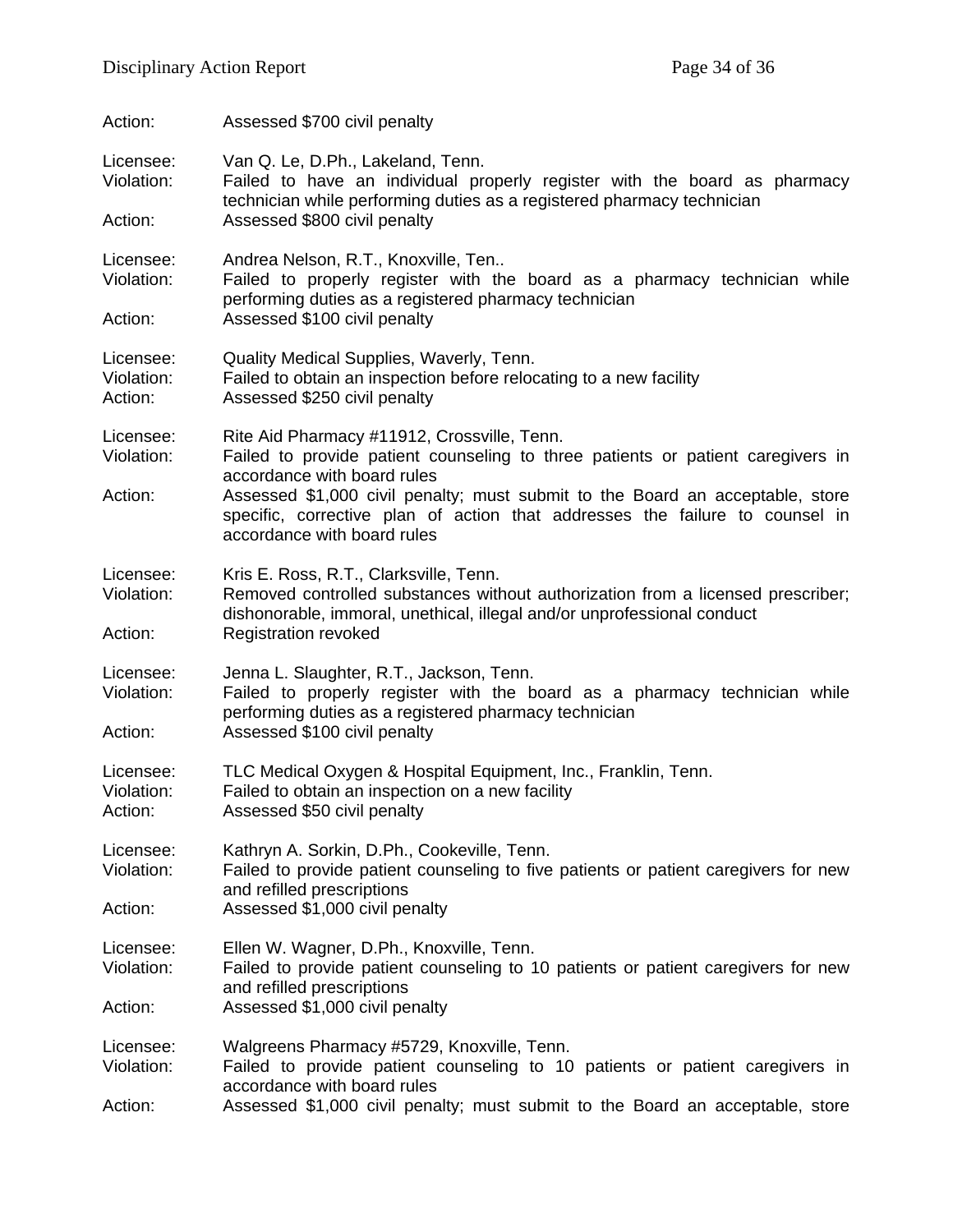specific, corrective plan of action that addresses the failure to counsel in accordance with board rules

- Licensee: Walgreens Pharmacy #11969, Cookeville, Tenn.
- Violation: Failed to provide patient counseling to four patients or patient caregivers in accordance with board rules
- Action: Assessed \$1,000 civil penalty; must submit to the Board an acceptable, store specific, corrective plan of action that addresses the failure to counsel in accordance with board rules
- Licensee: Walmart Pharmacy #10-0657, Cookeville, Tenn.
- Violation: Failed to provide patient counseling to five patients or patient caregivers in accordance with board rules
- Action: Assessed \$1,000 civil penalty; must submit to the Board an acceptable, store specific, corrective plan of action that addresses the failure to counsel in accordance with board rules

Licensee: Thomas C. Wells, D.Ph., Cookeville, Tenn.

- Violation: Failed to provide patient counseling to 10 patients or patient caregivers for new and refilled prescriptions
- Action: Assessed \$1,000 civil penalty

Licensee: Lisa D. Weir, D.Ph., Jackson, Tenn.

Violation: Failed to have an individual properly register with the board as pharmacy technician while performing duties as a registered pharmacy technician Action: Assessed \$300 civil penalty

## **BOARD OF RESPIRATORY CARE**

- Licensee: Susan W. Binkley, L.C.R.T., Memphis, Tenn. Violation: Immoral, unethical, unprofessional or dishonorable conduct; making or signing in one's professional capacity any document that is known to be false at the time it is made or signed; no person shall by verbal claim, advertisement, letterhead, card, or in any other way, claim to be a registered respiratory therapist, certified respiratory therapist or respiratory assistant unless such person possesses a valid license issued pursuant to this chapter
- Action: License revoked; assessed \$1,000 civil penalty, plus costs
- Licensee: Jennifer L. Myers, L.R.R.T., Chickamauga, Ga.<br>Violation: Violation or attempted violation. directly or ind
- Violation or attempted violation, directly or indirectly, assisting in or abetting the violation of, or conspiring to violate, any provision of this chapter or any lawful order of the board or any criminal statute of this state; in order for a Respiratory Therapist to provide polysomnography services without obtaining licensure from the Polysomnographic Professional Standards Committee, the licensee must obtain an endorsement from the Board of Respiratory Care
- Action: Assessed \$1,000 civil penalty, plus costs

#### **BOARD OF SOCIAL WORKER**

Licensee: Theodore Newman, L.C.S.W., Knoxville, Tenn. Violation: Willful or repeated violation of any provisions of this chapter or any rules of the